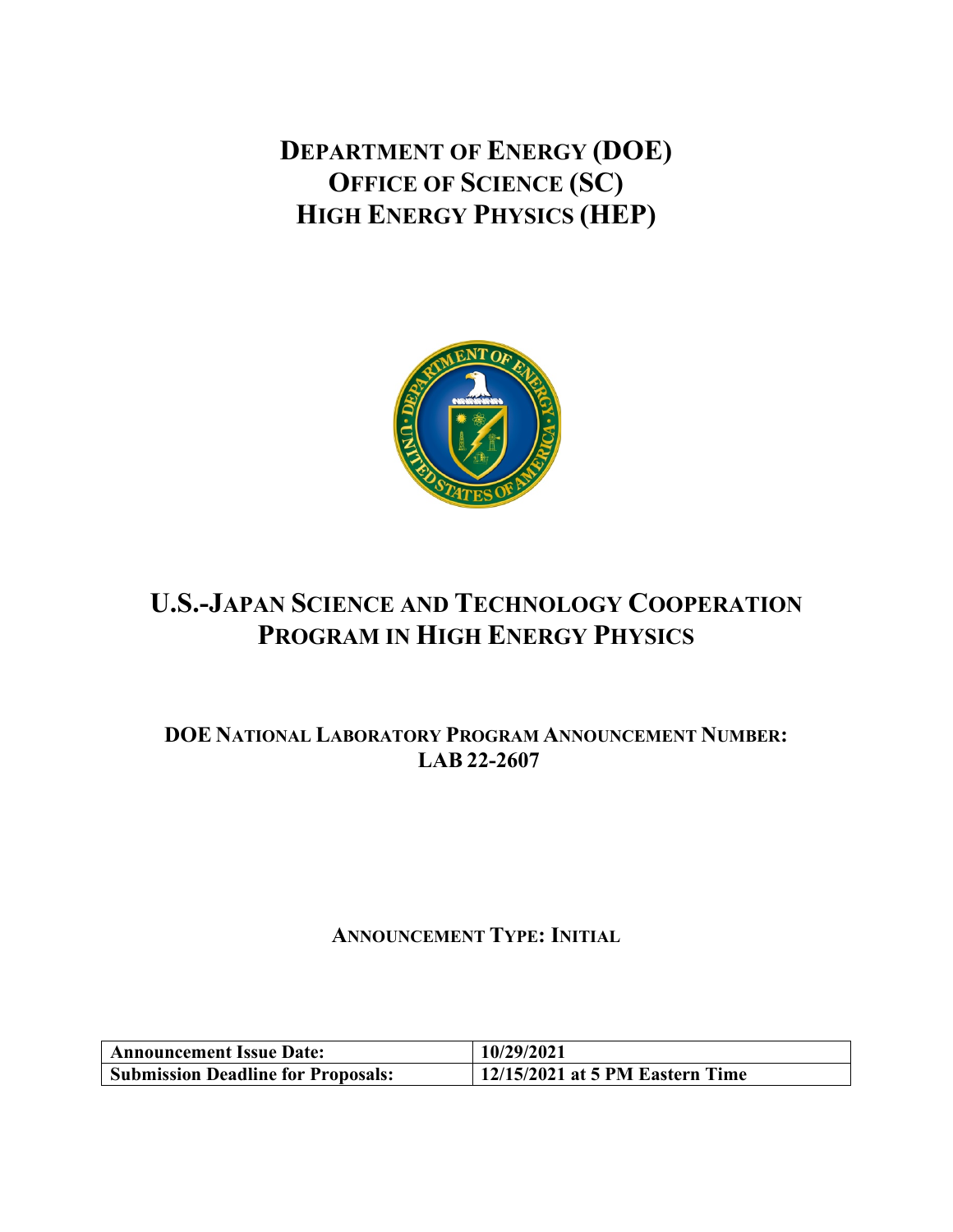# **Table of Contents**

| SECTION I - DOE NATIONAL LABORATORY OPPORTUNITY DESCRIPTION 1 |  |
|---------------------------------------------------------------|--|
|                                                               |  |
|                                                               |  |
|                                                               |  |
|                                                               |  |
|                                                               |  |
|                                                               |  |
|                                                               |  |
|                                                               |  |
|                                                               |  |
|                                                               |  |
|                                                               |  |
|                                                               |  |
|                                                               |  |
|                                                               |  |
|                                                               |  |
|                                                               |  |
|                                                               |  |
|                                                               |  |
|                                                               |  |
|                                                               |  |
|                                                               |  |
|                                                               |  |
|                                                               |  |
|                                                               |  |
|                                                               |  |
|                                                               |  |
|                                                               |  |
|                                                               |  |
|                                                               |  |
|                                                               |  |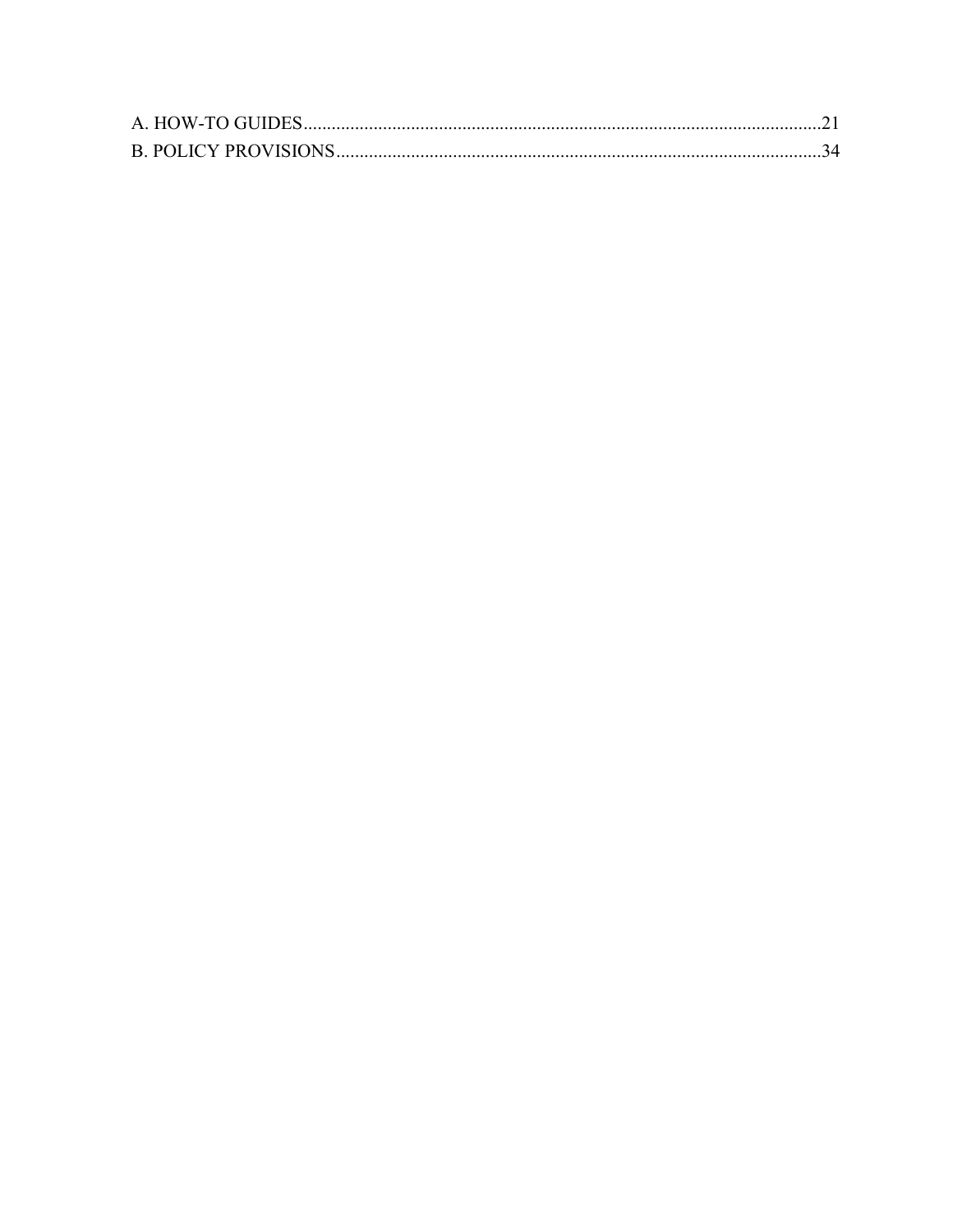## **UPDATES AND REMINDERS**

#### <span id="page-3-0"></span>**RECOMMENDATION**

The Department of Energy (DOE) Office of Science (SC) encourages you to register in all systems as soon as possible. You are also encouraged to submit proposals before the deadline.

#### CURRENT AND PENDING SUPPORT AND BIOGRAPHICAL SKETCHES

The instructions for the content of current and pending support and biographical sketches have changed. Please read the instructions carefully and follow them.

INDIVIDUALS WHO SHOULD NOT SERVE AS MERIT REVIEWERS

Follow the updated instructions in **Section VIII** and consider the use of the template available at [https://science.osti.gov/grants/Policy-and-Guidance/Agreement-Forms.](https://science.osti.gov/grants/Policy-and-Guidance/Agreement-Forms) Do not include this list as part of the biographical sketch.

#### DATA MANAGEMENT PLAN

The Office of Science Statement on Digital Data Management, published at [http://science.osti.gov/funding-opportunities/digital-data-management/,](http://science.osti.gov/funding-opportunities/digital-data-management/) governs proposals submitted under this Announcement. Compliance is detailed in Section IV of this Announcement.

#### UNIQUE ENTITY IDENTIFIER (UEI)

The Federal Government is transitioning from the Data Universal Numbering System (DUNS), assigned by Dun and Bradstreet at [https://fedgov.dnb.gov](https://fedgov.dnb.gov/) to the UEI, assigned by the System for Award Management at [https://www.sam.gov.](https://www.sam.gov/) Information systems including SAM.gov and PAMS [\(https://pamspublic.science.energy.gov\)](https://pamspublic.science.energy.gov/) are being updated: Please follow the on-screen instructions or contact each system's Help Desk for additional information.

ACKNOWLEDGMENT OF FEDERAL SUPPORT

SC guidance about how its support should be acknowledged is published at [https://science.osti.gov/funding-opportunities/acknowledgements/.](https://science.osti.gov/funding-opportunities/acknowledgements/)

#### PUBLIC ACCESS

Awards made under this Announcement are subject to DOE's Public Access Plan [\(https://www.energy.gov/downloads/doe-public-access-plan\)](https://www.energy.gov/downloads/doe-public-access-plan). Full-text version of scientific publications must be made publicly accessible at no charge to readers.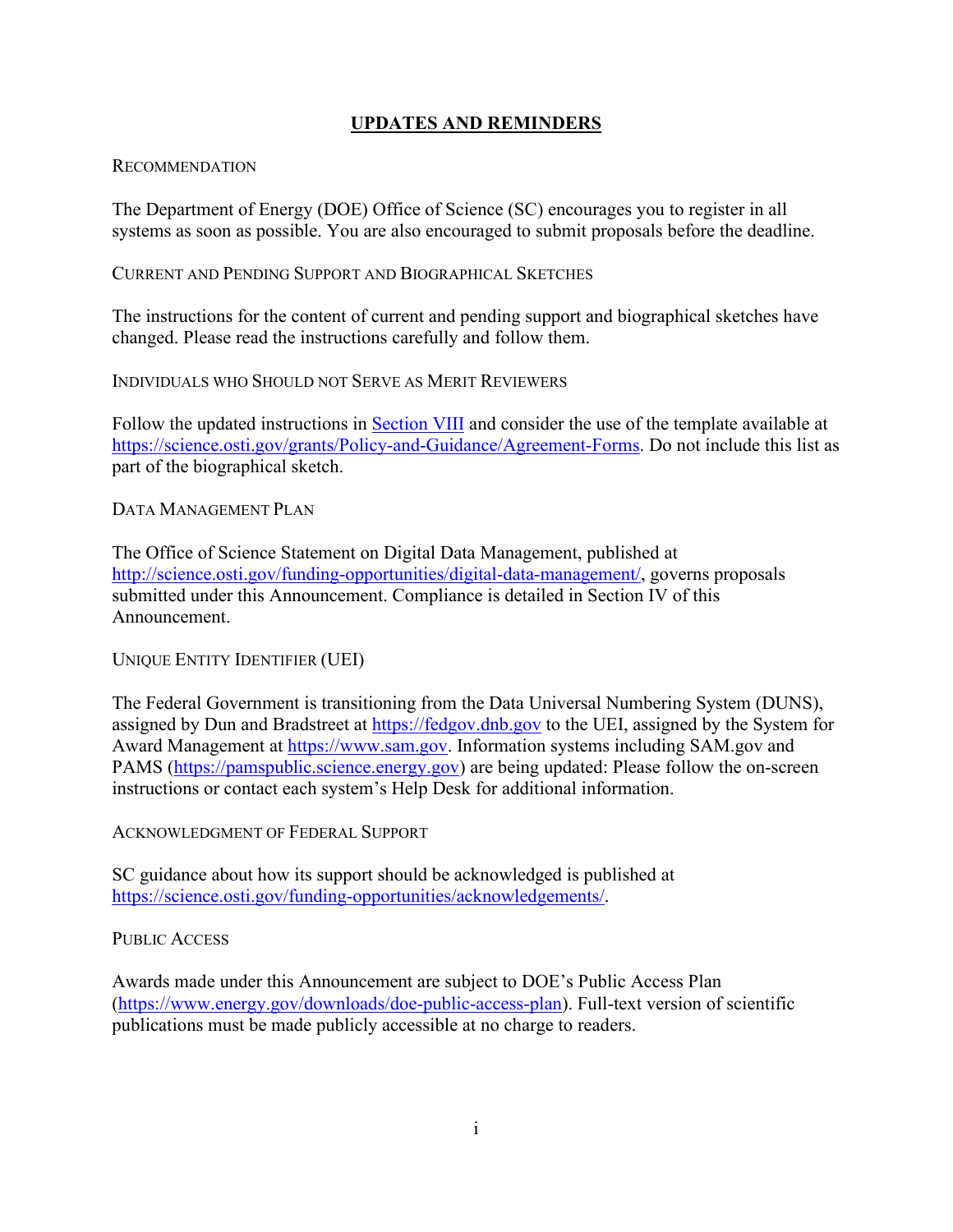#### SC STATEMENT OF COMMITMENT

The DOE SC is fully and unconditionally committed to fostering safe, diverse, equitable, and inclusive work, research, and funding environments that value mutual respect and personal integrity. Discrimination and harassment undermine SC's ability to achieve its mission by reducing productivity, discouraging, or inhibiting talent retention and career advancement, and weakening the integrity of the SC enterprise overall. SC does not tolerate discrimination or harassment of any kind, including sexual or non-sexual harassment, bullying, intimidation, violence, threats of violence, retaliation, or other disruptive behavior in the federal workplace, including DOE field site offices, or at national laboratories, scientific user facilities, academic institutions, other institutions receiving SC funding, or other locations where activities funded by SC are carried out. All applicants and collaborators should familiarize themselves with the SC Statement of Commitment available at [https://science.osti.gov/sc-2/Research-and-Conduct-](https://science.osti.gov/sc-2/Research-and-Conduct-Policies/Diversity-Equity-and-Inclusion/SC-Statement-of-Commitment)[Policies/Diversity-Equity-and-Inclusion/SC-Statement-of-Commitment.](https://science.osti.gov/sc-2/Research-and-Conduct-Policies/Diversity-Equity-and-Inclusion/SC-Statement-of-Commitment)

#### UPDATING YOUR PAMS PROFILE

All applicants are encouraged to update their profiles in the PAMS website at [https://pamspublic.science.energy.gov](https://pamspublic.science.energy.gov/) regularly, at least annually, to ensure SC has your most up to date information. The PAMS profile now requires that individuals provide responses to the demographic related fields. SC strongly encourages applicants and awardees, including Principal Investigators (PIs), Co-PIs, and other Key Personnel, to provide their demographic information. By providing your demographic information, you are assisting with SC's continued commitment to advancing diversity, equity, and inclusion in its business practices. Alternatively, for information you wish not to disclose, please select, "Do not wish to provide." Your individual demographic information will not be shared with peer reviewers and the information in your PAMS profile is protected by the requirements established in the Federal Privacy Act of 1974. Aggregate, anonymized demographic information may be shared with confidential review committees who are charged to evaluate the quality and efficacy of SC's business practices. For example, summary statistics of all applicants to or awardees selected from a particular SC Program Announcement may be reviewed by a Committee of Visitors.

#### PDF GENERATION

The research narrative in a proposal must be one single machine readable PDF file that contains the DOE Title Page, project narrative, biographical sketch, current and pending support, bibliography and references cited, facilities and other resources, equipment, data management plan, and other attachments. This single PDF file may not be scanned from a printed document and must be uploaded in PAMS. You are strongly encouraged to submit the combined research narrative file through a "Print to PDF" or equivalent process to ensure that all content is visible in one PDF file.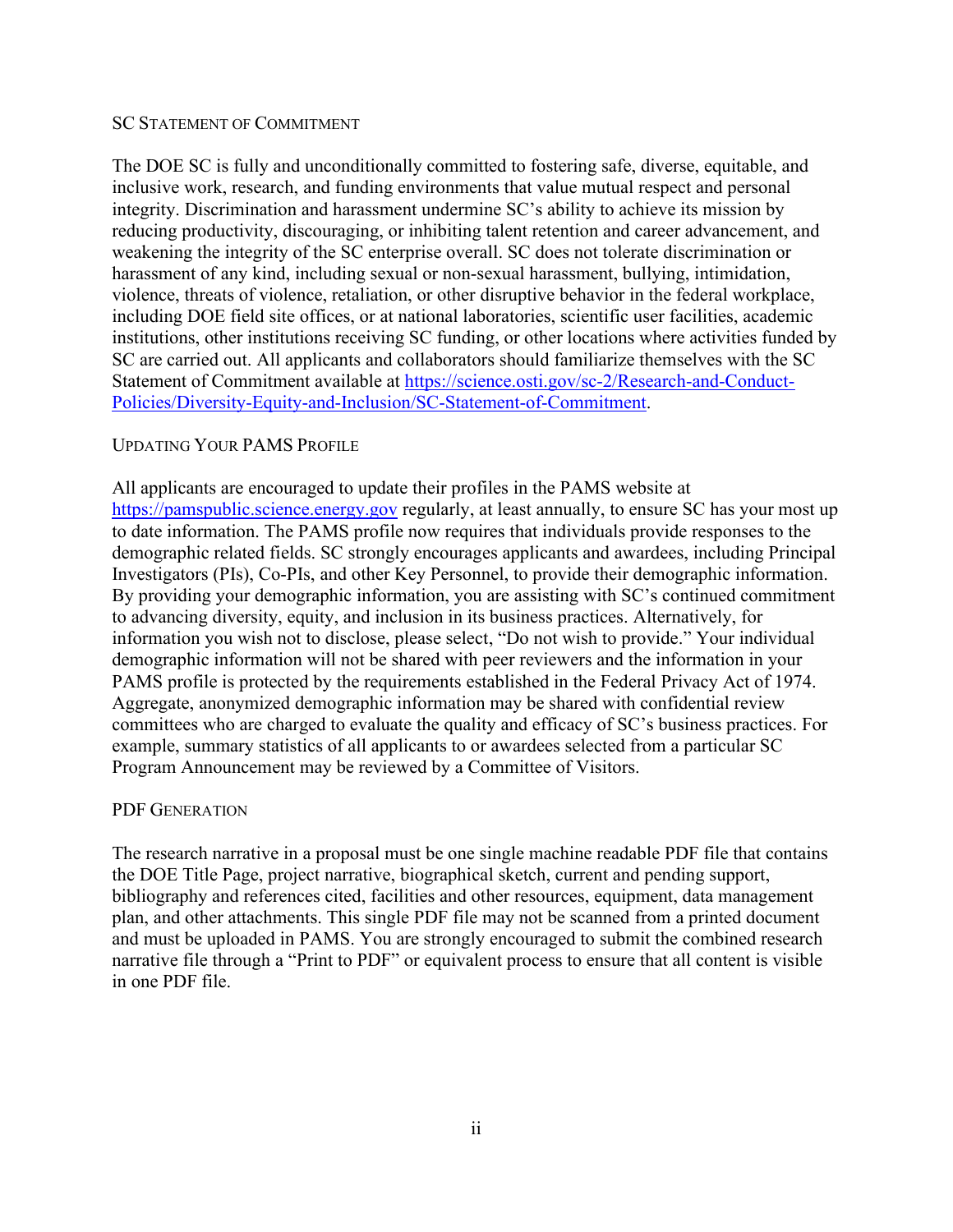Checklist for Avoiding Common Errors:

| <b>Item</b>                                 | <b>Issue</b>                                                      |
|---------------------------------------------|-------------------------------------------------------------------|
| Page Limits                                 | Strictly followed throughout proposal,                            |
|                                             | including particular attention to:                                |
|                                             | <b>Research Narrative</b>                                         |
|                                             | Appendix 2 Narrative, if any                                      |
|                                             | Biographical sketches                                             |
|                                             | Data Management Plan(s) (DMPs)                                    |
| Personally Identifiable Information         | None present in the proposal                                      |
| <b>Research Narrative</b>                   | Composed of one PDF file including all                            |
|                                             | appendices                                                        |
| Project Summary / Abstract                  | Name, title and institution of the U.S. and                       |
|                                             | Japanese Principal Investigators and the U.S.                     |
|                                             | Co-Investigators                                                  |
| DOE Title Page                              | Follow instructions closely                                       |
| <b>Budget</b>                               | Use current negotiated indirect cost and fringe                   |
|                                             | benefit rates                                                     |
| Budget Justification (attached to budget)   | Justify all requested costs                                       |
| <b>Biographical Sketches</b>                | Follow page limits strictly and do not include                    |
|                                             | list of collaborators                                             |
| List of Individuals who Should not Serve as | Provided as separate addendum in application                      |
| <b>Merit Reviews</b>                        |                                                                   |
| <b>Current and Pending Support</b>          | Ensure complete listing of all activities                         |
|                                             | including brief abstract of scope of work for                     |
|                                             | all items listed, regardless of the source of                     |
|                                             | support                                                           |
| Data Management Plans (DMP)                 | If referring to an experiment's DMP,<br>$\blacksquare$            |
|                                             | describe the relationship to the proposed                         |
|                                             | research                                                          |
|                                             | Include a DMP even if no experimental<br>$\overline{\phantom{a}}$ |
|                                             | data is expected                                                  |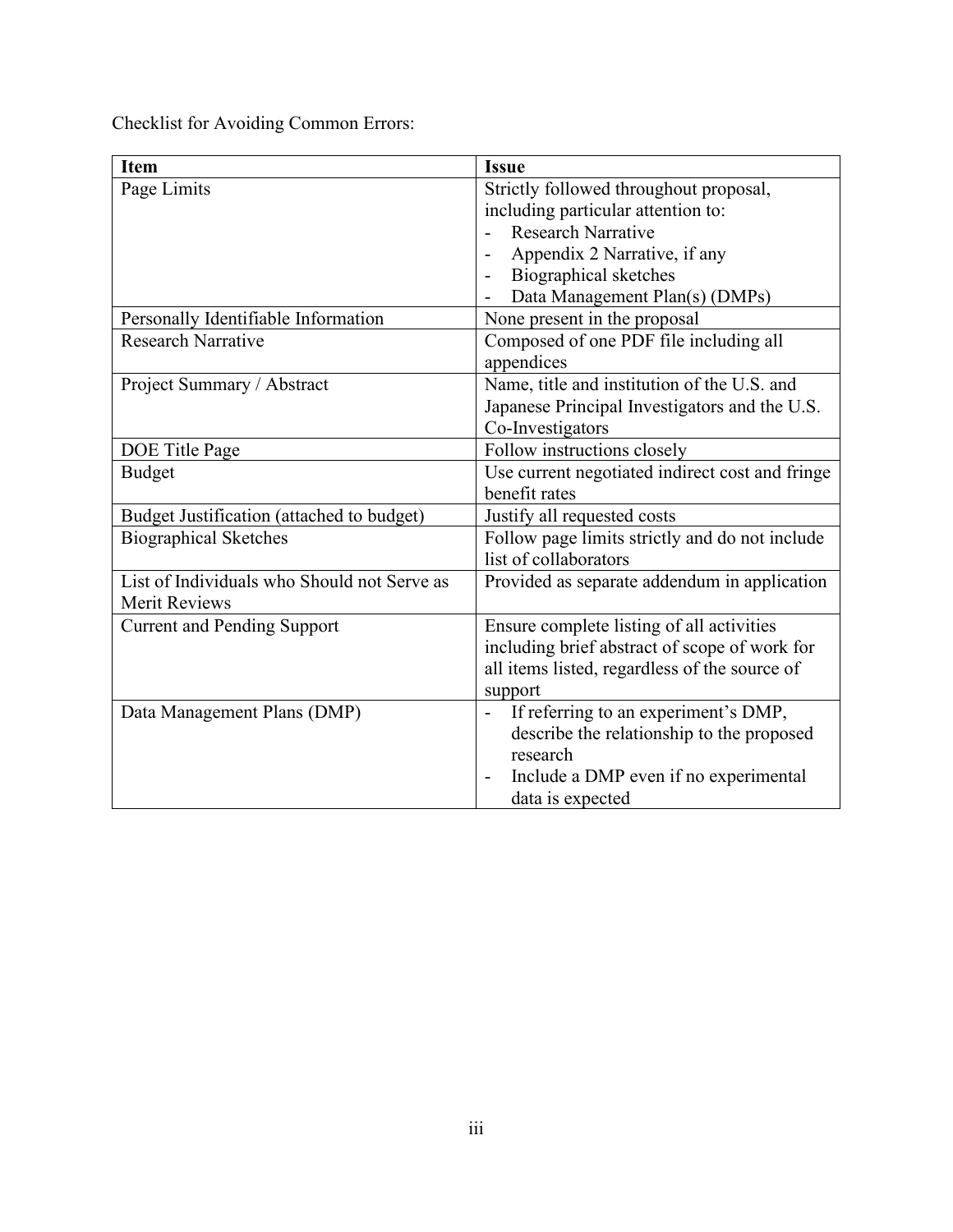# <span id="page-6-0"></span>**Section I – DOE NATIONAL LABORATORY OPPORTUNITY DESCRIPTION**

# **GENERAL INQUIRIES ABOUT THIS ANNOUNCEMENT SHOULD BE DIRECTED TO:**

#### **Technical/Scientific Program Contacts:**

Dr. Brian Beckford (202) 997-3290 brian.beckford@science.doe.gov

## **SUMMARY**

The DOE SC program in High Energy Physics (HEP) hereby announces its interest in bilateral cooperative research activities as part of the U.S.-Japan Science and Technology Cooperation Program in High Energy Physics ("Program").

#### **SUPPLEMENTARY INFORMATION**

#### **Program Objective**

This Announcement solicits proposals with scopes of work in HEP that involve substantial collaboration with Japanese investigators.

#### **Supported Activities**

Proposals submitted to this U.S.-Japan Laboratory Announcement should support current HEP experiments or technology development of mutual interest to U.S.-Japan collaborations. Seed funding requests for new ideas to incubate and develop new accelerator and detector systems for application in this time scale will also be considered.

"HEP experiments" includes experiments within the Energy, Intensity and Cosmic Frontiers. See <https://science.osti.gov/hep/research/> for a description of these HEP program thrusts.

The research areas supported by this program include:

- Research and development  $(R&D)$  to enhance the physics yield of existing or future HEP experiments
- Development of accelerator technology
- Development of detectors for high energy physics experiments.
- Workshops, conferences and/or travel support to incubate and develop new accelerator, detector and experiment concepts.

Please note that the following research areas are not supported by this program: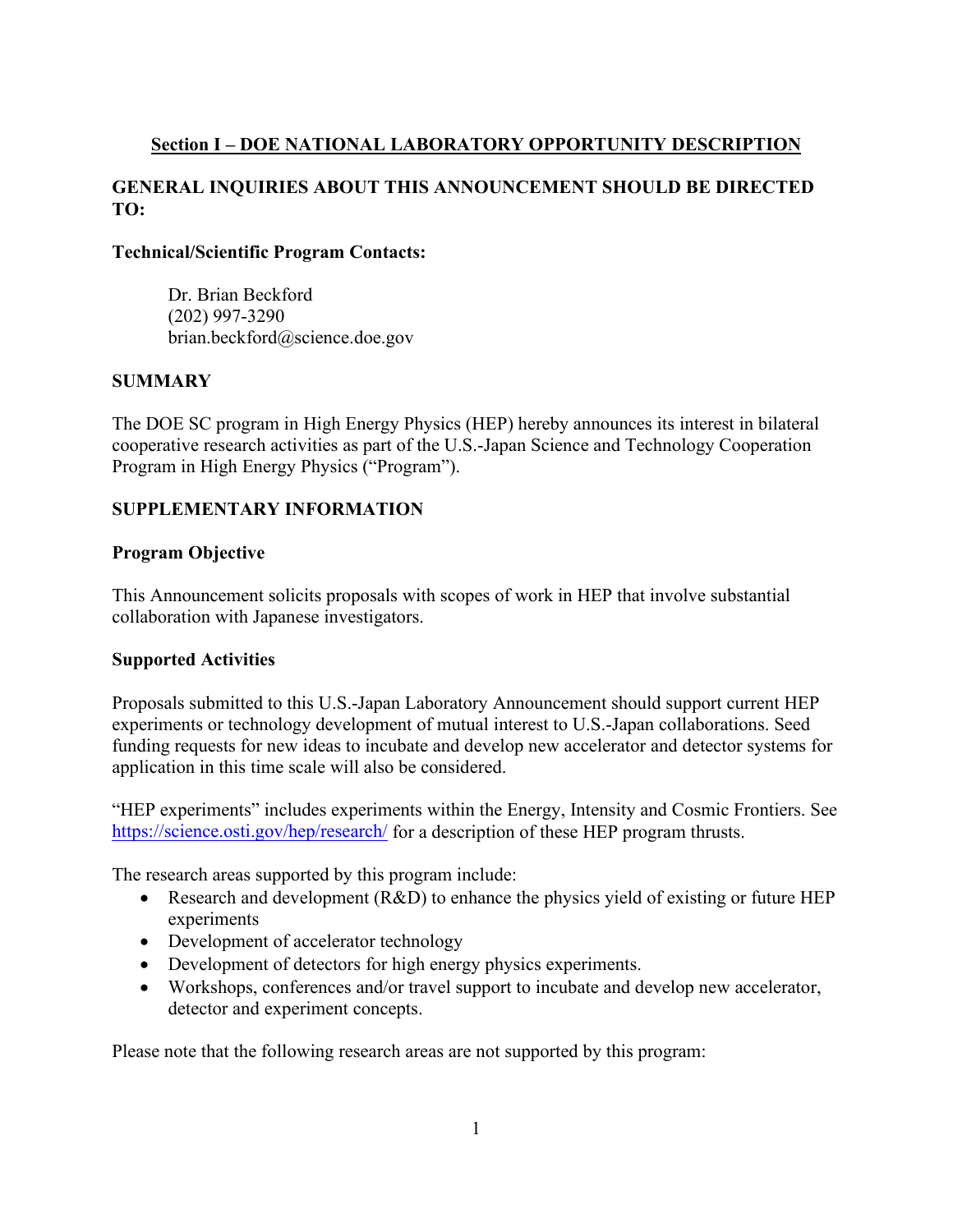• R&D devoted to eventual cost reduction of a potential International Linear Collider (ILC). Support for ILC cost-reduction R&D will be provided through mechanisms outside this Announcement.

Limitations of support:

- Proposals that do not involve significant collaboration between U.S. and Japanese investigators will not be supported.
- Support will be provided for cooperative R&D activities only.
- No scientific staff is to be supported with award funds. Proposed budgets must include only costs for technical or engineering staff support, apparatus for R&D, materials and supplies, and travel related to the cooperative activity.
- Theoretical research will not be supported, other than for travel and materials and supplies for participation in workshops, conferences or collaboration meetings devoted to incubating and developing new accelerator, detector and experiment concepts.

#### **Multi-Institutional Teams**

In conformance with the Program Objective, each international collaboration will consist of at least one U.S. and one Japanese institution. U.S. institutions will receive their support from DOE while Japanese institutions will receive their support from the Japanese High Energy Accelerator Research Organization (KEK). See "Coordination between DOE and KEK" below.

Within this program, the U.S. component of an international collaboration must be submitted as one proposal. Multi-institutional teams may submit one proposal from a designated lead institution with all other team members proposed as subawards. The lead institution must provide the overall scientific leadership and direction of the U.S. participation in the international collaborative effort. Other Federal agencies, and another Federal agency's  $FFRDCs<sup>1</sup>$  $FFRDCs<sup>1</sup>$  $FFRDCs<sup>1</sup>$  may be proposed as subawardees. Note that the value of any such proposed subaward will be removed from any such prime award: DOE will make separate awards to Federally-affiliated institutions.

Only DOE national laboratories may be designated as the lead institution for a given effort, and therefore only DOE laboratories may apply to this Announcement. Other institutions, whether intuitions of higher education, non-DOE laboratories, or non-lead DOE laboratories must join a DOE laboratory-led effort in order to receive support from this Program.

The U.S. Principal Investigator (U.S. "PI") will be a member of the lead DOE laboratory. Other U.S. research institutions and/or DOE laboratories will each have a Co-Investigator identified (U.S. "Co-I") who will be responsible to the U.S. PI for the proposed scope of work performed by that institution.

As an example, if DOE Laboratory A were the lead institution of a given U.S. team, with other collaborating institutions being DOE Laboratory B and Universities C and D, only DOE

<span id="page-7-0"></span><sup>1</sup> An authoritative list of all Federally Funded Research and Development Centers (FFRDCs) may be found at <https://www.nsf.gov/statistics/ffrdclist/>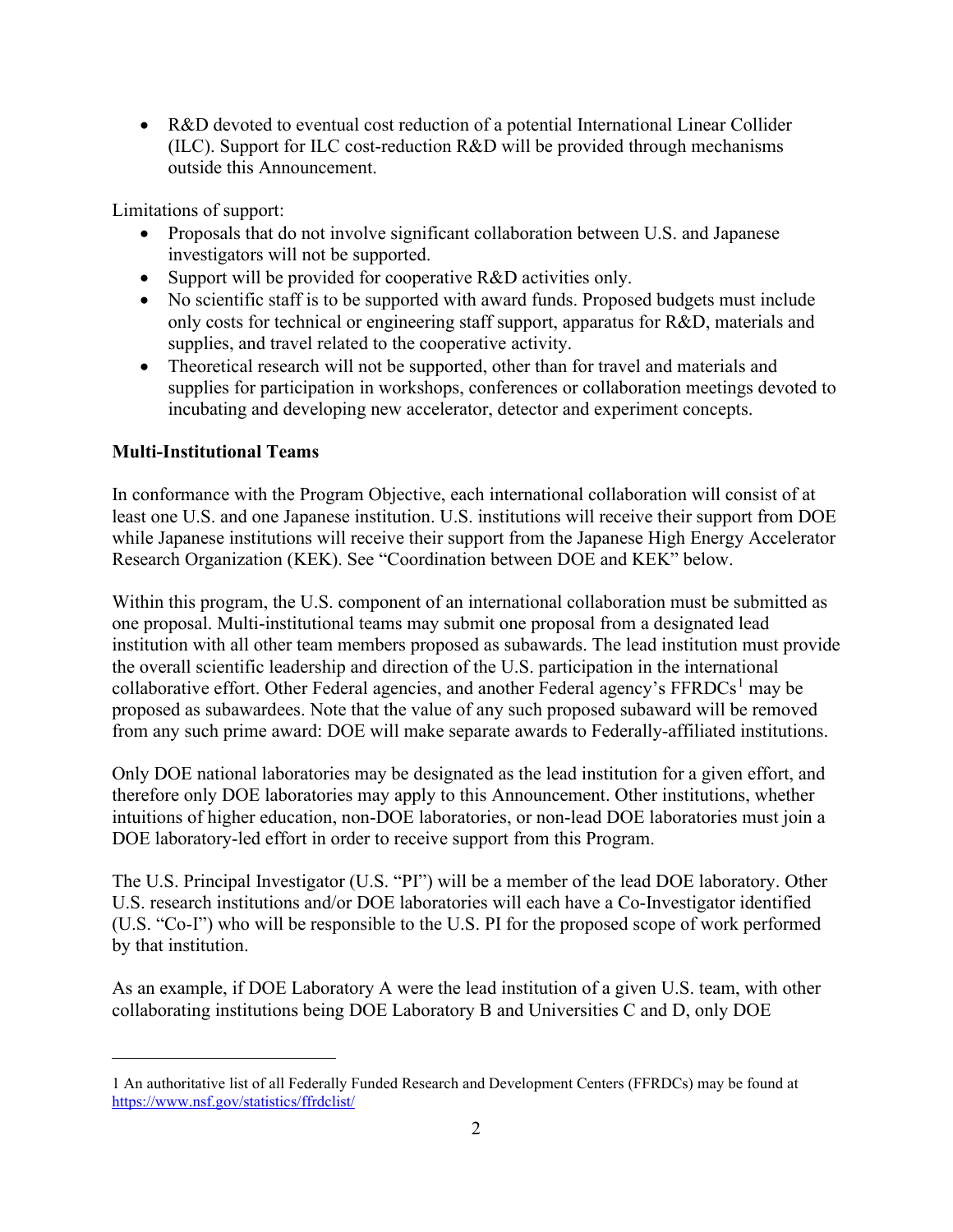Laboratory A would submit a proposal for funding of the entire team's scope of work. The proposal budget would itemize subawards to DOE Laboratory B and to Universities C and D in the "Other Direct Costs" category in the budget page, along with providing complete budgets for each proposed subaward. Laboratory A would be the home institution of the PI, and Laboratory B and Universities C and D would each have a designated Co-I.

#### **Coordination between DOE and KEK**

On the same date that DOE issues this Announcement, KEK plans to issue its own solicitation for proposals to support Japanese investigators for engagement in cooperative research activities under the same U.S.-Japan Science and Technology Cooperation Program in High Energy Physics. The agencies' intent is that a given U.S.-Japan collaboration will have its U.S. (Japanese) Principal Investigators apply to DOE (KEK) for support in the collaborative activity.

All proposals to DOE will be reviewed in accordance with the DOE Office of Science review process; similarly, all proposals to KEK will be reviewed by KEK. Selection of a proposal for award will be made by the agency to which it was submitted. Strategic coordination between the agencies will impact the final selections; it is expected that a majority of proposals selected by DOE will have their Japanese counterpart proposals selected by KEK, and vice versa.

## **To facilitate DOE-KEK coordination in the final selection process, a U.S.-Japan collaboration's proposals to DOE and to KEK are to have identical texts in the following sections:**

- Project Summary/Abstract
- Cover Page Supplement for Consortia
- Project Narrative

This requirement is called out in this Announcement as well as in the KEK counterpart solicitation. Both agencies intend to conduct separate reviews of the same project and want their separate evaluations to be based on a common narrative.

Therefore, U.S. PIs are strongly encouraged to work with their Japanese colleagues in the preparation of their proposals so that the texts and tables for this Announcement's Project Summary/Abstract, Cover Page Supplement for Consortia, and Project Narrative are the same as the corresponding sections specified in the KEK solicitation.

#### **Open Science**

SC is dedicated to promoting the values of openness in Federally-supported scientific research, including, but not limited to, ensuring that research may be reproduced and that the results of Federally-supported research are made available to other researchers. These objectives may be met through any number of mechanisms including, but not limited to, data access plans, data sharing agreements, the use of archives and repositories, and the use of various licensing schemes.

The use of the phrase "open-source" does not refer to any particular licensing arrangement, but is to be understood as encompassing any arrangement that furthers the objective of openness.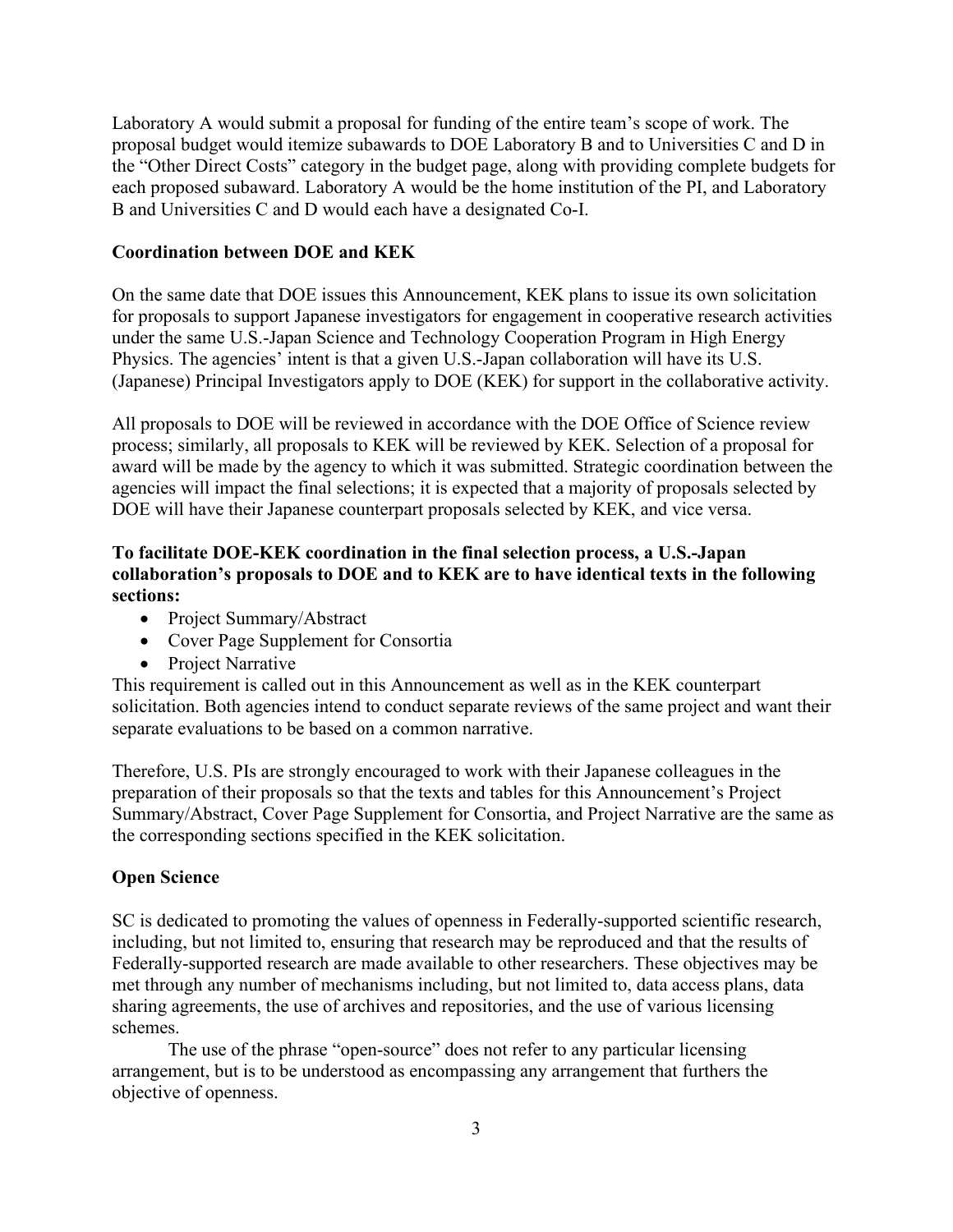## **Section II – AWARD INFORMATION**

## <span id="page-9-1"></span><span id="page-9-0"></span>**A. TYPE OF AWARD INSTRUMENT**

DOE anticipates awarding laboratory work authorizations under this DOE National Laboratory Program Announcement.

Any awards made under this Announcement will be subject to the provisions of the contract between DOE and the awardee National Laboratory.

# <span id="page-9-2"></span>**B. ESTIMATED FUNDING**

DOE anticipates that, subject to the availability of future year appropriations, approximately \$6,000,000 in current and future fiscal year funds will be used to support awards under this Announcement.

Awards are expected to be made for a period of up to three years at a funding level appropriate for the proposed scope, with out-year support contingent on the availability of funds and satisfactory progress.

DOE is under no obligation to pay for any costs associated with preparation or submission of proposals. DOE reserves the right to fund, in whole or in part, any, all, or none of the proposals submitted in response to this Announcement.

# <span id="page-9-3"></span>**C. MAXIMUM AND MINIMUM AWARD SIZE**

The award size will depend on the availability of appropriated funds. The ceiling and floor described in this Announcement represent the expected range of award sizes. Applicants should request sufficient funding to achieve their proposed results.

## **Ceiling**

\$500,000 per year

## **Floor**

\$5,000 per year

## <span id="page-9-4"></span>**D. EXPECTED NUMBER OF AWARDS**

Approximately 20 to 30 awards are expected.

The exact number of awards will depend on the number of meritorious proposals and the availability of appropriated funds.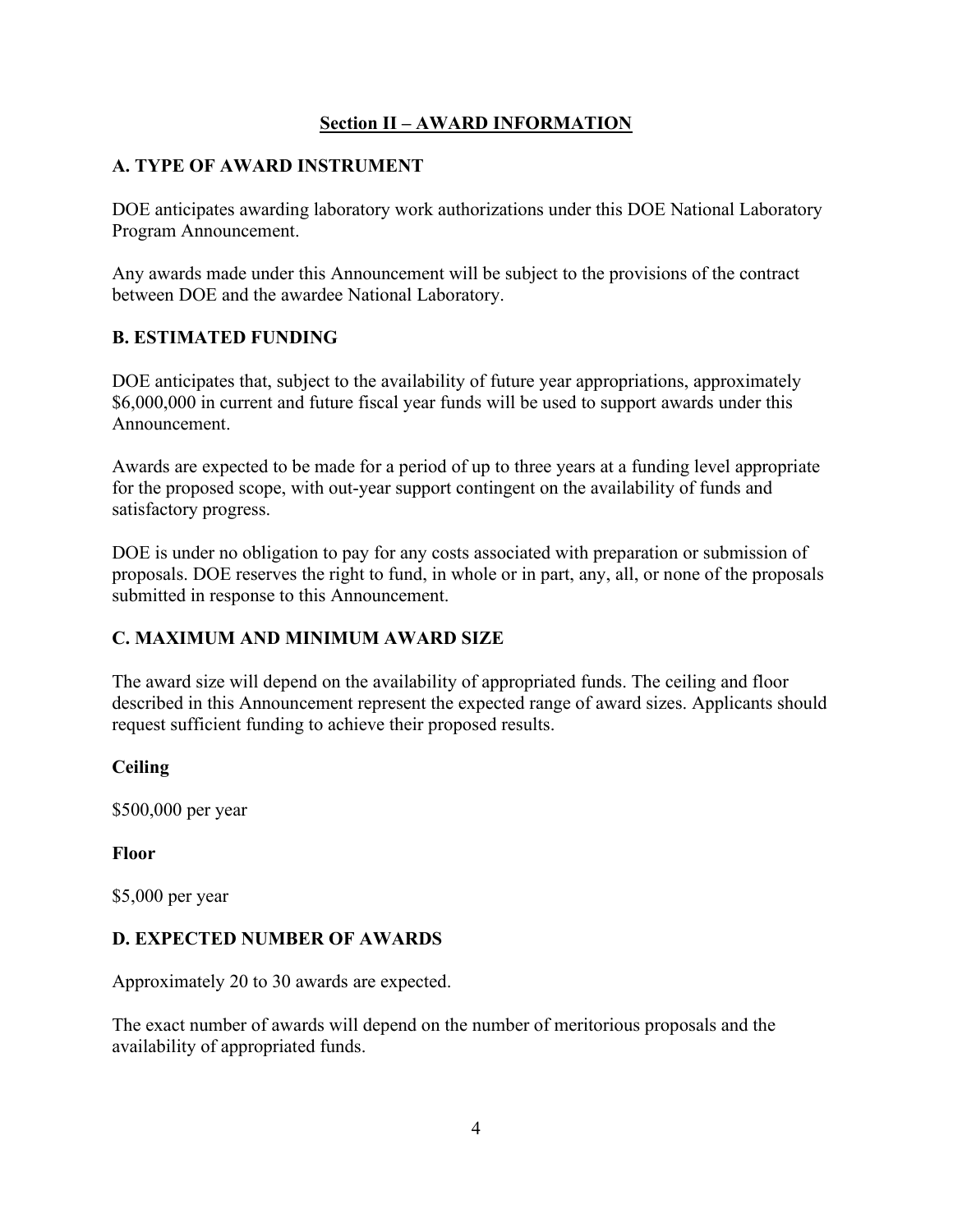# <span id="page-10-0"></span>**E. ANTICIPATED AWARD SIZE**

It is anticipated that award sizes may range from \$20,000 per year to \$500,000 per year. The DOE award amounts for this Program's FY 2021 selections, including some multiyear awards, had a mean of \$153,500 and a median of \$100,000.

The award size will depend on the number of meritorious proposals and the availability of appropriated funds.

# <span id="page-10-1"></span>**F. PERIOD OF PERFORMANCE**

DOE anticipates making awards with a project period of up to three years.

Continuation funding (funding for the second and subsequent budget periods) is contingent on: (1) availability of funds appropriated by Congress and future year budget authority; (2) progress towards meeting the objectives of the approved proposal; (3) submission of required reports; and (4) compliance with the terms and conditions of the award.

# <span id="page-10-2"></span>**G. TYPE OF PROPOSAL**

DOE will accept new DOE National Laboratory Proposals under this DOE National Laboratory Announcement. Please only submit a PAMS lab technical proposal in response to this Announcement; do not submit a DOE Field Work Proposal (FWP) at this time. SC will request FWPs later from those selected for funding consideration under this Announcement.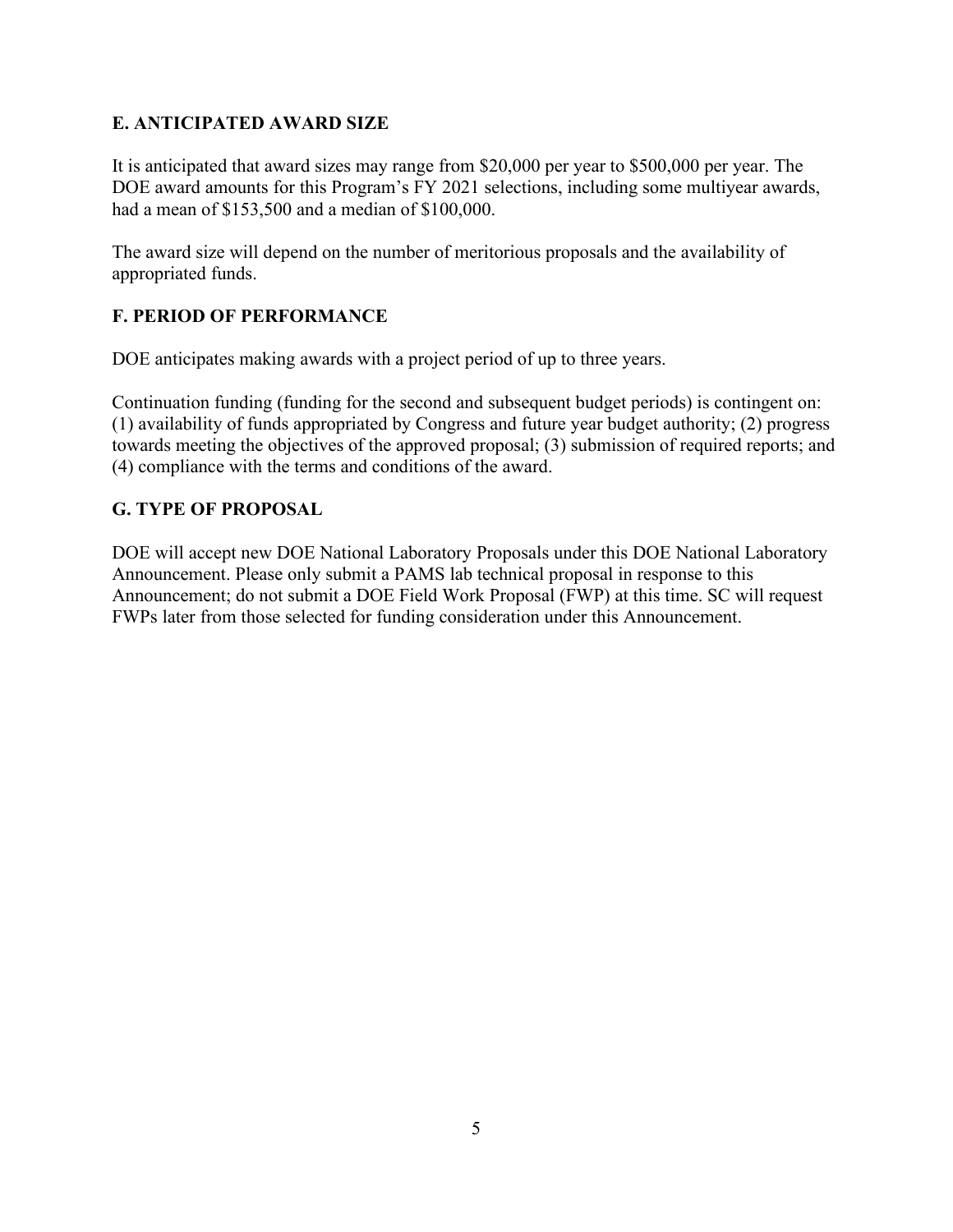## **Section III – ELIGIBILITY INFORMATION**

# <span id="page-11-1"></span><span id="page-11-0"></span>**A. ELIGIBLE APPLICANTS AND TOPICS**

This is a DOE National Laboratory-only Announcement. FFRDCs from other Federal agencies are not eligible to submit in response to this Program Announcement.

## <span id="page-11-2"></span>**B. COST SHARING**

Cost sharing is not required.

# <span id="page-11-3"></span>**C. ELIGIBLE INDIVIDUALS**

Eligible individuals with the skills, knowledge, and resources necessary to carry out the proposed research as a Principal Investigator (PI) are invited to work with their organizations to develop a proposal. Individuals from underrepresented groups as well as individuals with disabilities are always encouraged to apply.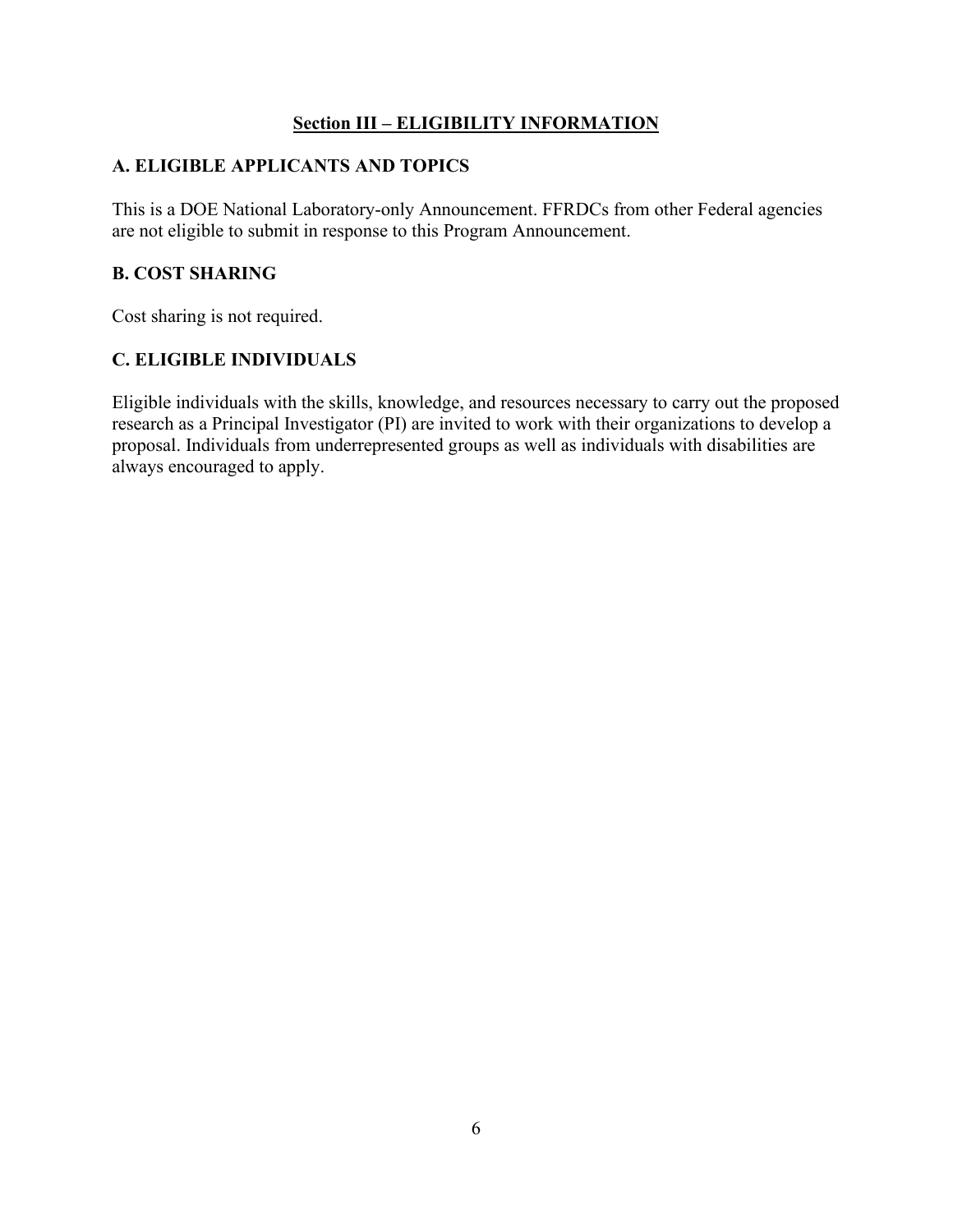# **Section IV – PROPOSAL AND SUBMISSION INFORMATION**

# <span id="page-12-1"></span><span id="page-12-0"></span>**A. ADDRESS TO REQUEST PROPOSAL PACKAGE**

Proposal submission instructions are available in this Announcement on the DOE SC Portfolio Analysis and Management System (PAMS). Screenshots showing the steps in DOE National Laboratory proposal submission are available in the PAMS External User Guide, accessible by navigating to [https://pamspublic.science.energy.gov](https://pamspublic.science.energy.gov/) and clicking on the "PAMS External User Guide" link.

Proposals submitted outside of PAMS will not be accepted.

# <span id="page-12-2"></span>**B. LETTER OF INTENT AND PRE-PROPOSAL**

#### **1. Letter of Intent**

Not applicable.

#### **2. Pre-proposal**

Not applicable.

# <span id="page-12-3"></span>**C. PROPOSAL SUBMISSION AND CONTENT**

## **1. Summary of Proposal Contents**

Each DOE National Laboratory proposal will contain the following sections:

- A Cover Page, entered into PAMS as structured data using the on-screen form
- Budget, entered into PAMS as structured data using the PAMS budget form
- Abstract (one page), entered into PAMS as a separate pdf
- Budget justification, entered into PAMS as a separate pdf
	- Proposal, combined into a single pdf containing the following information:
		- o Proposal Title Page
		- o Table of Contents
		- o Project Narrative (main technical portion of the proposal, including background/introduction, proposed research and methods, timetable of activities, and responsibilities of key project personnel)
		- o Appendix 1: Biographical Sketch(es)
		- o Appendix 2: Current and Pending Support
		- o Appendix 3: Bibliography and References Cited
		- o Appendix 4: Facilities and Other Resources
		- o Appendix 5: Equipment
		- o Appendix 6: Data Management Plan
		- o Appendix 7: Other Attachments (optional)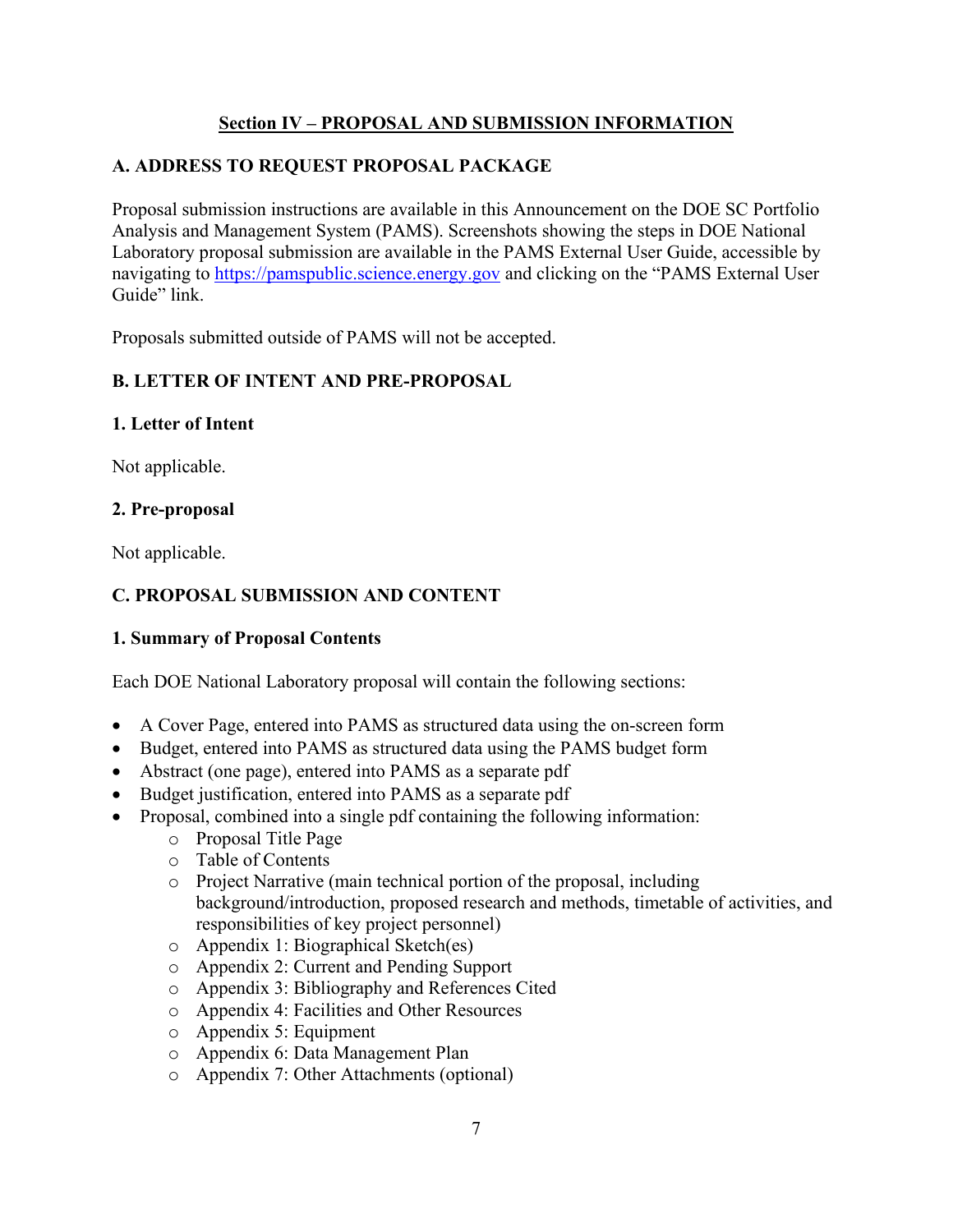SUBMISSION INSTRUCTIONS

Completed proposals must be submitted into the DOE SC Portfolio Analysis and Management System (PAMS) at https://pamspublic.science.energy.gov.

**Important Instructions to the Sponsored Research Office of Submitting Institutions**: SC requires that you create one single machine readable PDF file that contains the DOE Title Page, project narrative, biographical sketch, current and pending support, bibliography and references cited, facilities and other resources, equipment, data management plan, and other attachments. This single PDF file may not be scanned from a printed document and must be uploaded in PAMS.

**WARNING**: The PAMS website at [https://pampspublic.science.energy.gov](https://pampspublic.science.energy.gov/) will permit you to edit a previously submitted proposal in the time between your submission and the deadline. If you choose to edit, doing so will remove your previously submitted version from consideration. If you are still editing at the time of the deadline, you will not have a valid submission. Please pay attention to the deadline.

PROPOSAL DUE DATE

The proposal due date is printed on the cover of this Announcement.

**LETTERS** 

Neither letters of support nor letters of recommendation will be accepted and are not to be submitted.

## **2. Abstract**

The project summary/abstract is a summary of the proposed activity suitable for distribution to the public and sufficient to permit potential reviewers to identify conflicts of interest. It must be a self-contained document.

In the tabular format given below, provide the proposal title, and the name, title and institution of the U.S. and Japanese Principal Investigators and the U.S. Co-Investigators. The Abstract should state the objectives of the proposed activities, a description of the proposed activities including methods to be employed, and the potential impact (i.e., benefits, outcomes).

| Title of      | Proposal Title                                       |
|---------------|------------------------------------------------------|
| Proposal      |                                                      |
| Principal     | Yuki Nakamura, Professor and Japanese PI, U. of X    |
| Investigators | Brian Smith, Senior Scientist and U.S. PI, DOE Lab A |
| and U.S. Co-  | Claire Johnson, Professor and Co-I, U. of C          |
| Investigators | Helen Jones, Associate Professor and Co-I, U. of D   |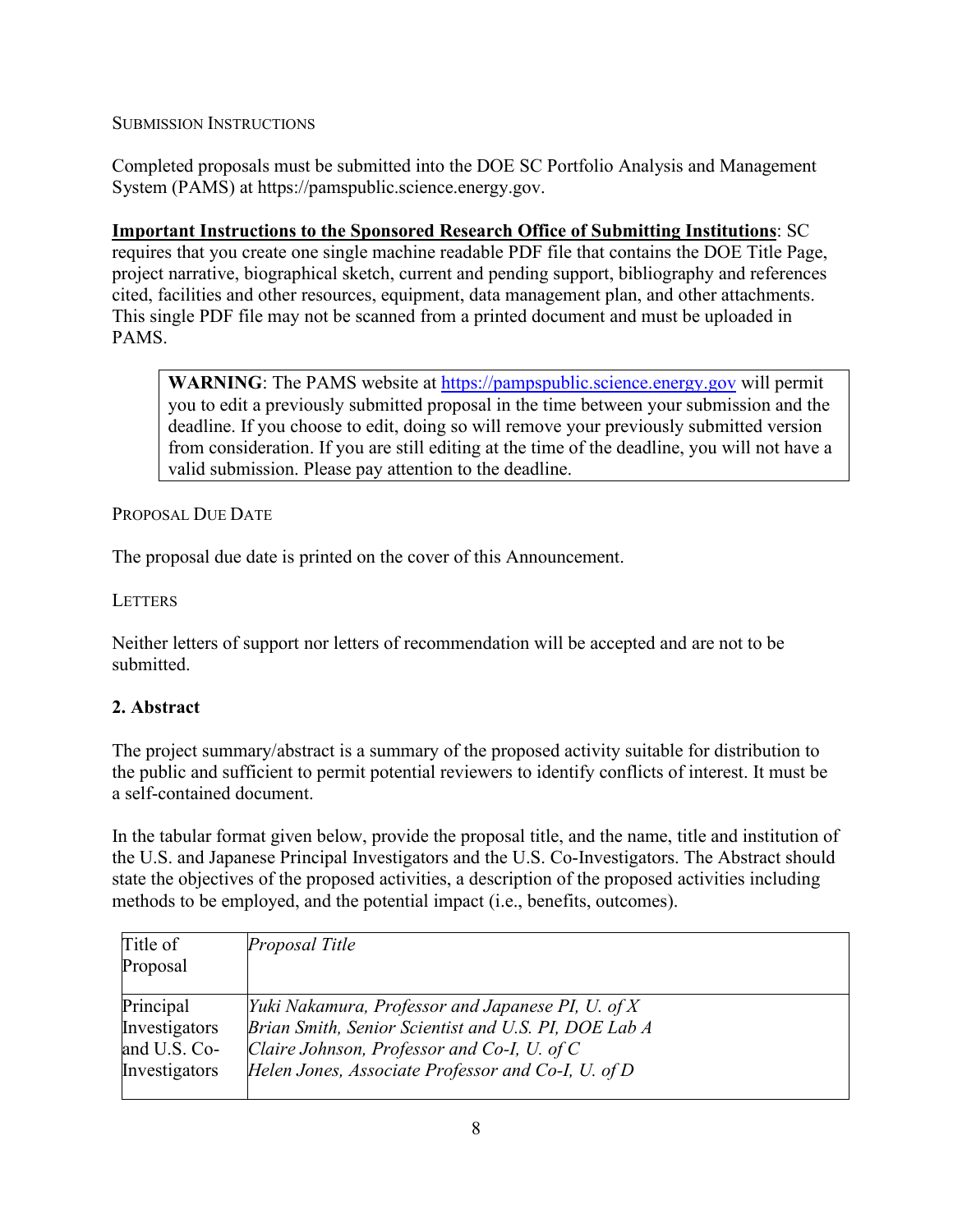| Project  | The objectives of the proposed work, a description of the proposed work, the |
|----------|------------------------------------------------------------------------------|
| Summary/ | methods to be employed to achieve the objectives, and potential impact.      |
| Abstract |                                                                              |
|          |                                                                              |

The project summary must not exceed 1 page when printed using standard letter-size (8.5 inch x 11 inch) paper with 1 inch margins (top, bottom, left, and right). The font must not be smaller than 11 point. The one-page project summary/abstract should be placed in a separate, single pdf document and attached on the appropriate screen in PAMS.

If a proposal is recommended for award, the project summary will be used in preparing a public abstract about the award. Award abstracts and titles form a Government document that describes the project and justifies the expenditure of Federal funds in light of the DOE and SC mission statements at<https://energy.gov/mission> and [https://science.osti.gov/about/.](https://science.osti.gov/about/)

- Do not include any proprietary or sensitive business information.
- DOE may use the abstract may to prepare public reports about supported research.

#### **3. Budget and Justification**

The budget must be submitted into PAMS using the PAMS budget form.

Budgets are required for the entire project period. A budget form should be completed for each budget period of the award, and a cumulative budget form for the entire project period will be populated by PAMS. PAMS will calculate the cumulative budget totals for you.

A written justification of each budget item is to follow the budget pages. The budget justification should be placed in a separate, single pdf document and attached on the appropriate screen in PAMS. Further instructions regarding the budget and justification are given below and in the PAMS software.

#### **4. Proposal**

DOE TITLE PAGE (PART OF PROJECT NARRATIVE)

The following proposal title page information may be placed on a plain page. No form is required. This cover page will not count in the project narrative page limitation.

- The project title:
- Applicant/Institution:
- Street Address/City/State/Zip:
- Postal Address:
- Administrative Point of Contact name, telephone number, email:
- Lead PI name, telephone number, email:
- DOE National Laboratory Announcement Number: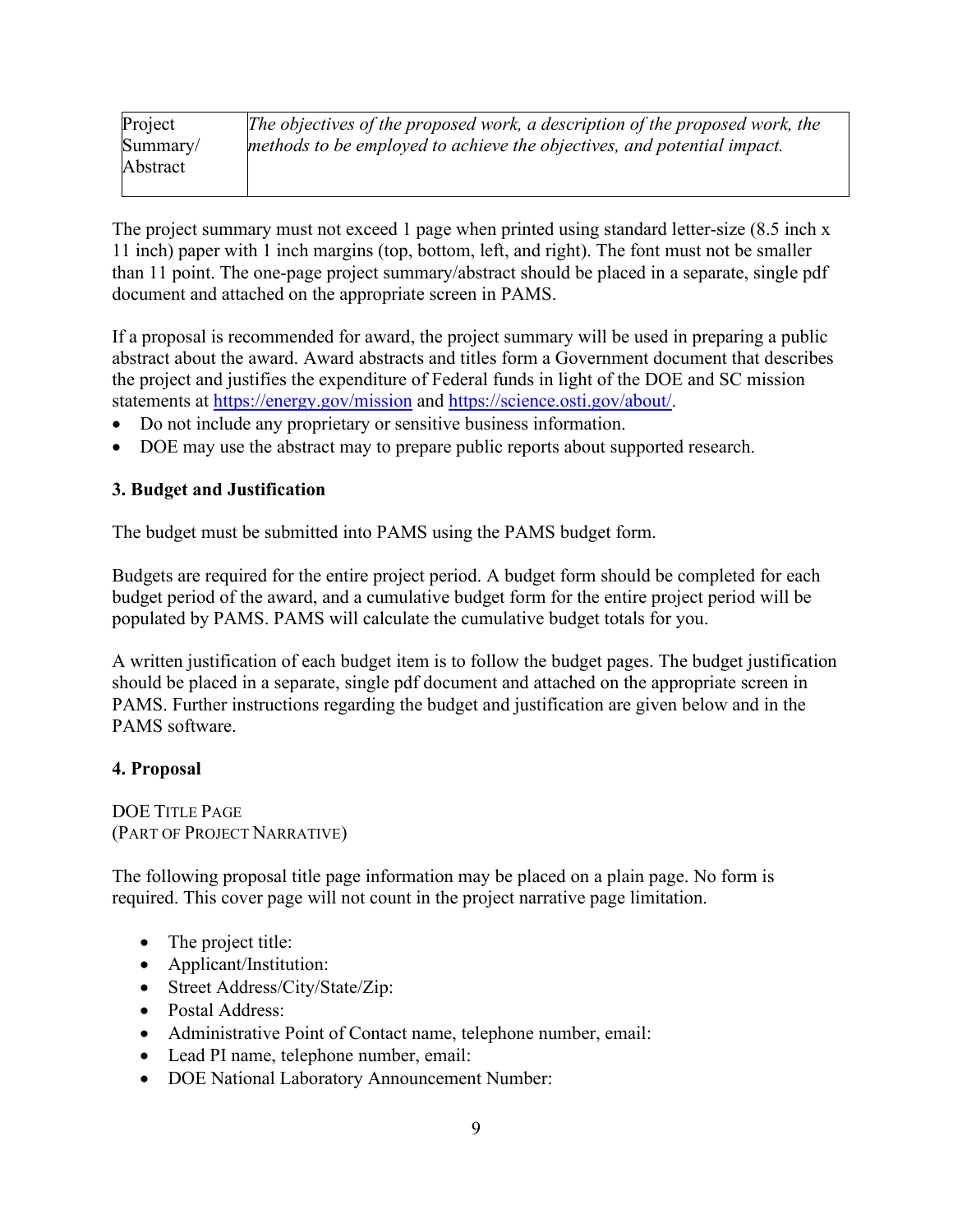- DOE/SC Program Office:
- DOE/SC Program Office Technical Contact:

#### TITLE PAGE SUPPLEMENT FOR COLLABORATIVE PROPOSALS

(PART OF PROJECT NARRATIVE)

Provide the following information on a separate page or pages as a Supplement to the Cover Page.

- In the Member List Table, whose format is shown below, list the names, positions and institutional affiliations of all PIs, Co-Is and senior scientists who will be involved in executing the scopes of work, both U.S. and Japanese, within the international collaboration. The U.S. PI and Japanese PI will be the joint points of contact and coordinators for the combined research activity within each nation. This Table should have its own page(s).
- The Budget Requests Table below collects into a single table all individual institutions' budgets. Continuing the example given in Section I, "Muti-Institutional Teams," assume the total project cost listed in DOE Lab A's budget is \$300,000, of which \$50,000, \$40,000 and \$90,000 are to be provided as subawards by DOE Lab A to DOE Lab B, and Universities C and D, respectively. The Budget Requests Table should then list the amounts \$120,000, \$50,000, \$40,000 and \$90,000 for DOE Lab A, DOE Lab B, University C and University D, respectively. The budget total would be listed as \$300,000.
- In addition to these numbers, please provide the collaboration's total multi-institutional request to KEK, broken down into Equipment and Supplies Costs and Travel Costs. These tabulated data are planned to be used by DOE and KEK for coordination purposes.

In the same budget summary table, please provide information, if pertinent, on amounts requested in FY 2023 and FY 2024.

| <b>U.S. Collaboration Members</b> |                                       |                    |                            |  |
|-----------------------------------|---------------------------------------|--------------------|----------------------------|--|
| No.                               | Name                                  | <b>Affiliation</b> | <b>Position</b>            |  |
|                                   | <b>Brian Smith</b>                    | DOE Lab A          | Senior Scientist (PI)      |  |
|                                   | Robert Doe                            | DOE Lab B          | Senior Scientist (Co-I)    |  |
| 3                                 | Louise Foret                          | DOE Lab B          | Senior Scientist           |  |
| $\overline{4}$                    | Claire Johnson                        | University of C    | Professor (Co-I)           |  |
|                                   | Helen Jones                           | University of D    | Associate Professor (Co-I) |  |
|                                   |                                       |                    |                            |  |
|                                   |                                       |                    |                            |  |
|                                   | <b>Japanese Collaboration Members</b> |                    |                            |  |
| No.                               | Name                                  | <b>Institution</b> | <b>Position</b>            |  |
|                                   | Yuki Nakamura                         | University of X    | Professor (PI)             |  |
| $\overline{2}$                    | Haru Saito                            | University of W    | Professor (Co-I)           |  |
| 3                                 | Takumi Takahasi                       | University of W    | <b>Research Physicist</b>  |  |
| 4                                 | Haruto Shimizu                        | University of W    | Senior Physicist           |  |

## **Member List Table** *(example)*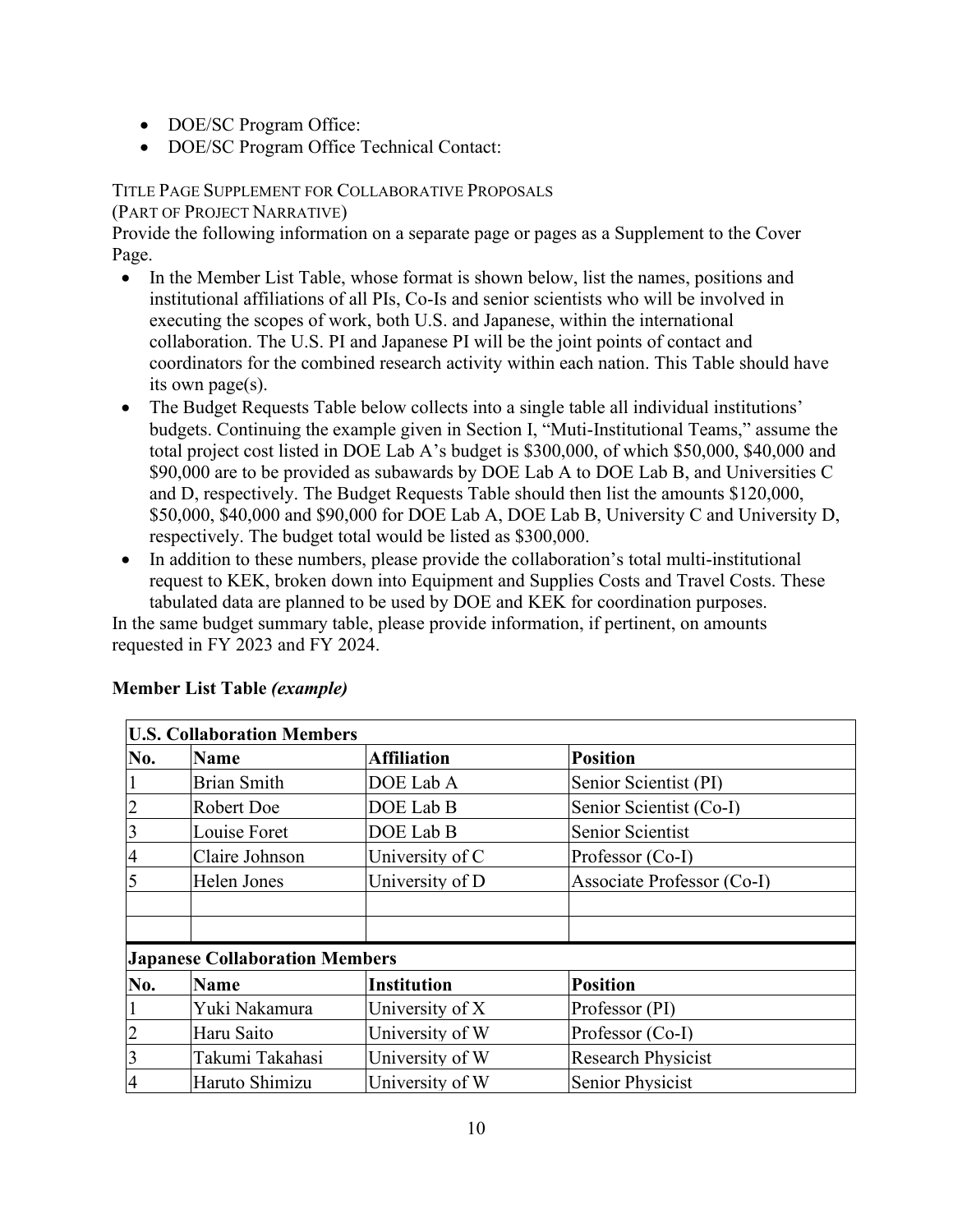| Yuna Tanaka | University of V | Assistant Professor (Co-I) |
|-------------|-----------------|----------------------------|
|             |                 |                            |
|             |                 |                            |

#### **Budget Table (***example)*

| <b>Budget Request to DOE (in USD)</b> |                                        |                           |                           |                        |
|---------------------------------------|----------------------------------------|---------------------------|---------------------------|------------------------|
| <b>Name</b>                           | <b>Institution</b>                     | FY 2022<br><b>Request</b> | FY 2023<br><b>Request</b> | 2024<br><b>Request</b> |
| Smith, B.                             | DOE Lab A                              | \$120,000                 | \$140,000                 | \$                     |
| Doe, R.                               | DOE Lab B                              | \$50,000                  | \$50,000                  | \$                     |
| Johnson, C.                           | U. of C                                | \$40,000                  | \$60,000                  | \$                     |
| Jones, H.                             | U. of D                                | \$90,000                  | \$30,000                  | \$                     |
| <b>TOTAL</b>                          |                                        | \$300,000                 | \$280,000                 | \$                     |
|                                       | <b>Budget Request to KEK (in kJPY)</b> |                           |                           |                        |
| <b>Equipment and Supplies Costs</b>   |                                        | ¥                         | ¥                         | ¥                      |
| <b>Travel Costs</b>                   |                                        | ¥                         | ¥                         | ¥                      |

#### PROJECT NARRATIVE

The project narrative **must not exceed a page limit of 8 pages** of technical information, including charts, graphs, maps, photographs, and other pictorial presentations, when printed using standard letter-size (8.5 inch x 11 inch) paper with 1 inch margins (top, bottom, left, and right). The font must not be smaller than 11 point. Merit reviewers will only consider the number of pages specified in the first sentence of this paragraph. This page limit does not apply to the Title Page, Budget Page(s), Budget Justification, biographical material, publications and references, and appendices, each of which may have its own page limit defined later in this Announcement.

Proposals with a Project Narrative exceed the 8-page limit may be declined without review at DOE's sole discretion.

Do not include any Internet addresses (URLs) that provide supplementary or additional information that constitutes a part of the proposal. Merit reviewers are not required to access Internet sites; however, Internet publications in a list of references will be treated identically to print publications. See [Section VIII](#page-41-0) for instructions on how to mark proprietary proposal information.

The Project Narrative comprises the research plan for the entire collaboration's proposed full scope of work. It should contain enough background material in the Introduction, including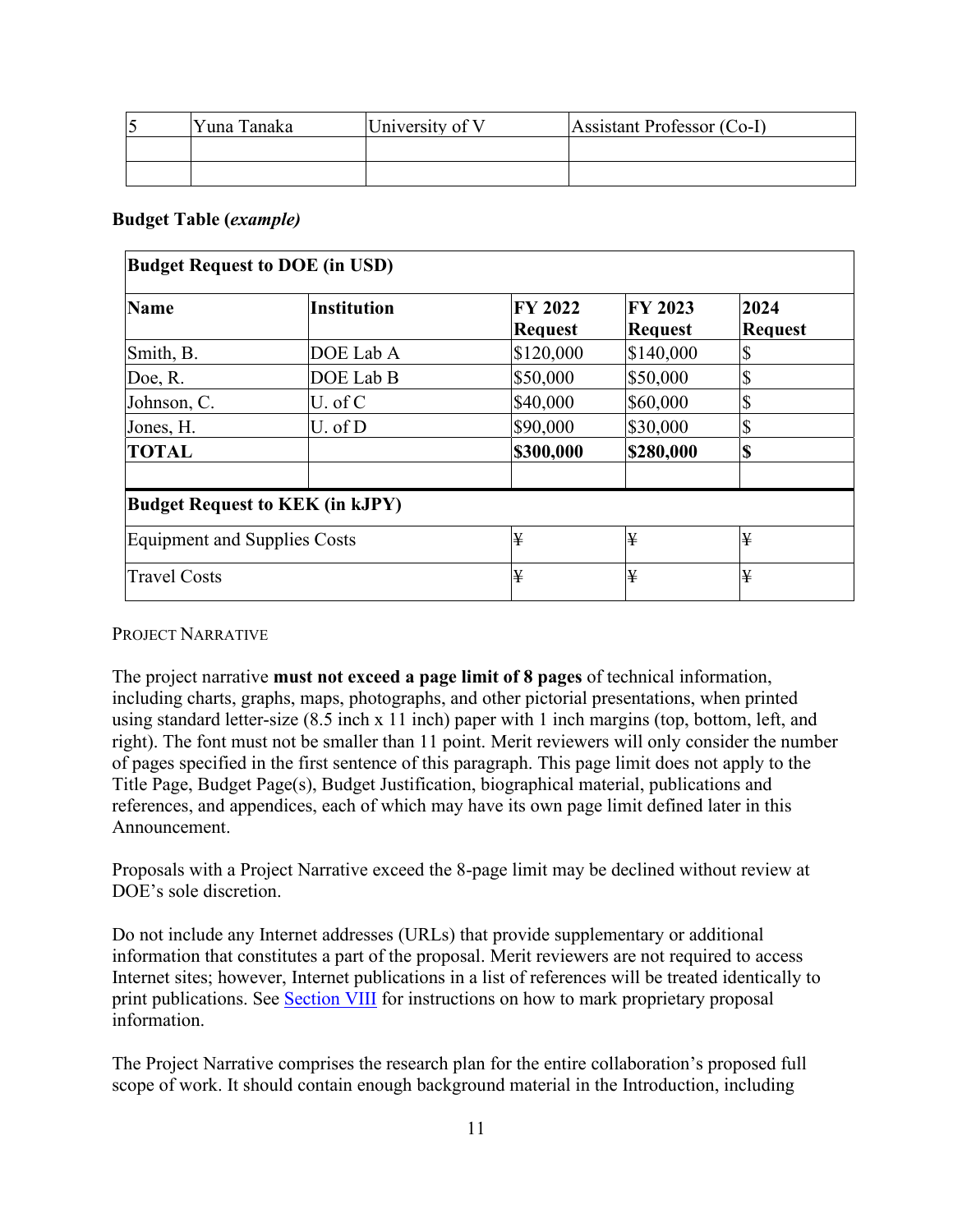review of the relevant literature, to demonstrate sufficient knowledge of the state of the science. The major part of the narrative should be devoted to a description and justification of the proposed project, including details of the method to be used. It should also include a timeline for the major activities of the proposed project, and should indicate which project personnel will be responsible for which activities. There should be no ambiguity about which personnel will perform particular parts of the project, and the time at which these activities will take place.

The Project Narrative text should include:

- **Introduction**: An overview with background information that describes the importance and relevance of the proposed work and discusses relevant literature. "Proposed work" refers to the entire collaboration's full scope of work, not just that of the lead laboratory.
- **Objectives:** This section should provide a clear, concise statement of the specific objectives/aims of the proposed project.
- **Proposed Research and Methods**: A full description of the proposed work and the methods to be used.
- **Timetable of Activities**: Timeline for all major activities including milestones and deliverables.

Under a separate heading of "Separate Institutional Responsibilities," the Project Narrative is also to briefly describe each institution's assigned responsibilities within the U.S.-Japan collaboration and the unique scopes of work within the full set of proposed activities. Text in this section does not count toward the 8-page limit on the Project Narrative. Ensure that each scope of work is described in sufficient detail so that it is clear that no two institutions are performing the same scope of work.

APPENDIX 1: BIOGRAPHICAL SKETCH

Provide a biographical sketch for the DOE Laboratory PI, each U.S. team member institutions' Co I, and each senior/key person as an appendix to your technical narrative.

- Provide the biographical sketch information as an appendix to your project narrative.
- Do not attach a separate file.
- The biographical sketch appendix will not count in the project narrative page limitation.
- The biographical information (curriculum vitae) for each person must not exceed 2 pages when printed on letter-size  $(8.5 \times 11 \text{ inch})$  paper with 1 inch margins (top, bottom, left, and right) with font not smaller than 11 point

Detailed instructions may be found in **Section VIII** of this Announcement.

**WARNING**: These instructions have been recently revised to require disclosure of a variety of potential conflicts of interest or commitment, including participation in foreign government-sponsored talent recruitment programs.

The PI and each senior/key person at the prime applicant and any proposed subaward must provide a list of all sponsored activities, awards, and appointments, whether paid or unpaid; provided as a gift with terms or conditions or provided as a gift without terms or conditions; full-time, part-time, or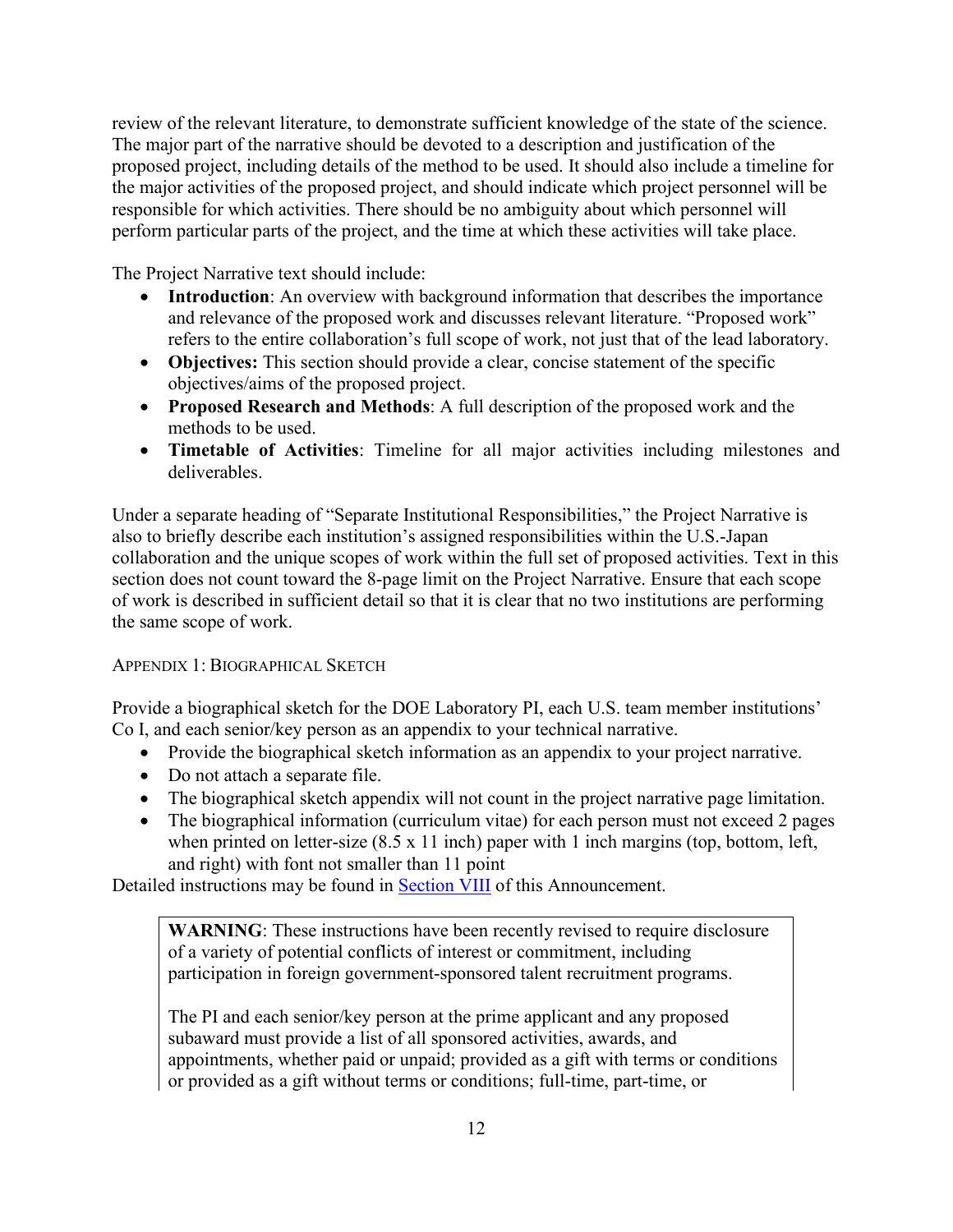voluntary; faculty, visiting, adjunct, or honorary; cash or in-kind; foreign or domestic; governmental or private-sector; directly supporting the individual's research or indirectly supporting the individual by supporting students, research staff, space, equipment, or other research expenses. All foreign governmentsponsored talent recruitment programs must be identified in current and pending support.

#### APPENDIX 2: CURRENT AND PENDING SUPPORT

Provide a list of all current and pending support for the DOE Laboratory PI, each U.S. team member institutions' Co I, and each and senior/key personnel, including subawardees. Provide the Current and Pending Support as an appendix to your project narrative. Concurrent submission of an application to other organizations for simultaneous consideration will not prejudice its review.

- Do not attach a separate file.
- This appendix will not count in the project narrative page limitation.

Detailed instructions may be found in Section VIII of this Announcement.

APPENDIX 3: IDENTIFICATION OF INDIVIDUAL WHO SHOULD NOT SERVE AS MERIT REVIEWERS

Provide a list of individuals who should not serve as merit reviewers, following the instructions in [Section VIII](#page-32-0) of this announcement. If using the collaborator template posted at , please print convert the file to PDF and insert it as Appendix 3 to your research narrative.Do not attach a separate file.

• This appendix will not count in the project narrative page limitation. Detailed instructions may be found in [Section VIII](#page-32-0) of this Announcement.

#### APPENDIX 4: BIBLIOGRAPHY & REFERENCES CITED

Provide a bibliography of any references cited in the Project Narrative. Each reference must include the names of all authors (in the same sequence in which they appear in the publication), the article and journal title, book title, volume number, page numbers, and year of publication. For research areas where there are routinely more than ten coauthors of archival publications, you may use an abbreviated style such as the *Physical Review Letters* (PRL) convention for citations (listing only the first author). For example, your paper may be listed as, "A Really Important New Result," A. Aardvark et. al. (MONGO Collaboration), PRL 999. Include only bibliographic citations. Applicants should be especially careful to follow scholarly practices in providing citations for source materials relied upon when preparing any section of the application. Provide the Bibliography and References Cited information as an appendix to your project narrative.

- Do not attach a separate file.
- This appendix will not count in the project narrative page limitation.

#### APPENDIX 5: FACILITIES & OTHER RESOURCES

This information is used to assess the capability of the organizational resources, including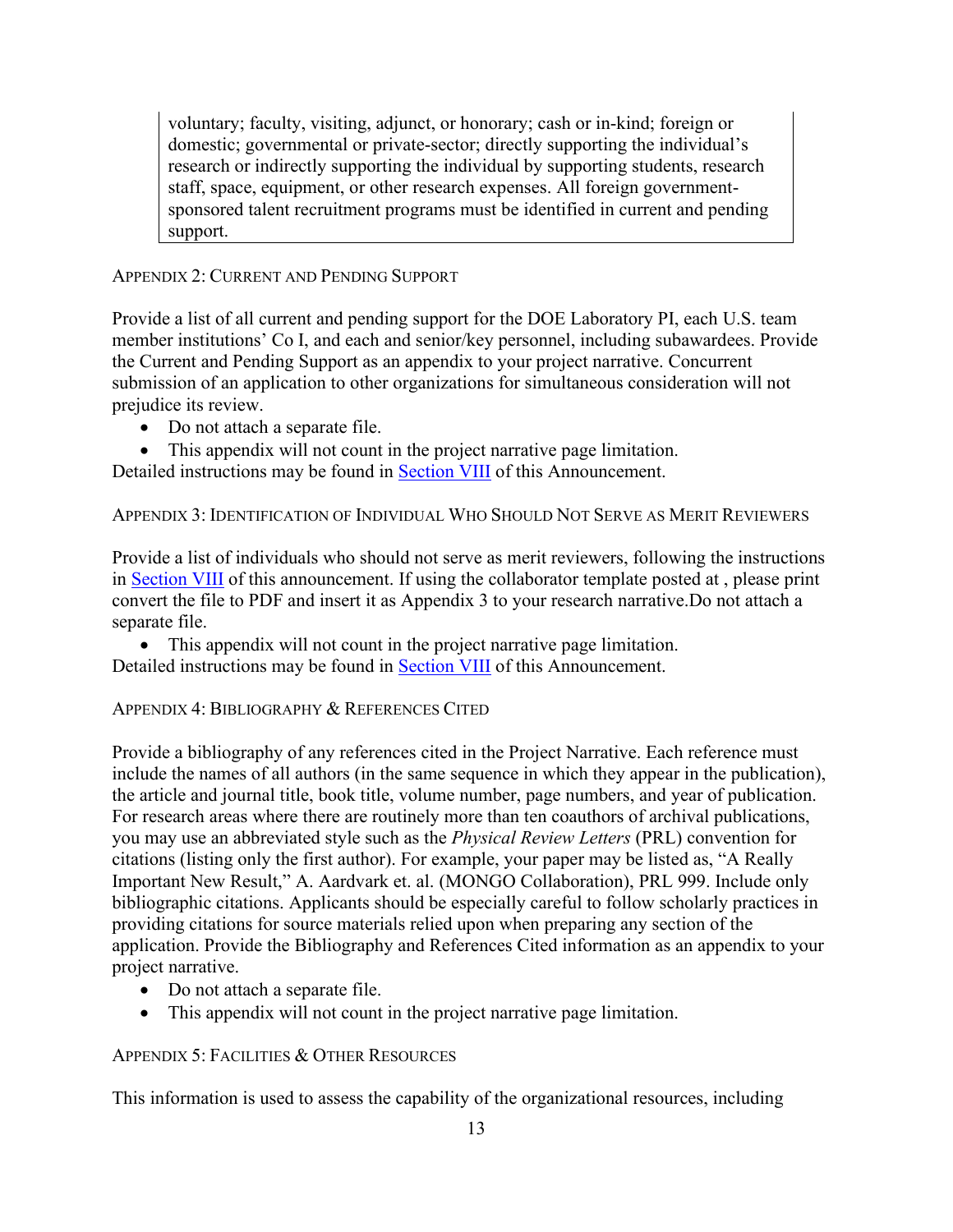subawardee resources, available to perform the effort proposed. Identify the facilities to be used (Laboratory, Animal, Computer, Office, Clinical and Other). If appropriate, indicate their capacities, pertinent capabilities, relative proximity, and extent of availability to the project. Describe only those resources that are directly applicable to the proposed work. Describe other resources available to the project (e.g., machine shop, electronic shop) and the extent to which they would be available to the project. For proposed investigations requiring access to experimental user facilities maintained by institutions other than the applicant, please provide a document from the facility manager confirming that the researchers will have access to the facility. Please provide the Facility and Other Resource information as an appendix to your project narrative.

- Do not attach a separate file.
- This appendix will not count in the project narrative page limitation.

#### APPENDIX 6: EQUIPMENT

List major items of equipment already available for this project and, if appropriate identify location and pertinent capabilities. Provide the Equipment information as an appendix to your project narrative.

- Do not attach a separate file.
- This appendix will not count in the project narrative page limitation.

## APPENDIX 7: DATA MANAGEMENT PLAN

Provide a Data Management Plan (DMP) as an appendix to the research narrative.

- This appendix should not exceed a page limit of 5 pages including charts, graphs, maps, photographs, and other pictorial presentations, when printed using standard letter-size (8.5 x 11 inch) paper with 1 inch margins (top, bottom, left, and right)
- Do not attach a separate file.
- This appendix will not count in the project narrative page limitation.

The standard requirements for a DMP may be found in Section VIII of this Announcement.

## APPENDIX 8: OTHER ATTACHMENT

If you need to elaborate on your responses to the PAMS Cover Page, please provide the Other Attachment information as an appendix to your project narrative. Information not easily accessible to a reviewer may be included in this appendix, but do not use this appendix to circumvent the page limitations of the proposal. Reviewers are not required to consider information in this appendix.

- Do not attach a separate file.
- This appendix will not count in the project narrative page limitation.

## <span id="page-19-0"></span>**D. SUBMISSIONS FROM SUCCESSFUL APPLICANTS**

If selected for award, DOE reserves the right to request additional or clarifying information.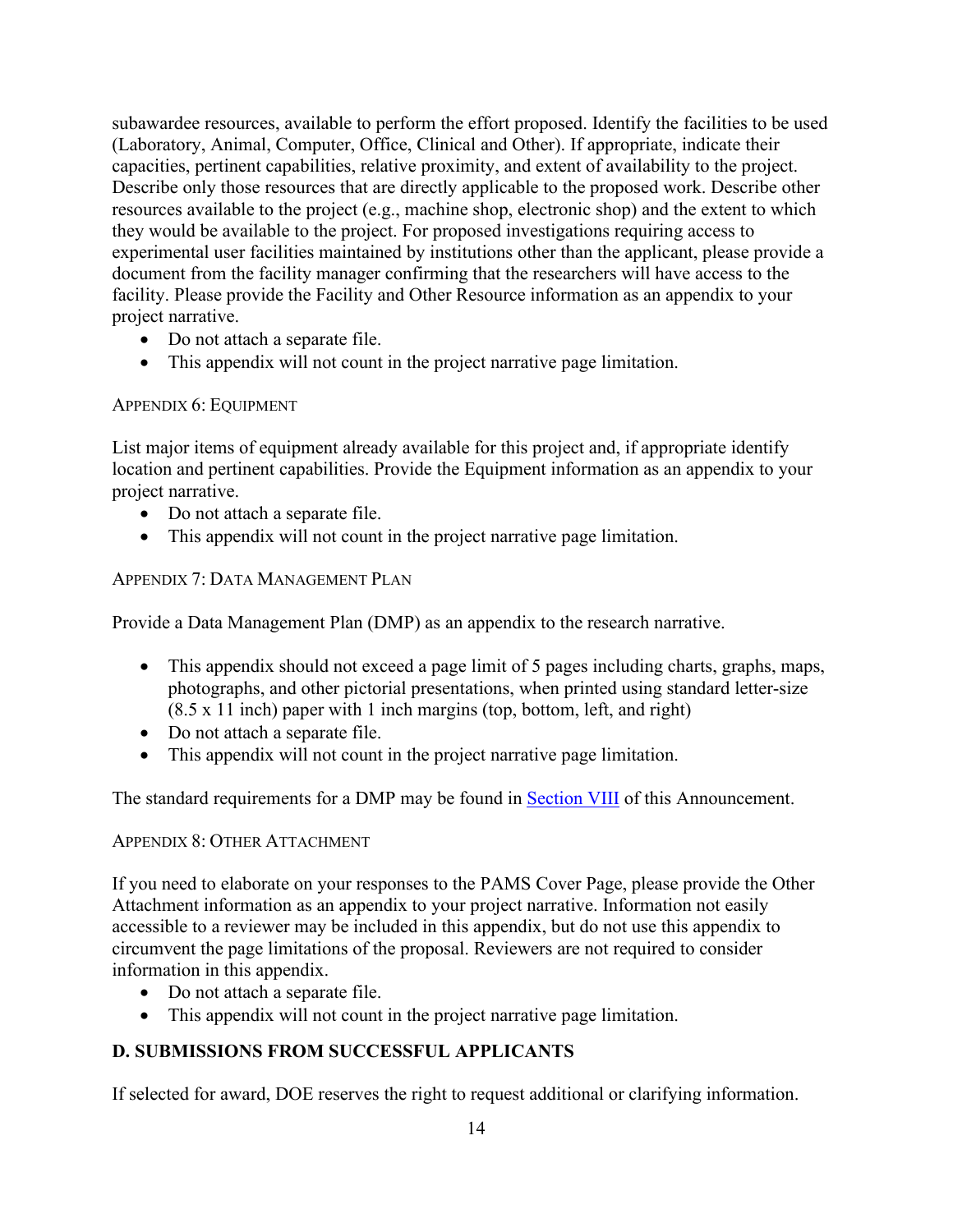# <span id="page-20-0"></span>**E. SUBMISSION DATES AND TIMES**

## **1. Letter of Intent Due Date**

Not applicable.

## **2. Pre-proposal Due Date**

Not applicable.

#### **3. Proposal Due Date**

The proposal due date is printed on the cover of this Announcement.

You are encouraged to transmit your proposal well before the deadline. Proposals may be submitted at any time between the publication of this Announcement and the stated deadline.

#### **4. Late Submissions**

Delays in submitting letters of intent, pre-proposals, and proposals may be unavoidable. DOE has accepted late submissions when applicants have been unable to make timely submissions because of widespread technological disruptions or significant natural disasters. DOE has made accommodations for incapacitating or life-threatening illnesses and for deaths of immediate family members. Other circumstances may or may not justify late submissions. Unacceptable justifications include the following:

- Failure to begin submission process early enough.
- Failure to provide sufficient time to complete the process.
- Failure to understand the submission process.
- Failure to understand the deadlines for submissions.
- Failure to satisfy prerequisite registrations.
- Unavailability of administrative personnel.

You are responsible for beginning the submission process in sufficient time to accommodate reasonably foreseeable incidents, contingencies, and disruptions.

Applicants must contact the Program Office/Manager listed in this Funding Opportunity Announcement to discuss the option of a late submission. Contacting the Program Office/Manager after the deadline may reduce the likelihood that a request will be granted.

DOE notes that not all requests for late submission will be approved.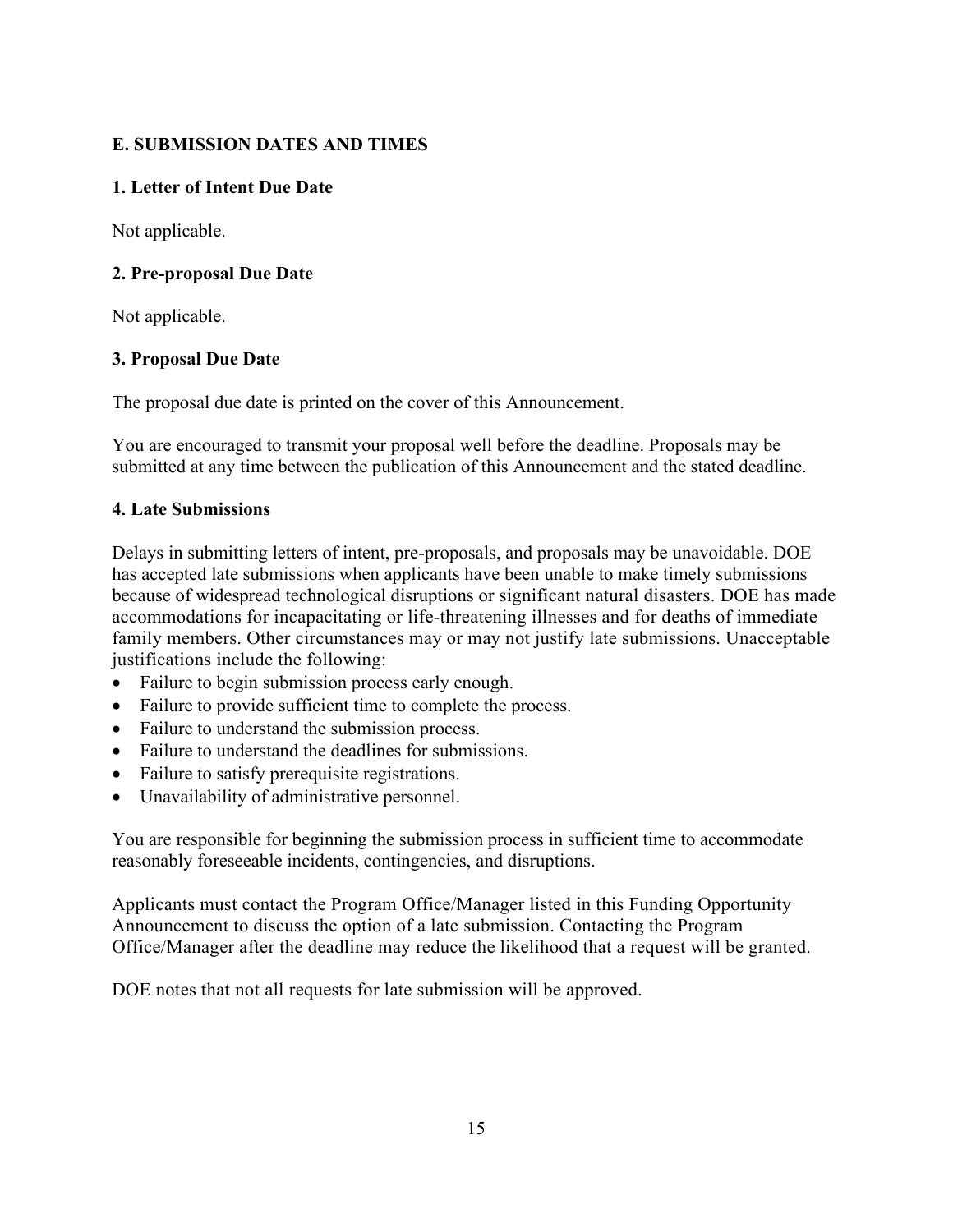# **Section V - PROPOSAL REVIEW INFORMATION**

# <span id="page-21-1"></span><span id="page-21-0"></span>**A. CRITERIA**

## **1. Initial Review Criteria**

Prior to a comprehensive merit evaluation, DOE will perform an initial review to determine that (1) the applicant is eligible for the award; (2) the information required by the Program Announcement has been submitted; (3) all mandatory requirements are satisfied; (4) the proposed project is responsive to the objectives of the Program Announcement, and (5) the proposed project is not duplicative of programmatic work. Proposals that fail to pass the initial review will not be forwarded for merit review and will be eliminated from further consideration.

#### **2. Merit Review Criteria**

Proposals will be subjected to scientific merit review (peer review) and will be evaluated against the following criteria, listed in descending order of importance.

- Scientific and/or Technical Merit of the Project;
- Appropriateness of the Proposed Method or Approach;
- Competency of Applicant's Personnel and Adequacy of Proposed Resources;
- Reasonableness and Appropriateness of the Proposed Budget; and
- Balance of responsibilities between the U.S. and Japanese components of the bilateral collaboration.

The evaluation process will also include program policy factors such as the relevance of the proposed research to the terms of the DOE National Laboratory Announcement and the agency's programmatic needs, the balance of activities within the program, and the utility of the proposed activities to the broader scientific community. Note that external peer reviewers are selected with regard to both their scientific expertise and the absence of conflict-of-interest issues. Both Federal and non-Federal reviewers may be used, and submission of a proposal constitutes agreement that this is acceptable to the investigator(s) and the submitting institution.

The questions below are provided to the merit reviewers to elaborate the criteria:

SCIENTIFIC AND/OR TECHNICAL MERIT OF THE PROPOSED RESEARCH

- What is the scientific innovation of proposed effort?
- How does the proposed work compare with other efforts in its field, both in terms of scientific and/or technical merit and originality?
- How might the results of the proposed work impact the direction, progress, and thinking in relevant scientific fields of research?
- What is the likelihood of achieving influential results?
- Is the Data Management Plan suitable for the proposed research and to what extent does it support the validation of research results?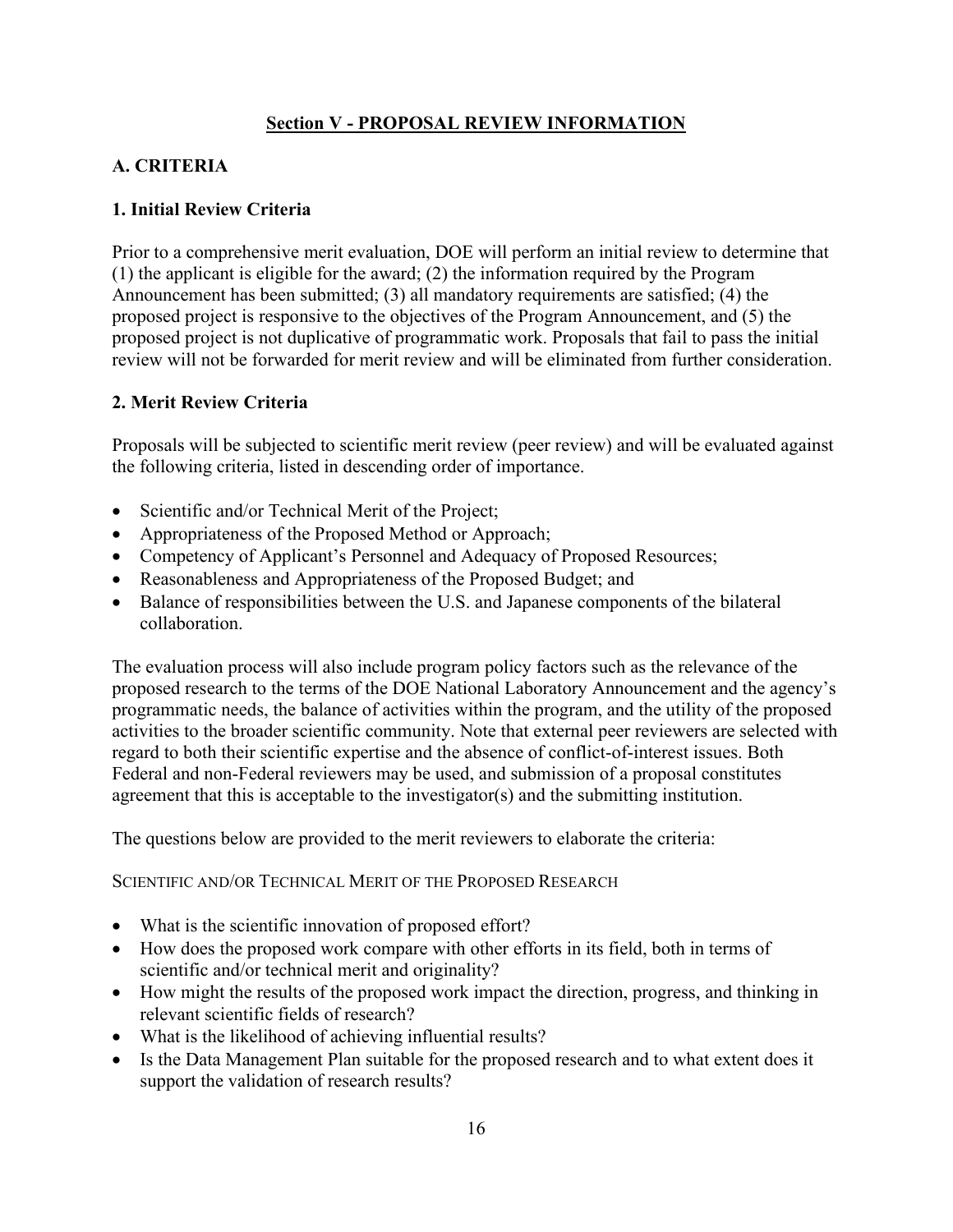## APPROPRIATENESS OF THE PROPOSED METHOD OR APPROACH

- Does the proposed effort employ innovative concepts or methods?
- How logical and feasible are the approaches?
- Are the conceptual framework, methods, and analyses well justified, adequately developed, and likely to lead to scientifically valid conclusions?
- Does the applicant recognize significant potential problems and consider alternative strategies?

COMPETENCY OF APPLICANT'S PERSONNEL AND ADEQUACY OF PROPOSED RESOURCES

- Does the proposed work take advantage of unique facilities and capabilities?
- What is the past performance of the team?
- How well qualified is the team to carry out the proposed work?
- Are the environment and facilities adequate for performing the proposed effort?

REASONABLENESS AND APPROPRIATENESS OF THE PROPOSED BUDGET

- Are the proposed budget and staffing levels adequate to carry out the proposed work?
- Is the budget reasonable and appropriate for the scope?

BALANCE OF RESPONSIBILITIES BETWEEN THE U.S. AND JAPANESE COLLABORATORS

- Are the responsibilities assigned to the U.S. and Japanese sides of the collaboration well balanced, i.e., are the scopes of work of comparable magnitude, with significant tasks undertaken by both sides?
- Are the contributions by each side of the collaboration synergistic? Are any unique capabilities of either or both sides being utilized to make the proposed scope of work more compelling?

## <span id="page-22-0"></span>**B. REVIEW AND SELECTION PROCESS**

## **1. Merit Review**

Proposals that pass the initial review will be subjected to a formal merit review and will be evaluated based on the criteria above.

## **2. Program Policy Factors**

The Selection Official may consider any of the following program policy factors in making the selection, listed in no order of significance:

- Availability of funds
- Relevance of the proposed activity to SC priorities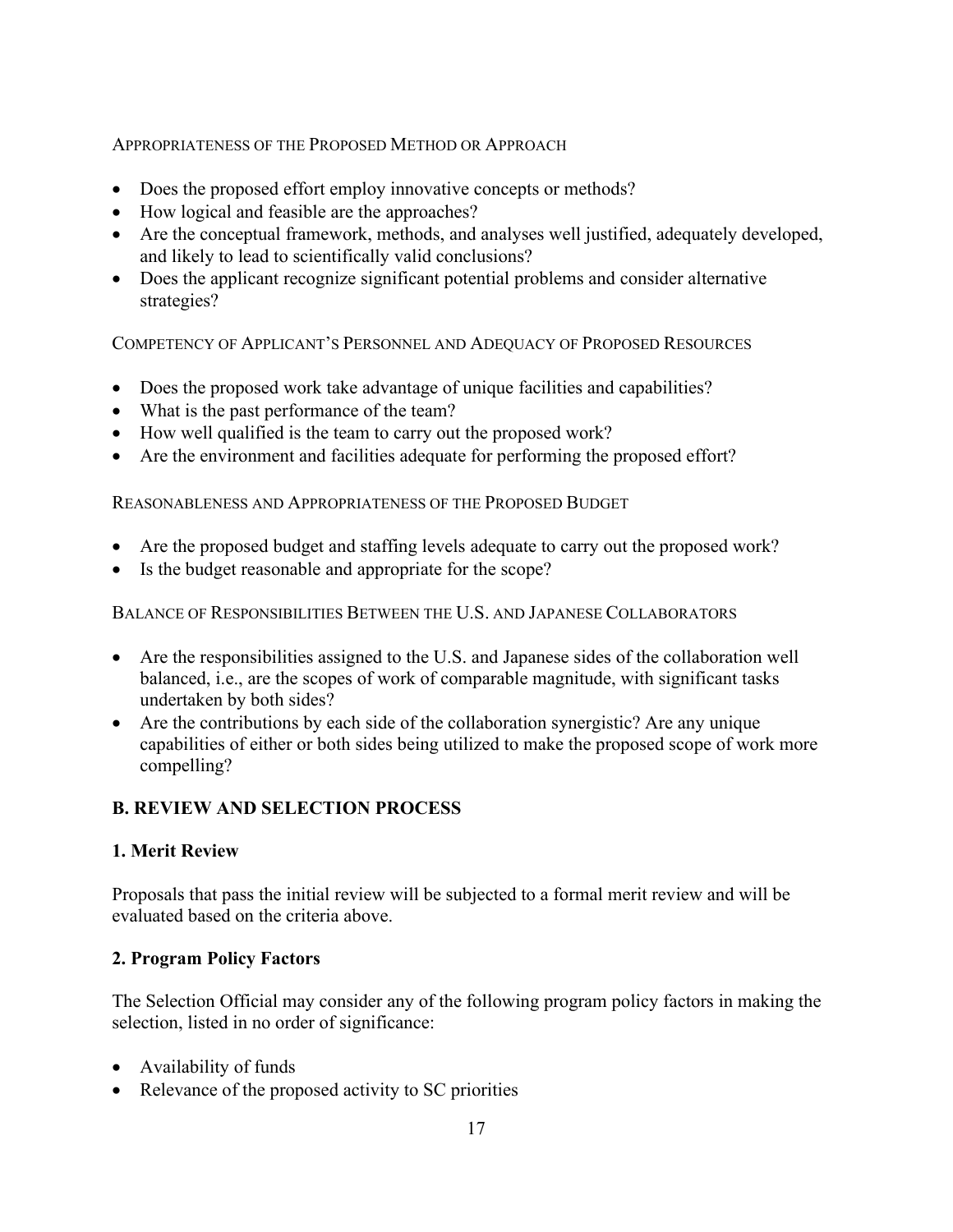- Ensuring an appropriate balance of activities within SC programs
- The balance of responsibilities within the bilateral collaboration

## **3. Selection**

The Selection Official will consider the findings of the merit review and may consider any of the Program Policy Factors described above.

## **4. Discussions and Award**

The Government may enter into discussions with a selected applicant for any reason deemed necessary. Failure to resolve satisfactorily the issues identified by the Government will preclude award to the applicant.

# <span id="page-23-0"></span>**C. ANTICIPATED NOTICE OF SELECTION AND AWARD DATES**

It is anticipated that the award selection will be completed by April 2022. It is expected that awards will be made in Fiscal Year 2022.

DOE is interested in seeing projects supported under this Announcement begin work by August 1, 2022.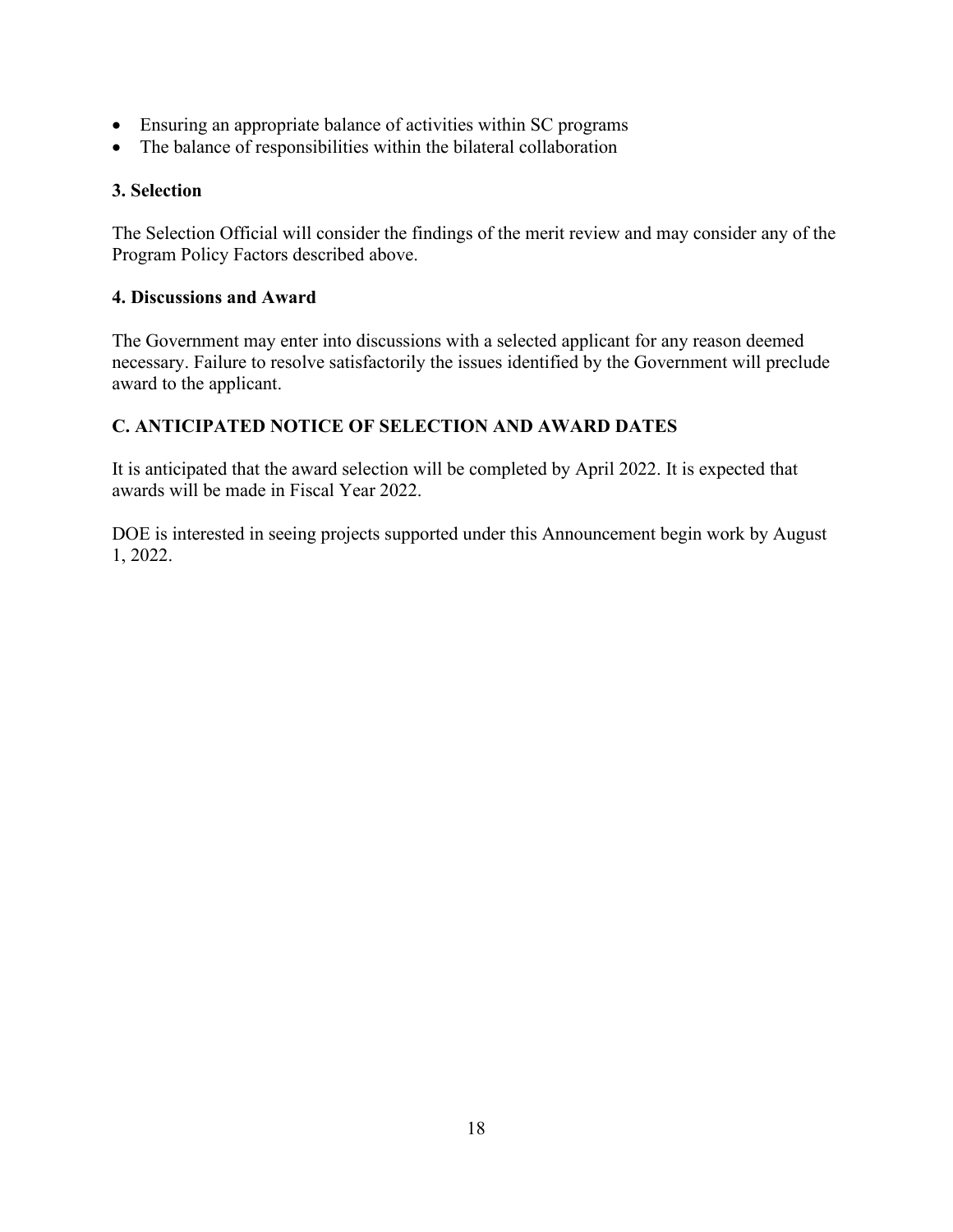# **Section VI - AWARD ADMINISTRATION INFORMATION**

#### <span id="page-24-1"></span><span id="page-24-0"></span>**A. AWARD NOTICES**

#### **1. Notice of Selection**

**Selected Applicants Notification**: DOE will notify applicants selected for award. This notice of selection is not an authorization to begin performance.

**Non-selected Notification**: Organizations whose proposals have not been selected will be advised as promptly as possible. This notice will explain why the proposal was not selected.

#### **2. Notice of Award**

A work authorization/contract modification issued by the contracting officer is the authorizing award document.

#### <span id="page-24-2"></span>**B. ADMINISTRATIVE AND POLICY REQUIREMENTS**

The following additional policy provisions are applicable to this Announcement. The full text of each provision is in Section VIII of this Announcement and may be accessed by navigating to the hyperlinks below:

- [1. Availability of Funds](#page-39-1)
- [2. Commitment of Public Funds](#page-39-2)
- [3. Environmental, Safety and Health \(ES&H\) Performance of Work at DOE Facilities](#page-39-3)
- [4. Evaluation and Administration by Non-Federal Personnel](#page-40-0)
- [5. Federal, State, and Local Requirements](#page-40-1)
- [6. Funding Restrictions](#page-40-2)
- [7. Government Right to Reject or Negotiate](#page-40-3)
- [8. Modification](#page-40-4)
- [9. Prohibition on Discrimination and Harassment](#page-40-5)
- [10. Proprietary Proposal Information](#page-41-0)
- [11. Publications](#page-41-1)
- [12. Research Misconduct](#page-41-2)

#### <span id="page-24-3"></span>**C. REPORTING**

Annual progress reports from the award investigator will be required and will be due 90 days before the end of each budget year.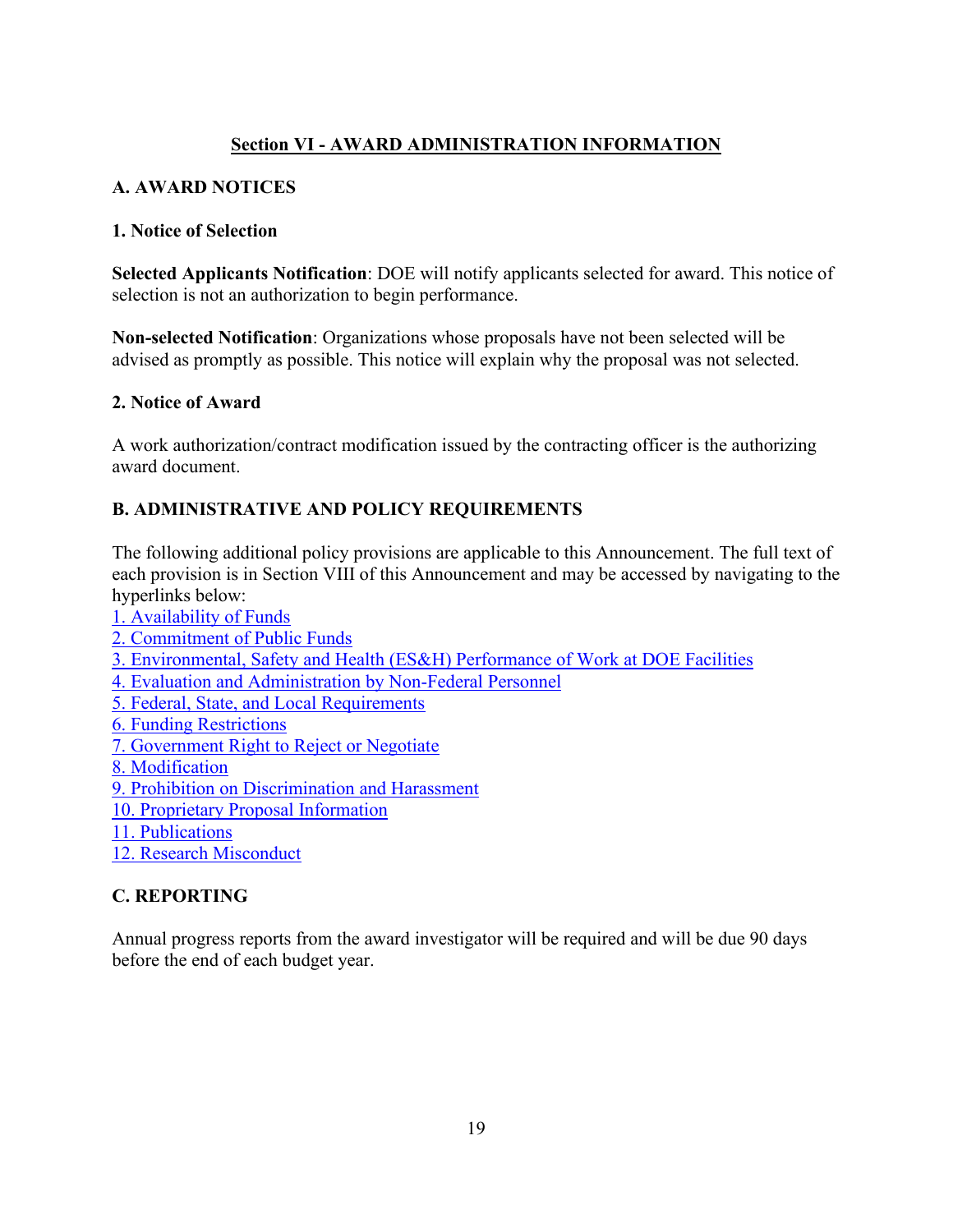## **Section VII - QUESTIONS/AGENCY CONTACTS**

# <span id="page-25-1"></span><span id="page-25-0"></span>**A. QUESTIONS**

For help with PAMS, click the "External User Guide" link on the PAMS website, [https://pamspublic.science.energy.gov/.](https://pamspublic.science.energy.gov/) You may also contact the PAMS Help Desk, which can be reached Monday through Friday, 9AM – 5:30 PM Eastern Time. Telephone: (855) 818-1846 (toll free) or (301) 903-9610, Email: [sc.pams-helpdesk@science.doe.gov.](mailto:sc.pams-helpdesk@science.doe.gov) All submission and inquiries about this DOE National Laboratory Program Announcement should reference the Announcement number printed on the cover.

Please contact the PAMS help desk for technological issues with the PAMS system.

Questions regarding the specific program areas and technical requirements may be directed to the technical contacts listed for each program within the DOE National Laboratory Program Announcement or below.

Please contact the program staff with all questions not directly related to the PAMS system.

| <b>PAMS</b>             | 855-818-1846 (toll-free)                    |
|-------------------------|---------------------------------------------|
| <b>Customer Support</b> | 301-903-9610                                |
|                         | sc.pams-helpdesk@science.doe.gov            |
| Program Manager         | DOE Office of Science, High Energy Physics  |
| Scientific Contact      | Dr. Brian Beckford                          |
|                         | 202-997-3290 brian.beckford@science.doe.gov |
|                         |                                             |
|                         |                                             |

# <span id="page-25-2"></span>**B. AGENCY CONTACTS**

## **C. DEPARTMENT OF ENERGY, OFFICE OF INSPECTOR GENERAL HOTLINE:**

The Office of Inspector General (OIG) maintains a Hotline to facilitate the reporting of allegations of fraud, waste, abuse, or mismanagement in DOE programs or operations. If you wish to report such allegations, you may call, send a letter, or email the OIG Hotline [ighotline@hq.doe.gov.](mailto:ighotline@hq.doe.gov) Allegations may be reported by DOE employees, DOE contractors, or the general public. OIG contact information is available at [https://energy.gov/ig/services.](https://energy.gov/ig/services)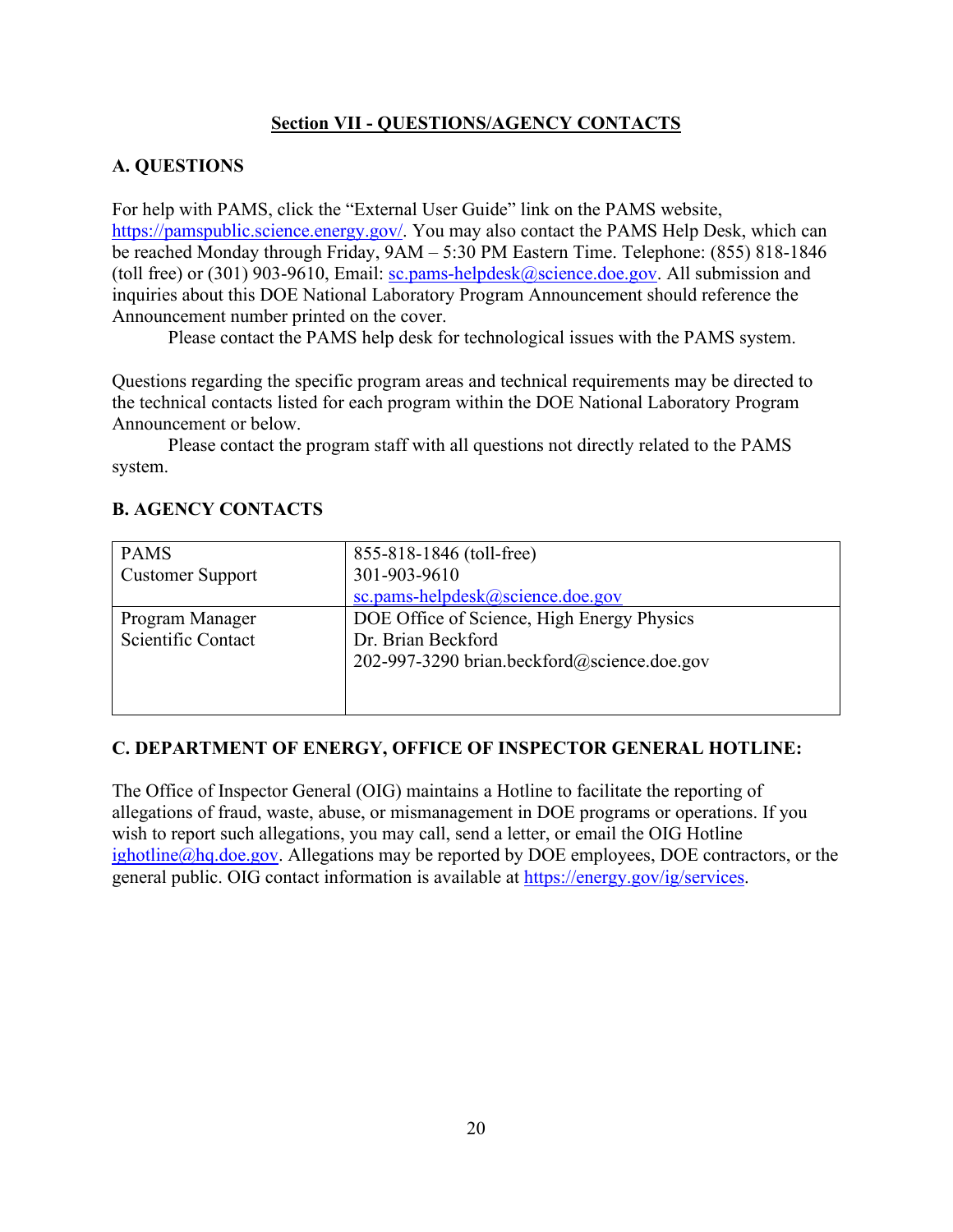## **Section VIII – SUPPLEMENTARY MATERIAL**

# <span id="page-26-1"></span><span id="page-26-0"></span>**A. HOW-TO GUIDES**

## **1. How Consortia May be Used**

#### INCORPORATED CONSORTIA

Incorporated consortia, which may include domestic and/or foreign entities, are eligible to apply for funding as a prime recipient (lead organization) or subawardee (team member).

Each incorporated consortium must have an internal governance structure and a written set of internal rules. Upon request, the consortium must provide a written description of its internal governance structure and its internal rules to the DOE contracting officer. There is no requirement that subawards be formalized into incorporated consortia.

#### UNINCORPORATED CONSORTIA

Unincorporated consortia (team arrangements), which may include domestic and foreign entities, must designate one member of the consortium to serve as the prime recipient/consortium representative (lead organization). There is no requirement that subawards be formalized into unincorporated consortia.

Upon request, unincorporated consortia must provide the DOE contracting officer with a collaboration agreement, commonly referred to as the articles of collaboration, which sets out the rights and responsibilities of each consortium member. This agreement binds the individual consortium members together and should discuss, among other things, the consortium's:

- Management structure;
- Method of making payments to consortium members;
- Means of ensuring and overseeing members' efforts on the project;
- Provisions for members' cost sharing contributions; and
- Provisions for ownership and rights in intellectual property developed previously or under the agreement.

Note that a consortium is applied for in one application and results in one award with subawards to consortia members. Multi-institutional teams may, if permitted under this Announcement, submit collaborative applications with each institution submitting its own application with an identical research narrative, resulting in multiple awards to the collaborating institutions.

#### **2. How to Submit Letters of Intent**

It is important that the LOI be a single file with extension .pdf, .docx, or .doc. The filename must not exceed 50 characters. The PI and anyone submitting on behalf of the PI must register for an account in PAMS before it will be possible to submit a letter of intent. **All PIs and those submitting LOIs on behalf of PIs are encouraged to establish PAMS accounts as soon as possible to avoid submission delays.**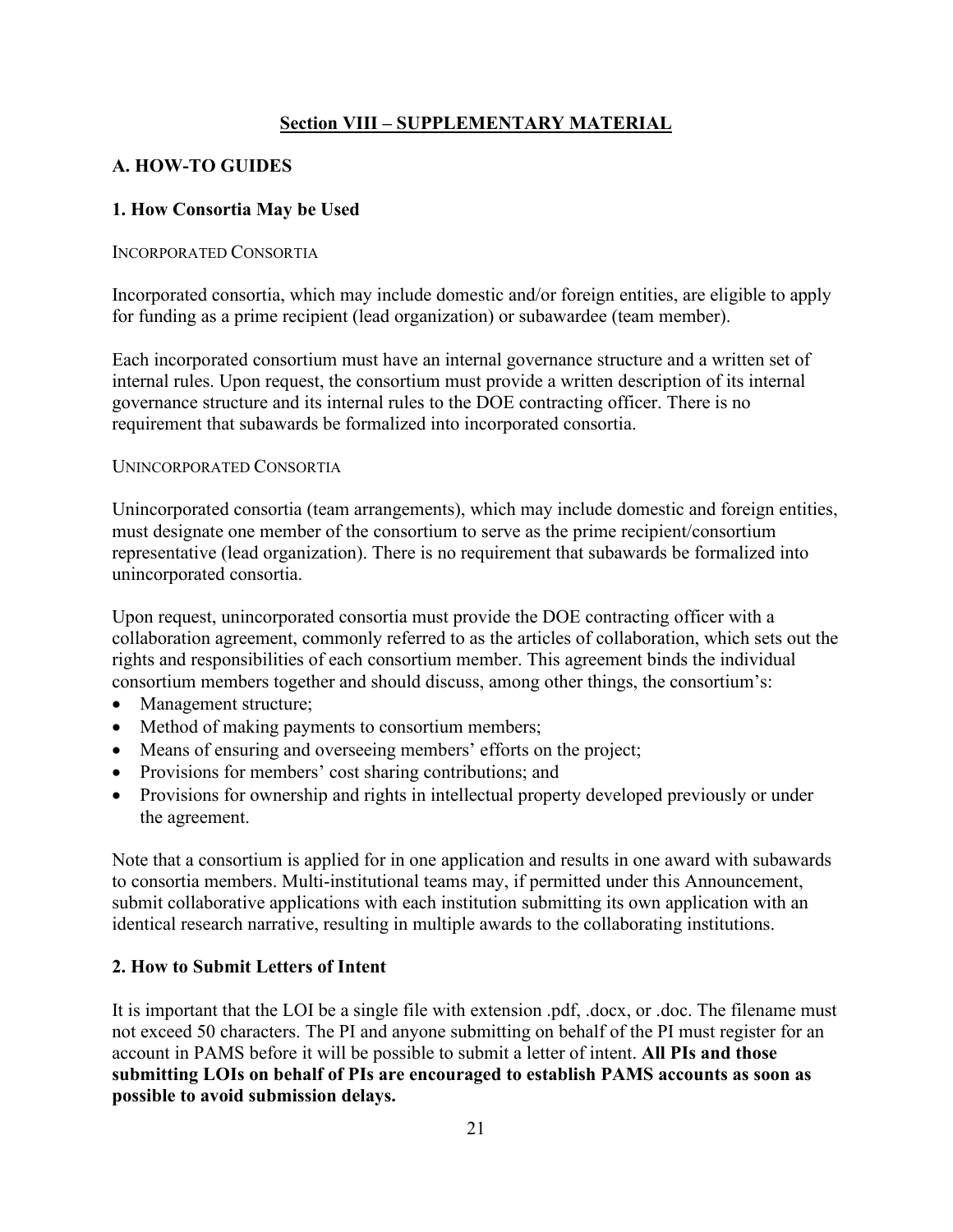You may use the Internet Explorer, Firefox, Google Chrome, or Safari browsers to access PAMS.

# **Submit Your Letter of Intent:**

- Create your letter of intent outside the system and save it as a file with extension .docx, .doc, or .pdf. Make a note of the location of the file on your computer so you can browse for it later from within PAMS.
- Log into PAMS and click the Proposals tab. click the "View DOE National Laboratory" Announcements" link and find the current announcement in the list. Click the "Actions/Views" link in the Options column next to this Announcement to obtain a dropdown menu. Select "Submit Letter of Intent" from the dropdown.
- On the Submit Letter of Intent page, select the institution from which you are submitting this LOI from the Institution dropdown. If you are associated with only one institution in the system, there will only be one institution in the dropdown.
- Note that you must select one and only one PI per LOI; to do so, click the "Select PI" button on the far right side of the screen. Find the appropriate PI from the list of all registered users from your institution returned by PAMS. (Hint: You may have to sort, filter, or search through the list if it has multiple pages.) Click the "Actions" link in the Options column next to the appropriate PI to obtain a dropdown menu. From the dropdown, choose "Select PI."
- If the PI for whom you are submitting does not appear on the list, it means he or she has not yet registered in PAMS. For your convenience, you may have PAMS send an email invitation to the PI to register in PAMS. To do so, click the "Invite PI" link at the top left of the "Select PI" screen. You can enter an optional personal message to the PI in the "Comments" box, and it will be included in the email sent by PAMS to the PI. You must wait until the PI registers before you can submit the LOI. Save the LOI for later work by clicking the "Save" button at the bottom of the screen. It will be stored in "My Letters of Intent" for later editing.
- Enter a title for your letter of intent.
- Select the appropriate technical contact from the Program Manager dropdown.
- To upload the LOI file into PAMS, click the "Attach File" button at the far right side of the screen. Click the "Browse" (or "Choose File" depending on your browser) button to search for your file. You may enter an optional description of the file you are attaching. Click the "Upload" button to upload the file.
- At the bottom of the screen, click the "Submit to DOE" button to save and submit the LOI to DOE.
- Upon submission, the PI will receive an email from the PAMS system [<PAMS.Autoreply@science.doe.gov>](mailto:PAMS.Autoreply@science.doe.gov) acknowledging receipt of the LOI.

You are encouraged to register for an account in PAMS at least a week in advance of the LOI submission deadline so that there will be no delays with your submission.

**WARNING**: The PAMS website at<https://pamspublic.science.energy.gov/> will permit you to edit a previously submitted LOI in the time between your submission and the deadline. If you choose to edit, doing so will remove your previously submitted version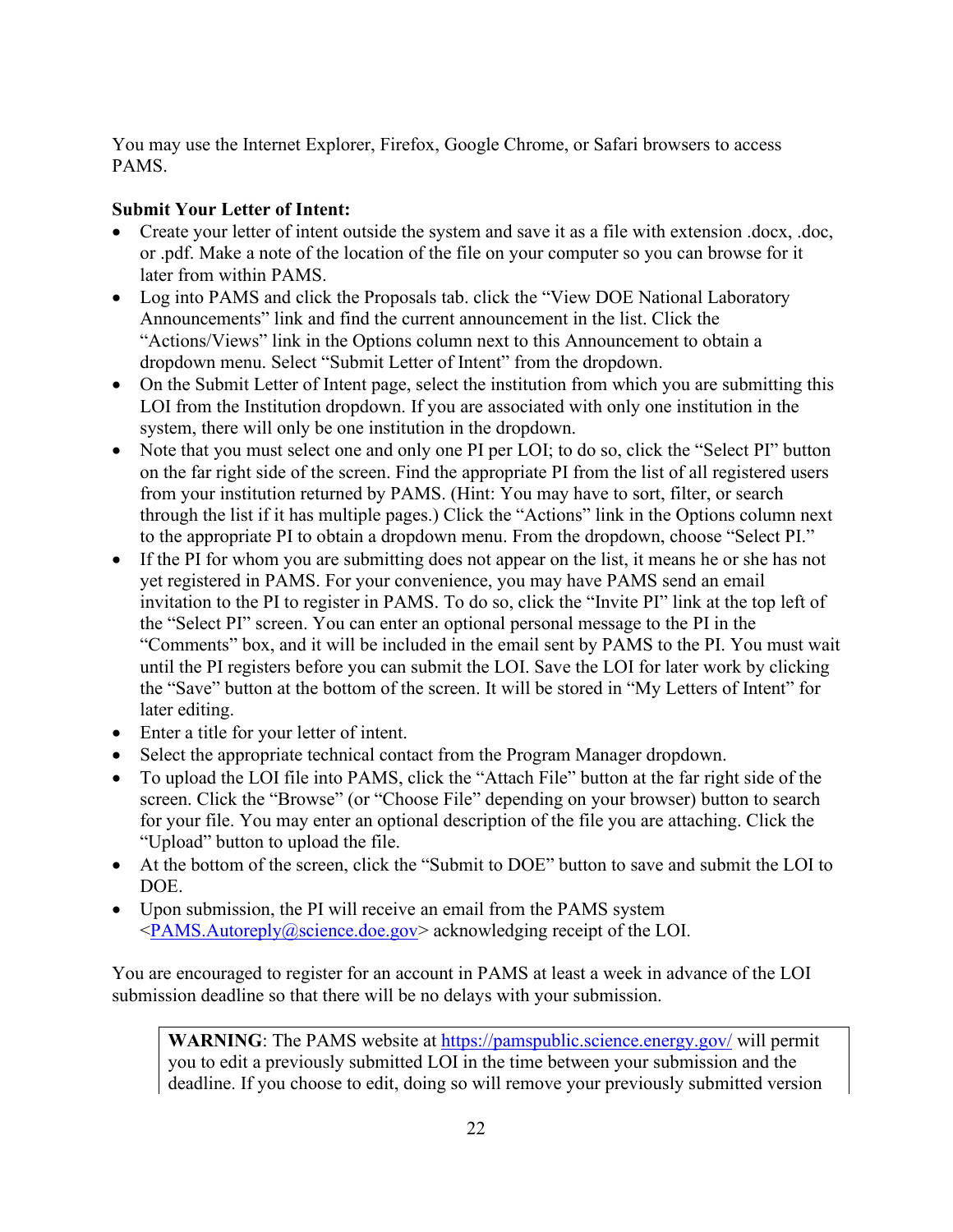from consideration. If you are still editing at the time of the deadline, you will not have a valid submission. Please pay attention to the deadline.

## **3. How to Submit a Pre-Proposal**

It is important that the pre-proposal be a single file with extension .pdf, .docx, or .doc. The filename must not exceed 50 characters. The PI and anyone submitting on behalf of the PI must register for an account in PAMS before it will be possible to submit a pre-application. All PIs and those submitting pre-proposals on behalf of PIs are encouraged to establish PAMS accounts as soon as possible to avoid submission delays.

You may use the Internet Explorer, Firefox, Google Chrome, or Safari browsers to access PAMS.

#### **Submit Your Pre-Proposals:**

- Create your pre-proposal (called a preproposal in PAMS) outside the system and save it as a file with extension .docx, .doc, or .pdf. Make a note of the location of the file on your computer so you can browse for it later from within PAMS.
- Log into PAMS and click the Proposals tab. click the "View DOE National Laboratory" Announcements" link and find the current announcement in the list. Click the "Actions/Views" link in the Options column next to this Announcement to obtain a dropdown menu. Select "Submit Preproposal" from the dropdown.
- On the Submit Preproposal page, select the institution from which you are submitting this preproposal from the Institution dropdown. If you are associated with only one institution in the system, there will only be one institution in the dropdown.
- Note that you must select one and only one PI per preproposal; to do so, click the "Select PI" button on the far right side of the screen. Find the appropriate PI from the list of all registered users from your institution returned by PAMS. (Hint: You may have to sort, filter, or search through the list if it has multiple pages.) Click the "Actions" link in the Options column next to the appropriate PI to obtain a dropdown menu. From the dropdown, choose "Select PI."
- If the PI for whom you are submitting does not appear on the list, it means he or she has not yet registered in PAMS. For your convenience, you may have PAMS send an email invitation to the PI to register in PAMS. To do so, click the "Invite PI" link at the top left of the "Select PI" screen. You can enter an optional personal message to the PI in the "Comments" box, and it will be included in the email sent by PAMS to the PI. You must wait until the PI registers before you can submit the preproposal. Save the preproposal for later work by clicking the "Save" button at the bottom of the screen. It will be stored in "My Preproposals" for later editing.
- Enter a title for your preproposal.
- Select the appropriate technical contact from the Program Manager dropdown.
- To upload the preproposal file into PAMS, click the "Attach File" button at the far right side of the screen. Click the "Browse" (or "Choose File" depending on your browser) button to search for your file. You may enter an optional description of the file you are attaching. Click the "Upload" button to upload the file.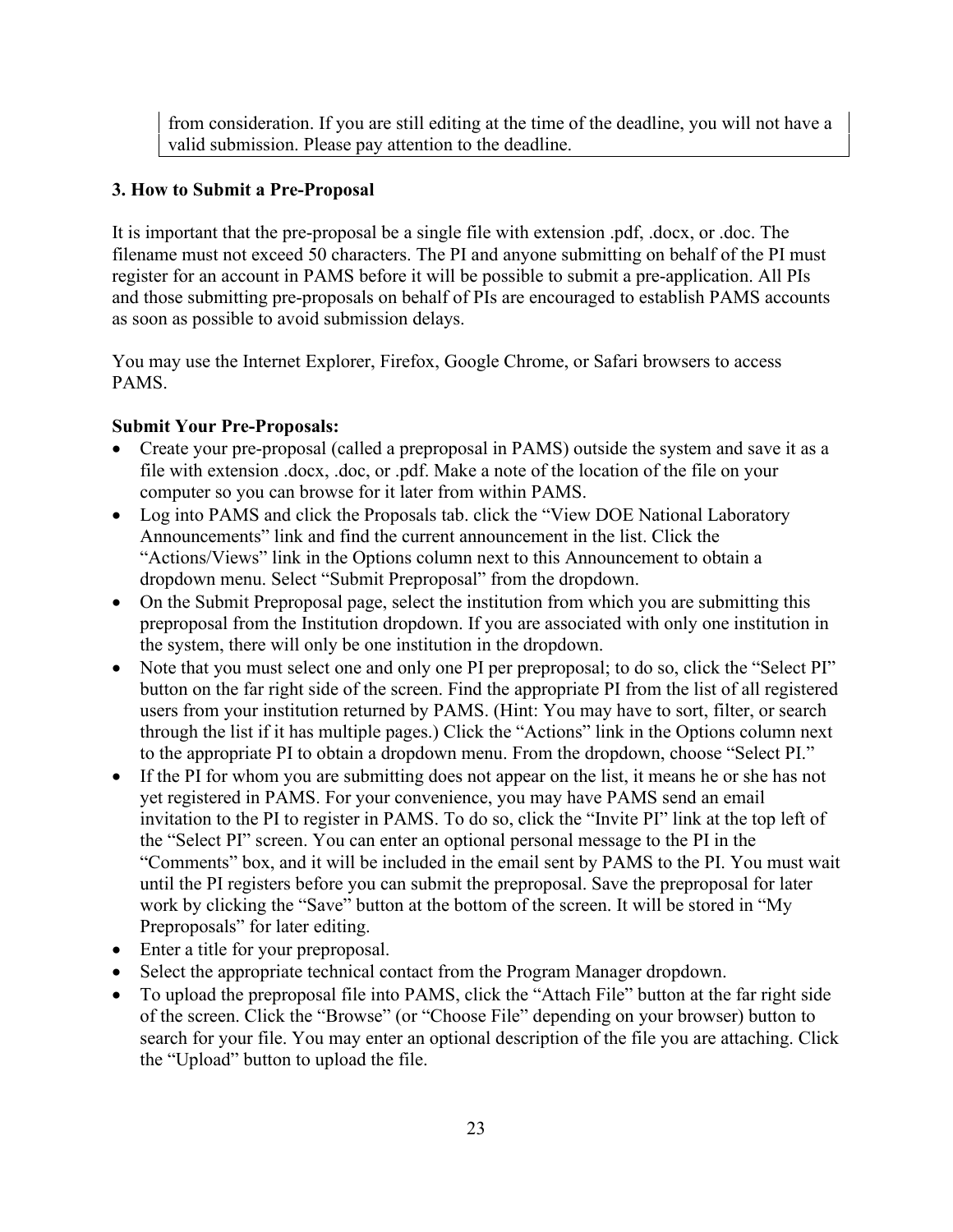- At the bottom of the screen, click the "Submit to DOE" button to save and submit the preproposal to DOE.
- Upon submission, the PI will receive an email from the PAMS system [<PAMS.Autoreply@science.doe.gov>](mailto:PAMS.Autoreply@science.doe.gov) acknowledging receipt of the preproposal.

You are encouraged to register for an account in PAMS at least a week in advance of the preproposal submission deadline so that there will be no delays with your submission.

**WARNING**: The PAMS website at [https://pamspublic.science.energy.gov](https://pamspublic.science.energy.gov/) will permit you to edit a previously submitted pre-application in the time between your submission and the deadline. If you choose to edit, doing so will remove your previously submitted version from consideration. If you are still editing at the time of the deadline, you will not have a valid submission. Please pay attention to the deadline.

## **4. How to Prepare and Submit a Proposal**

#### SUBMITTING A PROPOSAL

The following information is provided to help with proposal submission. Detailed instructions and screen shots can be found in the user guide. To find the user guide, click the "External User Guide" link on the PAMS home page. Onscreen instructions are available within PAMS.

- Log into PAMS. From the proposals tab, click the "View DOE National Laboratory Announcements" link and find the current announcement in the list. Click the "Actions/Views" link in the Options column next to this Announcement to obtain a dropdown menu. Select "Submit Proposal" from the dropdown.
- Note that you must select one and only one Principal Investigator (PI) per proposal; to do so, click the "Select PI" button on the far right side of the screen. Find the appropriate PI from the list of all registered users from your institution returned by PAMS. (Hint: You may have to sort, filter, or search through the list if it has multiple pages.) Click the "Actions" link in the Options column next to the appropriate PI to obtain a dropdown menu. From the dropdown, choose "Select PI."
- If the PI for whom you are submitting does not appear on the list, it means he or she has not yet registered in PAMS. For your convenience, you may have PAMS send an email invitation to the PI to register in PAMS. To do so, click the "Invite PI" link at the top left of the "Select PI" screen. You can enter an optional personal message to the PI in the "Comments" box, and it will be included in the email sent by PAMS to the PI. You must wait until the PI registers before you can submit the proposal. Save the proposal for later work by selecting "Save" from the dropdown at the bottom of the screen and then clicking the "Go" button. It will be stored in "My Proposals" for later editing. As a minimum, you must complete all the required fields on the PAMS cover page before you can save the proposal for the first time.
- The cover page, budget, and attachments sections of the lab proposal are required by PAMS before it can be submitted to DOE.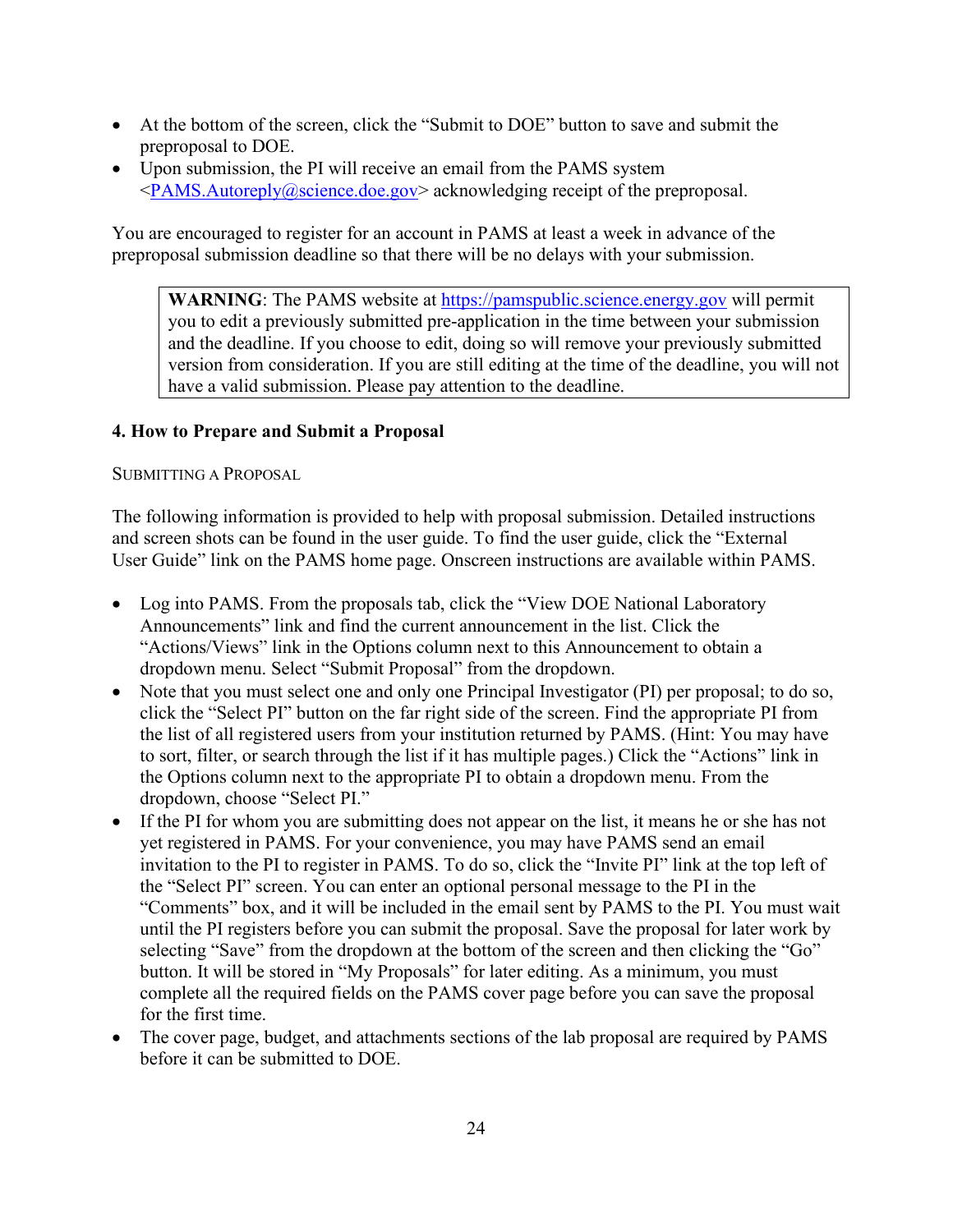- Complete the sections in PAMS one at a time, starting with the cover page and following the instructions for each section.
- Click the "+View More" link at the top of each section to expand the onscreen instructions. On the budget section, click the "Budget Tab Instructions" link to obtain detailed guidance on completing the budget form.
- Save each section by selecting either "Save" (to stay in the same section) or "Save... and Continue to the Next Section" (to move to the next section) from the dropdown menu at the bottom of the screen, followed by clicking the "Go" button.
- If you save the proposal and navigate away from it, you may return later to edit the proposal by clicking the "View My Existing Proposals" or "My Proposals" links within PAMS.
- You must enter a budget for each annual budget period.
- You must also enter a budget for each proposed sub-award. The sub-award section can be completed using the same steps used for the budget section.
- In the attachments section of the lab proposal, the abstract, the budget justification, and the proposal narrative are required and must be submitted as separate files.
- You must bundle everything other than the budget, abstract, and budget justification into one single PDF file to be attached under "Proposal Attachment."
- Do not attach anything under "Other Attachments."
- To upload a file into PAMS, click the "Attach File" button at the far right side of the screen. Click the "Browse" (or "Choose File" depending on your browser) button to search for your file. You may enter an optional description of the file you are attaching. Click the "Upload" button to upload the file.
- Once you have saved all of the sections, the "Submit to DOE" option will appear in the dropdown menu at the bottom of the screen.
- To submit the proposal, select "Submit to DOE" from the dropdown menu and then click the "Go" button.
- Upon submission, the PI will receive an email from the PAMS system  $\langle PAMS. \text{Autoreply} (a) \text{science.} \text{do} \text{e} \text{.} \text{g} \text{.} \text{or}$  acknowledging receipt of the proposal.
- The proposal will also appear under My Proposals with a Proposal Status of "Submitted to DOE."

Please only submit a PAMS lab technical proposal in response to this Announcement; do not submit a DOE Field Work Proposal (FWP) at this time. SC will request FWPs later from those selected for funding consideration under this Announcement.

## PROPOSAL PREPARATION

All files submitted a part of a proposal must be PDF files unless otherwise specified in this Announcement. Attached PDF files must be plain files consisting of text, numbers, and images without editable fields, signatures, passwords, redactions, or other advanced features available in some PDF-compatible software. Do not use PDF portfolios or binders.

Please note the following restrictions that apply to the names of all files attached to your application:

• Please limit file names to 50 or fewer characters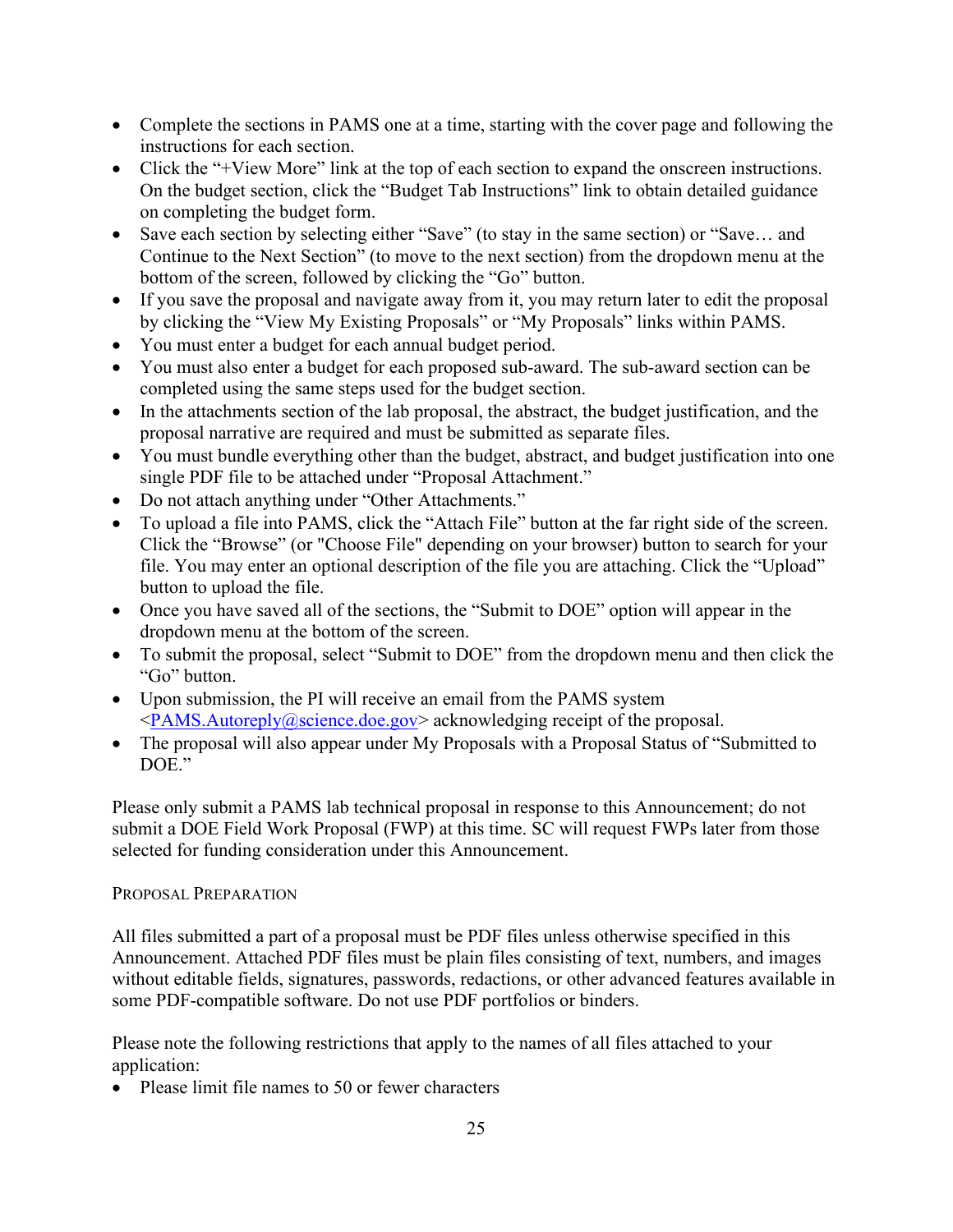- Do not attach any documents with the same name. All attachments must have a unique name.
- Please use only the following characters when naming your attachments: A-Z, a-z, 0-9, underscore, hyphen, space, period, parenthesis, curly braces, square brackets, ampersand, tilde, exclamation point, comma, semi colon, apostrophe, at sign, number sign, dollar sign, percent sign, plus sign, and equal sign. Attachments that do not follow this rule may cause the entire application to be rejected or cause issues during processing.

#### RESUBMISSION OF PROPOSALS

Proposals submitted under this announcement may be withdrawn from consideration by using the PAMS website at [https://pamspublic.science.energy.gov.](https://pamspublic.science.energy.gov/) Proposals may be withdrawn at any time between when the applicant submits the proposal and when DOE makes the proposal available to merit reviewers. Such withdrawals take effect immediately and cannot be reversed. Please exercise due caution. After the proposal is made available to merit reviewers, the applicant may contact the DOE program office identified in this Announcement to request that it be withdrawn.

After a proposal is withdrawn, it may be resubmitted, if this Announcement is still open for the submission of applications. Such resubmissions will only count as one submission if this Announcement restricts the number of proposal from an applicant.

#### IMPROPER CONTENTS OF PROPOSALS

Proposals submitted under this Announcement will be stored in controlled-access systems, but they may be made publicly available if an award is made. As such, it is critical that applicants follow these guidelines:

- Do not include information subject to any legal restriction on its open distribution, whether classified, export control, or unclassified controlled nuclear information.
- Do not include sensitive and protected personally identifiable information, including social security numbers, birthdates, citizenship, marital status, or home addresses. Pay particular attention to the content of biographical sketches and curriculum vitae.
- Do not include letters of support from Federal officials.
- Do not include letters of support on Federal letterhead. Letters that are not letters of support (such as letters confirming access to sites, facilities, equipment, or data; or letters from cognizant contracting officers) may be on Federal letterhead.
- Clearly mark all proprietary or trade-secret information.

#### **5. How to Prepare a Biographica Sketch**

A biographical sketch is to provide information that can be used by reviewers to evaluate the PI's potential for leadership within the scientific community. Examples of information of interest are invited and/or public lectures, awards received, scientific program committees, conference or workshop organization, professional society activities, special international or industrial partnerships, reviewing or editorship activities, or other scientific leadership experiences.

SC requires the use of the format approved by the National Science Foundation (NSF), which may be generated by the Science Experts Network Curriculum Vita (SciENcv), a cooperative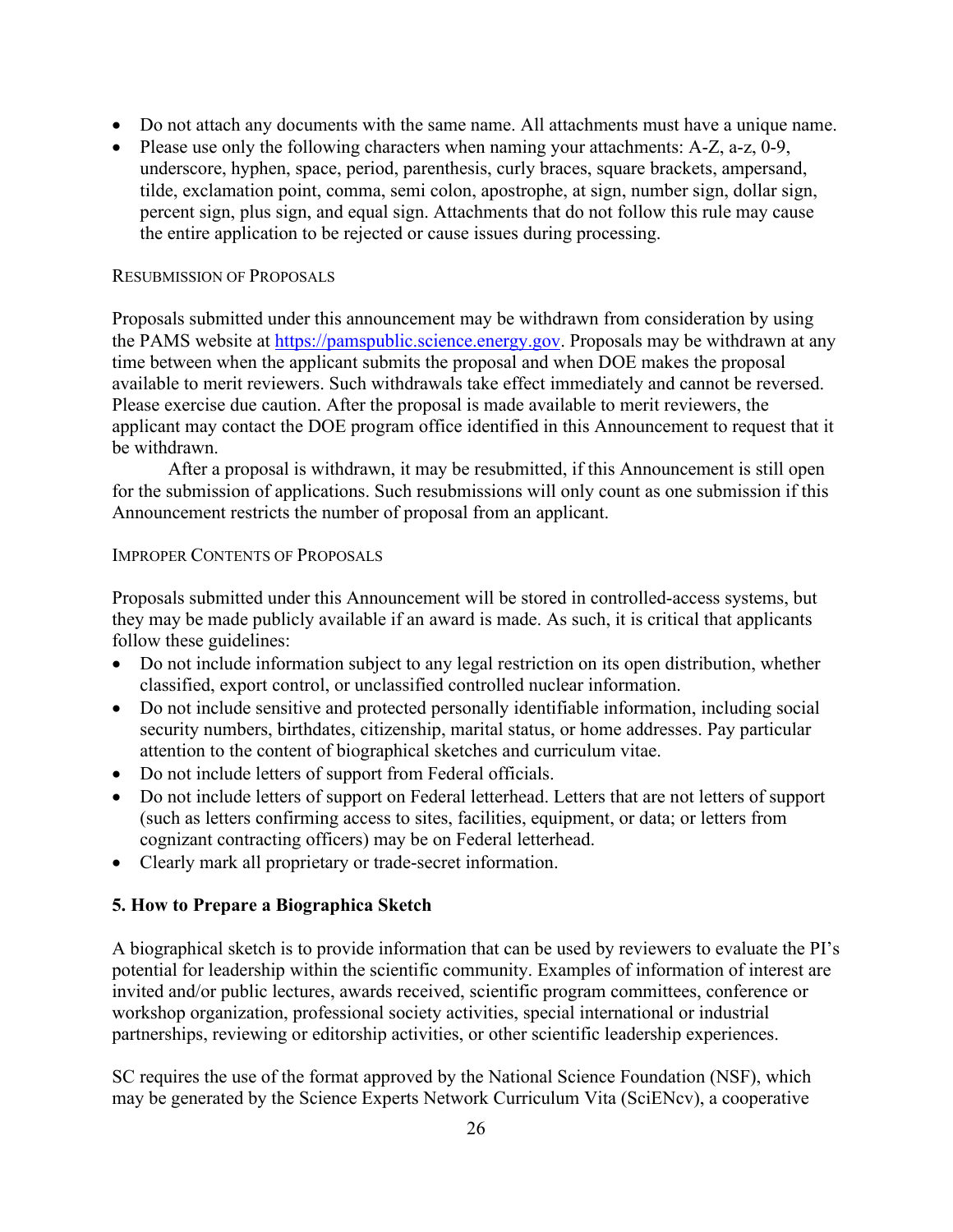venture maintained at https://www.ncbi.nlm.nih.gov/sciency/, and is also available at [https://nsf.gov/bfa/dias/policy/nsfapprovedformats/biosketch.pdf.](https://nsf.gov/bfa/dias/policy/nsfapprovedformats/biosketch.pdf) The use of a format required by another agency is intended to reduce the administrative burden to researchers by promoting the use of common formats.

The biographical information (curriculum vitae) must include the following items within its page limit:

- **Education and Training**: Undergraduate, graduate and postdoctoral training, provide institution, major/area, degree and year.
- **Research and Professional Experience**: Beginning with the current position list, in chronological order, professional/academic positions with a brief description.
- **Publications**: Provide a list of up to 10 publications most closely related to the proposed project. For each publication, identify the names of all authors (in the same sequence in which they appear in the publication), the article title, book or journal title, volume number, page numbers, year of publication, and website address if available electronically. Patents, copyrights and software systems developed may be provided in addition to or substituted for publications. An abbreviated style such as the Physical Review Letters (PRL) convention for citations (list only the first author) may be used for publications with more than 10 authors.
- **Synergistic Activities**: List no more than 5 professional and scholarly activities related to the effort proposed.

**Personally Identifiable Information**: Do not include sensitive and protected personally identifiable information including social security numbers, birthdates, citizenship, marital status, or home addresses. Do not include information that a merit reviewer should not make use of.

# <span id="page-32-0"></span>**6. How to Prepare a List of Individuals Who Should Not Serve as Reviewers**

To assist in identifying individuals who should not serve as merit reviews, provide the following information for each and every senior/key person who is planned to be or is identified in the budeget for the applicant and any proposed subrecipients:

- Advisees (graduate students or postdocs) of the senior/key person
- Advisors of the senior/key person while a graduate student or a postdoc
- Close associates of the senior/key person over the past 48 months
- Co-authors of the senior/key person over the past 48 months
- Co-editors of the senior/key person over the past 48 months
- Co-investigators of the senior/key person over the past 48 months
- Collaborators of the senior/key person over the past 48 months

Do not identify any personnel at the applicant institution or any proposed subrecipient or team institution: Those personnel are prohibited from serving as merit reviewers.

Large collaborations of 10 or more researchers do not require that all collaborators be identified: rather, only list the researchers with whom the senior/key person actually collaborated.

For all identified individuals, provide the following information: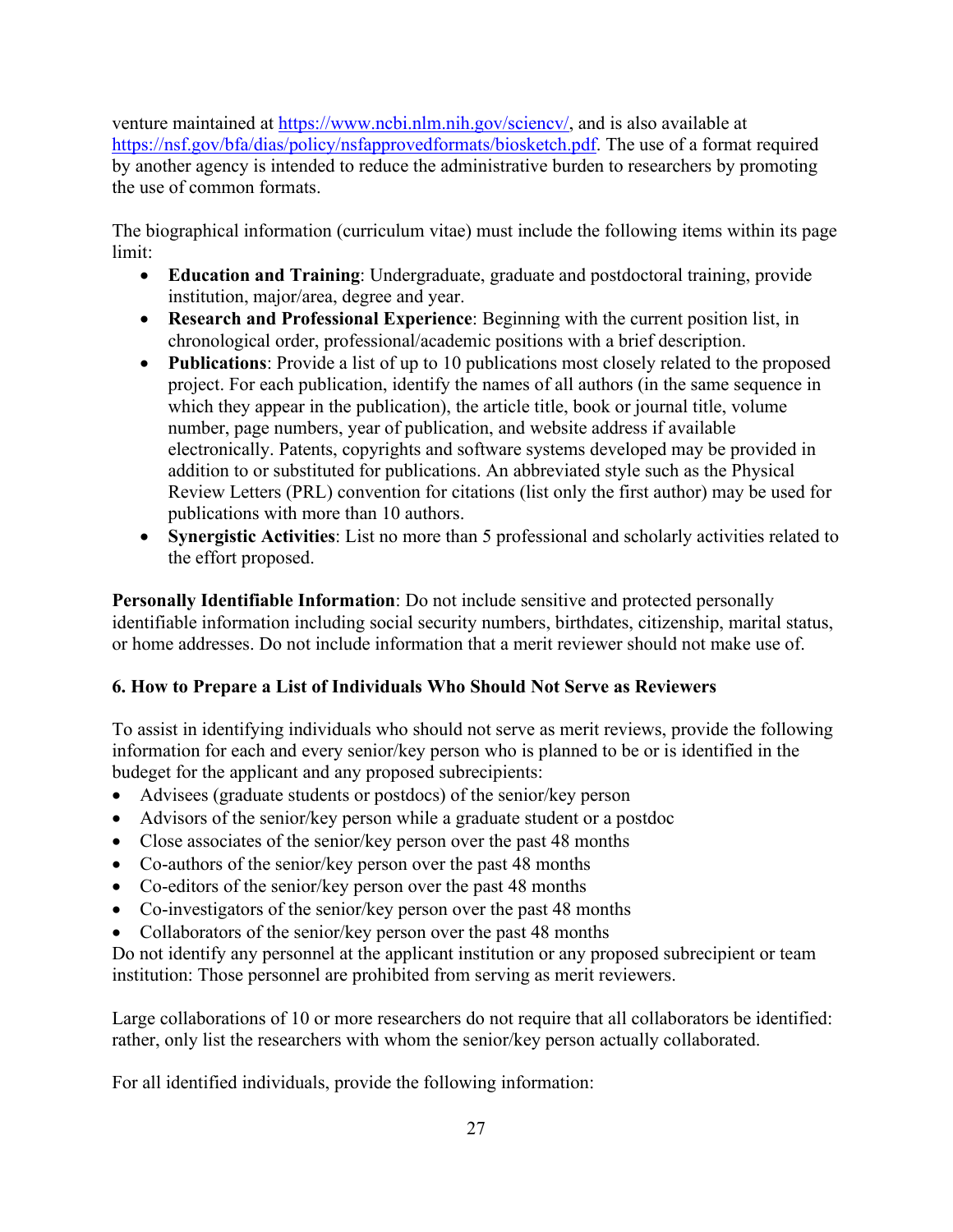- The senior/key person to whom the individual was an advisee, advisor, close associate, coauthor, co-editor, co-investigator, or collaborator, identified by first name and last name
- The individual's first (given) name
- The individual's last (family) name
- The individual's Open Researcher and Contributor ID (ORCiD), if known
- The individual's institutional affiliation spelling out acronyms (For joint appointments, separate each institution with a slash ("/"). Do not list departmental affiliations.)
- The reason for listing the individual (advisee, advisor, close associate, co-author, co-editor, co-investigator, collaborator)
- The year when the individual last was a close associate, co-author, co-editor, co-investigator, or collaborator

You may also provide a list of all senior/key personnel who are planned to be or are identified in the budget for the applicant and any proposed subrecipients.

The lists do not need to be sorted in any method.

The lists must be submitted in tabular format, preferably as Microsoft Excel (.xls or .xlsx) files.

For your convenience, a template is available at [https://science.osti.gov/grants/Policy-and-](https://science.osti.gov/grants/Policy-and-Guidance/Agreement-Forms)[Guidance/Agreement-Forms.](https://science.osti.gov/grants/Policy-and-Guidance/Agreement-Forms) The template may also be posted with this FOA in Grants.gov.

#### **7. How to Prepare Current and Pending Support**

**WARNING**: These instructions have been significantly revised to require disclosure of a variety of potential conflicts of interest or commitment, including participation in foreign government-sponsored talent recruitment programs.

Current and Pending support is intended to allow the identification of potential duplication, overcommitment, potential conflicts of interest or commitment, and all other sources of support. The PI and each senior/key person at the prime applicant and any proposed subaward must provide a list of all sponsored activities, awards, and appointments, whether paid or unpaid; provided as a gift with terms or conditions or provided as a gift without terms or conditions; fulltime, part-time, or voluntary; faculty, visiting, adjunct, or honorary; cash or in-kind; foreign or domestic; governmental or private-sector; directly supporting the individual's research or indirectly supporting the individual by supporting students, research staff, space, equipment, or other research expenses. All foreign government-sponsored talent recruitment programs must be identified in current and pending support. SC requires the use of the format approved by the National Science Foundation (NSF), which may be generated by the Science Experts Network Curriculum Vita (SciENcv), a cooperative venture maintained at [https://www.ncbi.nlm.nih.gov/sciencv/,](https://www.ncbi.nlm.nih.gov/sciencv/) and is also available at

[https://www.nsf.gov/bfa/dias/policy/nsfapprovedformats/cps.pdf.](https://www.nsf.gov/bfa/dias/policy/nsfapprovedformats/cps.pdf) The use of a format required by another agency is intended to reduce the administrative burden to researchers by promoting the use of common formats.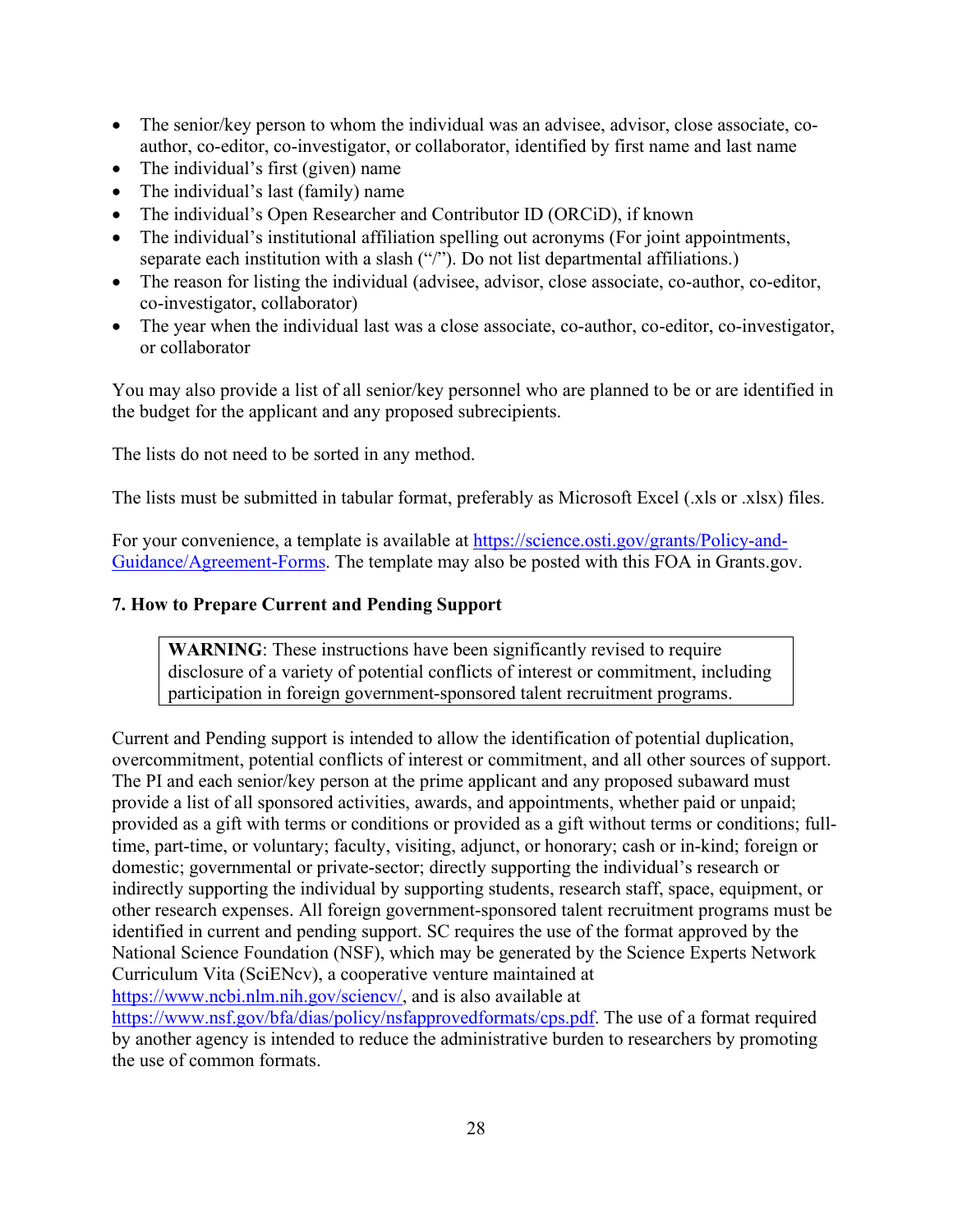For every activity, list the following items:

- The sponsor of the activity or the source of funding
- The award or other identifying number
- The title of the award or activity
- The total cost or value of the award or activity, including direct and indirect costs. For pending proposals, provide the total amount of requested funding.
- The award period (start date end date).
- The person-months of effort per year being dedicated to the award or activity
- Briefly describe the research being performed and explicitly identify any overlaps or synergies with the proposed research.

Details of any obligations, contractual or otherwise, to any program, entity, or organization sponsored by a foreign government must be provided on request to either the applicant institution or DOE.

#### **8. How to Prepare a Data Management Plan**

In general, a DMP should address the following requirements:

- 1. DMPs should describe whether and how data generated in the course of the proposed research will be [shared](https://cms1.sc.osti.gov/funding-opportunities/digital-data-management/#Sharing) and [preserved.](https://cms1.sc.osti.gov/funding-opportunities/digital-data-management/#Preservation) If the plan is not to share and/or preserve certain data, then the plan must explain the basis of the decision (for example, cost/benefit considerations, other parameters of feasibility, scientific appropriateness, or limitations discussed in #4). At a minimum, DMPs must describe how data sharing and preservation will enable [validation](https://cms1.sc.osti.gov/funding-opportunities/digital-data-management/#Validate) of results, or how results could be validated if data are not shared or preserved.
- 2. DMPs should provide a plan for making all research data displayed in publications resulting from the proposed research open, machine-readable, and digitally accessible to the public at the time of publication. This includes data that are displayed in charts, figures, images, etc. In addition, the underlying digital research data used to generate the displayed data should be made as accessible as possible to the public in accordance with the principles stated in the Office of Science Statement on Digital Data Management [\(https://science.osti.gov/funding](https://science.osti.gov/funding-opportunities/digital-data-management)[opportunities/digital-data-management.](https://science.osti.gov/funding-opportunities/digital-data-management) This requirement could be met by including the data as supplementary information to the published article, or through other means. The published article should indicate how these data can be accessed.
- 3. DMPs should consult and reference available information about data management resources to be used in the course of the proposed research. In particular, DMPs that explicitly or implicitly commit data management resources at a facility beyond what is conventionally made available to approved users should be accompanied by written approval from that facility. In determining the resources available for data management at Office of Science User Facilities, researchers should consult the published description of data management resources and practices at that facility and reference it in the DMP. Information about other Office of Science facilities can be found at [https://science.osti.gov/user-facilities/.](https://science.osti.gov/user-facilities/)
- 4. DMPs must protect confidentiality, personal privacy, [Personally Identifiable Information,](https://cms1.sc.osti.gov/funding-opportunities/digital-data-management/faqs/#HSRFAQ) and U.S. national, homeland, and economic security; recognize proprietary interests, business confidential information, and intellectual property rights; avoid significant negative impact on innovation, and U.S. competitiveness; and otherwise be consistent with all applicable laws, and regulations. There is no requirement to share proprietary data.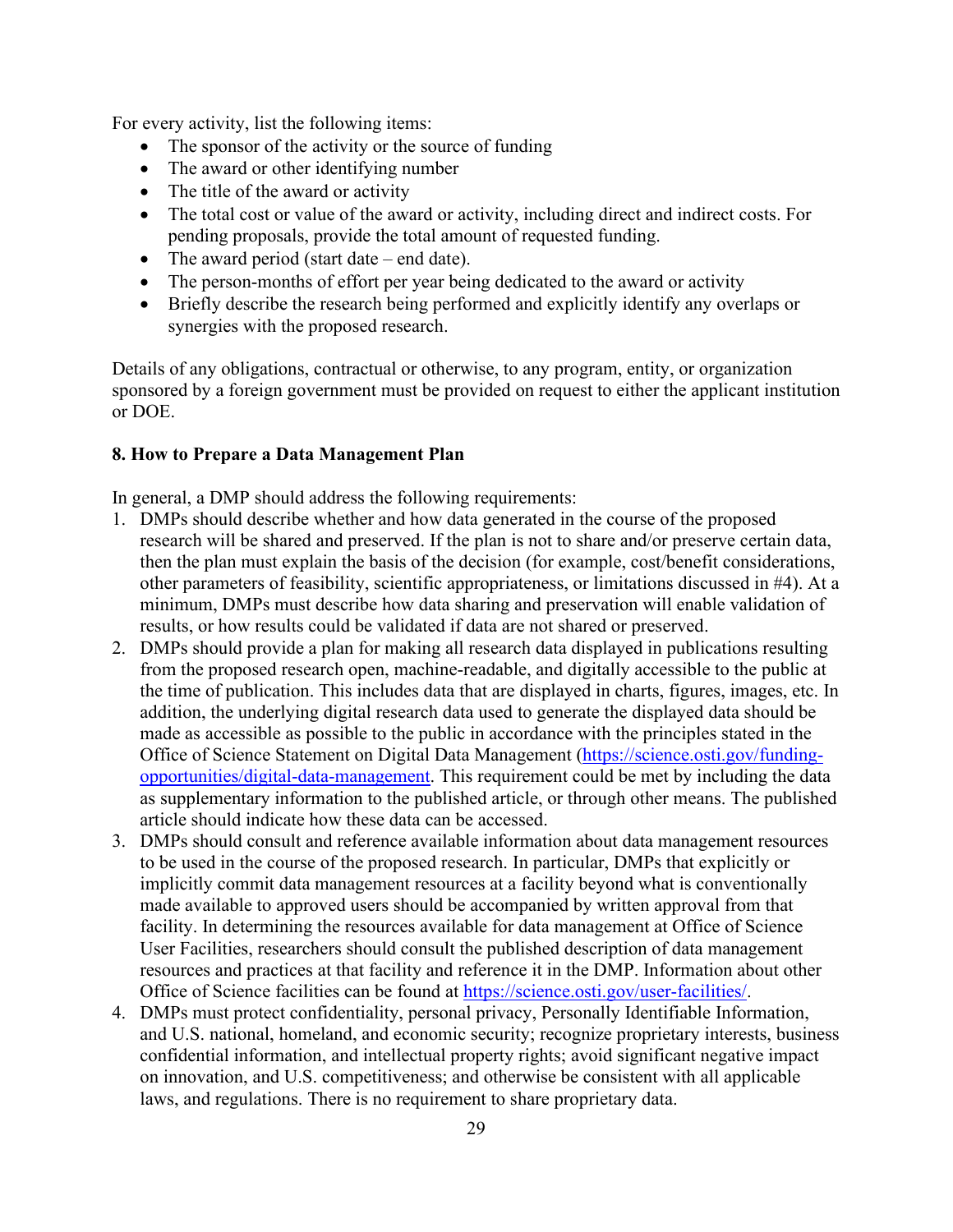DMPs will be reviewed as part of the overall SC research proposal merit review process. Applicants are encouraged to consult the SC website for further information and suggestions for how to structure a DMP:<https://science.osti.gov/funding-opportunities/digital-data-management>

## **9. How to Prepare a Budget and Justification**

The following advice will improve the accuracy of your budget request:

- Funds requested for personnel (senior, key, and other) must be justified as the product of their effort on the project and their institutional base salary.
- Funds requested for fringe benefits must be calculated as the product of the requested salary and, if present, the negotiated fringe benefit rate contained in an institution's negotiated indirect cost rate agreement.
- Funds requested for indirect costs must be calculated using the correct indirect cost base and the negotiated indirect cost rate.
- You are encouraged to include the rate agreement used in preparing a budget as a part of the budget justification.
- Do not prepare a budget justification using the expired DOE form F4260.1.

Budget Fields

| Section A         | For each Senior/Key Person, enter the requested information. List            |  |
|-------------------|------------------------------------------------------------------------------|--|
| Senior/Key Person | personnel, base salary, the number of months that person will be             |  |
|                   | allocated to the project, requested salary, fringe benefits, and the total   |  |
|                   | funds requested for each person. The requested salary must be the            |  |
|                   | product of the base salary and the effort.                                   |  |
|                   | Include a written narrative in the budget justification that justifies the   |  |
|                   | need for requested personnel. Within the justification, explain the          |  |
|                   | fringe benefit rate used if it is not the standard faculty rate.             |  |
| <b>Section B</b>  | List personnel, the number of months that person will be allocated to        |  |
| Other Personnel   | the project, requested salary fringe benefits, and the total funds           |  |
|                   | requested for each person.                                                   |  |
|                   | Include a written narrative in the budget justification that fully justifies |  |
|                   | the need for requested personnel. Within the justification, provide the      |  |
|                   | number of positions being filled in each category of other personnel.        |  |
| Section C         | For the purpose of this budget, equipment is designated as an item of        |  |
| Equipment         | property that has an acquisition cost of \$5,000 or more and an expected     |  |
|                   | service life of more than one year, unless a different threshold is          |  |
|                   | specified in a negotiated Facilities and Administrative Cost Rate. (Note     |  |
|                   | that this designation applies for proposal budgeting only and differs        |  |
|                   | from the DOE definition of capital equipment.) List each item of             |  |
|                   | equipment separately and justify each in the budget justification            |  |
|                   | section. Do not aggregate items of equipment. Allowable items                |  |
|                   | ordinarily will be limited to research equipment and apparatus not           |  |
|                   | already available for the conduct of the work. General-purpose office        |  |
|                   | equipment is not eligible for support unless primarily or exclusively        |  |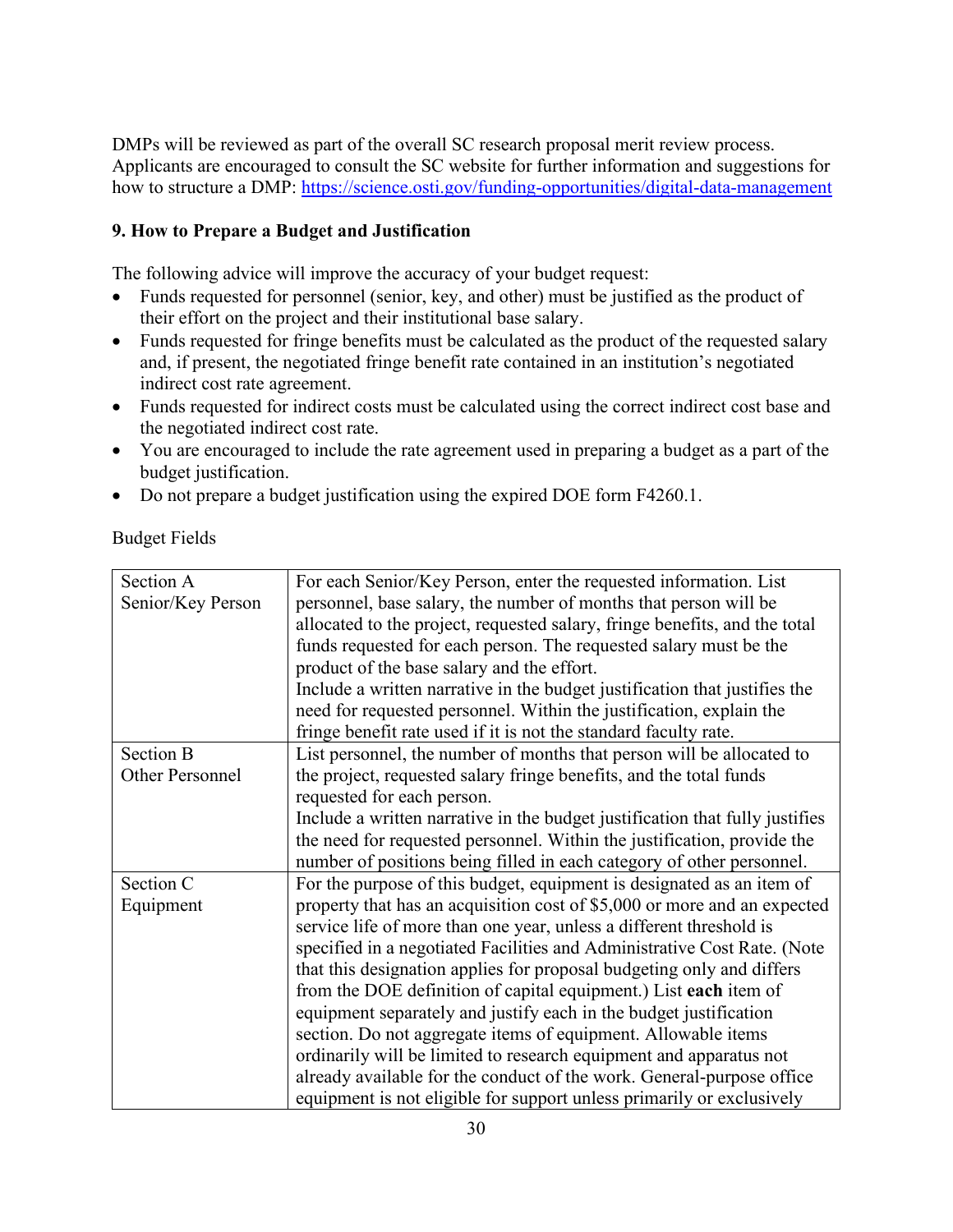| used in the actual conduct of scientific research.                         |
|----------------------------------------------------------------------------|
| For purposes of this section only, travel to Canada or to Mexico is        |
| considered domestic travel. In the budget justification, list each trip's  |
| destination, dates, estimated costs including transportation and           |
| subsistence, number of staff traveling, the purpose of the travel, and     |
| how it relates to the project. Indicate the basis for the cost estimate    |
| (quotes from vendors or suppliers, past experience of similar items, or    |
| some other basis). To qualify for support, attendance at meetings or       |
| conferences must enhance the investigator's capability to perform the      |
| research, plan extensions of it, or disseminate its results. Domestic      |
| travel is to be justified separately from foreign travel. Within the       |
| budget justification, detail the number of personnel planning to travel    |
| and the estimated per-traveler cost for each trip.                         |
| If applicable, submit training support costs. Educational projects that    |
| intend to support trainees (precollege, college, graduate and post         |
| graduate) must list each trainee cost that includes stipend levels and     |
| amounts, cost of tuition for each trainee, cost of any travel (provide the |
| same information as needed under the regular travel category), and         |
| costs for any related training expenses. Participant costs are those costs |
| associated with conferences, workshops, symposia or institutes and         |
| breakout items should indicate the number of participants, cost for each   |
| participant, purpose of the conference, dates and places of meetings and   |
| any related administrative expenses.                                       |
| Indicate the basis for the cost estimate (quotes from vendors or           |
| suppliers, past experience of similar items, or some other basis).         |
| Materials and Supplies: Enter total funds requested for                    |
| materials and supplies in the appropriate fields. In the budget            |
| justification, indicate general categories such as glassware, and          |
| chemicals, including an amount for each category (items not                |
| identified under "Equipment"). Categories less than \$1,000 are            |
| not required to be itemized. Indicate the basis for the cost               |
| estimate (quotes from vendors or suppliers, past experience of             |
| similar items, or some other basis).                                       |
| <b>Publication Costs:</b> Enter the total publication funds requested.     |
| The proposal budget may request funds for the costs of                     |
| documenting, preparing, publishing or otherwise making                     |
| available to others the findings and products of the work                  |
| conducted under the award. In the budget justification, include            |
| supporting information. Indicate the basis for the cost estimate           |
| (quotes from vendors or suppliers, past experience of similar              |
| items, or some other basis).                                               |
| <b>Consultant Services:</b> Enter total funds requested for all            |
| consultant services. In the budget justification, identify each            |
| consultant, the services he/she will perform, total number of days,        |
| travel costs, and total estimated costs. Indicate the basis for the        |
| cost estimate (quotes from vendors or suppliers, past experience           |
|                                                                            |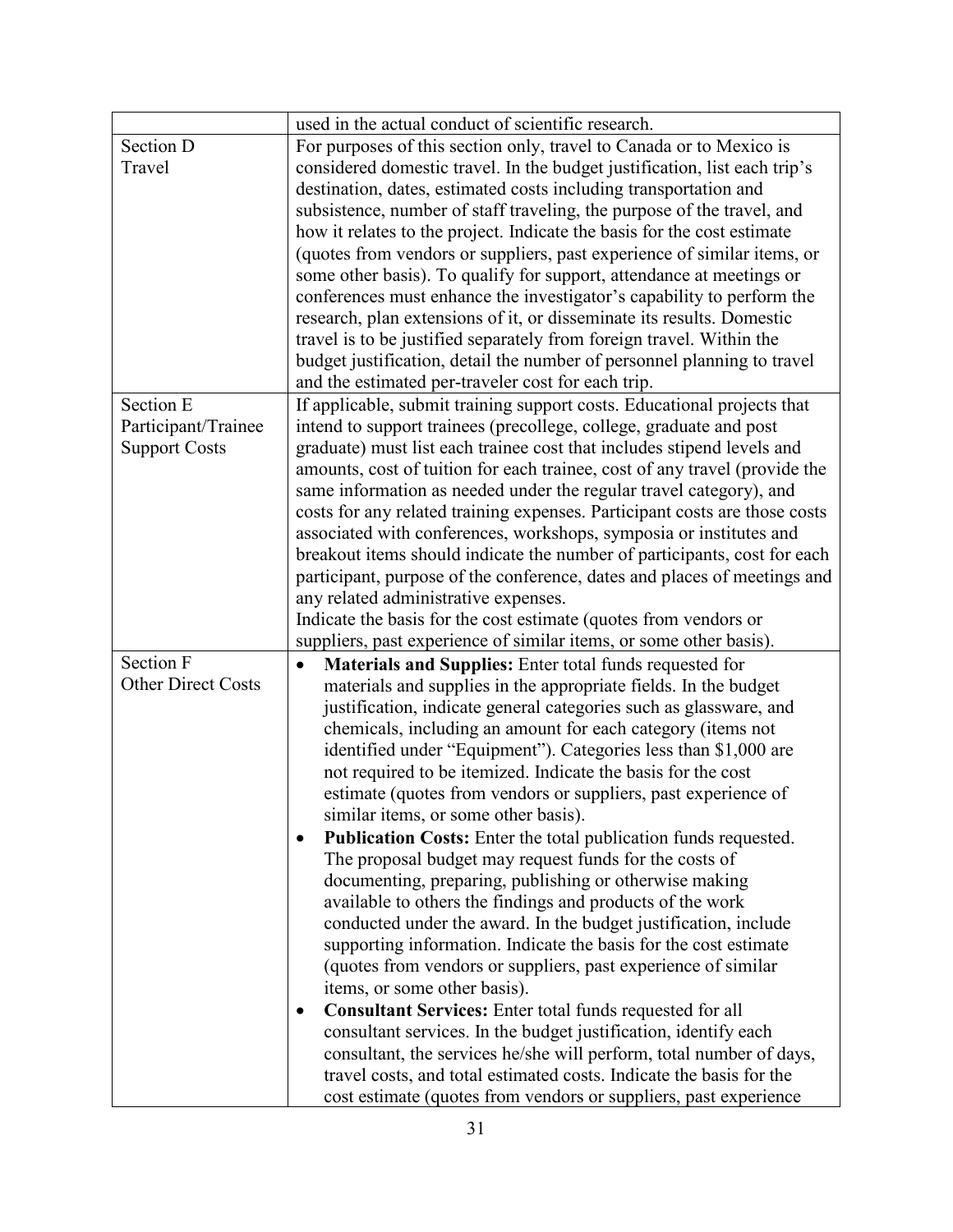|                             | of similar items, or some other basis).                                   |
|-----------------------------|---------------------------------------------------------------------------|
|                             | ADP/Computer Services: Enter total funds requested for                    |
|                             |                                                                           |
|                             | ADP/Computer Services. The cost of computer services,                     |
|                             | including computer-based retrieval of scientific, technical and           |
|                             | education information may be requested. In the budget                     |
|                             | justification, include the established computer service rates at the      |
|                             | proposing organization if applicable. Indicate the basis for the          |
|                             | cost estimate (quotes from vendors or suppliers, past experience          |
|                             | of similar items, or some other basis).                                   |
|                             | Subawards/Consortium/Contractual Costs: Enter total costs<br>$\bullet$    |
|                             | for all subawards/consortium organizations and other contractual          |
|                             | costs proposed for the project. In the budget justification, justify      |
|                             | the details.                                                              |
|                             | <b>Equipment or Facility Rental/User Fees: Enter total funds</b>          |
|                             | requested for Equipment or Facility Rental/User Fees. In the budget       |
|                             | justification, identify each rental/user fee and justify. Indicate the    |
|                             | basis for the cost estimate (quotes from vendors or suppliers, past       |
|                             | experience of similar items, or some other basis).                        |
|                             |                                                                           |
|                             | Alterations and Renovations: Enter total funds requested for<br>$\bullet$ |
|                             | Alterations and Renovations. In the budget justification, itemize by      |
|                             | category and justify the costs of alterations and renovations,            |
|                             | including repairs, painting, removal or installation of partitions,       |
|                             | shielding, or air conditioning. Where applicable, provide the square      |
|                             | footage and costs.                                                        |
|                             | Other: Add text to describe any other Direct Costs not<br>$\bullet$       |
|                             | requested above. Enter costs associated with "Other" item(s).             |
|                             | Use the budget justification to further itemize and justify.              |
| Section G                   | This represents Total Direct Costs (Sections A through F). PAMS will      |
| Direct Costs                | automatically calculate this.                                             |
| Section H                   | Enter the Indirect Cost information, including the rates and bases being  |
| <b>Other Indirect Costs</b> | used, for each field. Only four general categories of indirect costs are  |
|                             | allowed/requested on this form, so please consolidate if needed.          |
|                             | Include the cognizant Federal agency and contact information if using a   |
|                             | negotiated rate agreement. Within the budget justification, explain the   |
|                             | use of multiple rates, if multiple rates are used.                        |
| Section I                   | This is the total of Sections G and H. PAMS will automatically            |
| <b>Total Direct and</b>     | calculate this.                                                           |
| <b>Indirect Costs</b>       |                                                                           |

# **10. How to Register in PAMS**

You must register in PAMS to submit a pre-proposal, letter of intent, or DOE national laboratory proposal.

You may use the Internet Explorer, Firefox, Google Chrome, or Safari browsers to access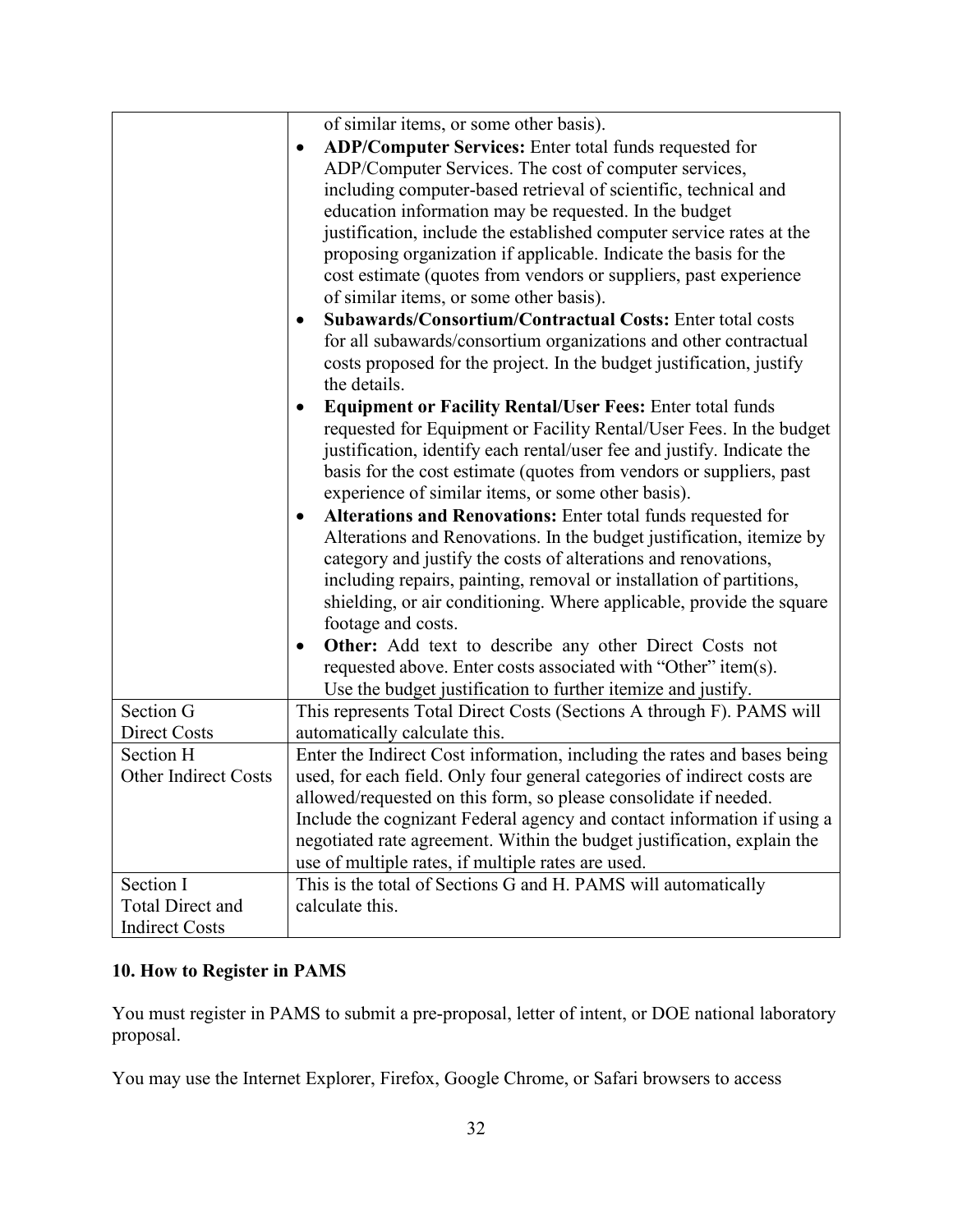## PAMS.

Notifications sent from the PAMS system will come from the PAMS email address  $\langle$ PAMS.Autoreply@science.doe.gov>. Please make sure your email server/software allows delivery of emails from the PAMS email address to yours.

Registering to PAMS is a two-step process; once you create an individual account, you must associate yourself with ("register to") your institution. Detailed steps are listed below.

#### CREATE PAMS ACCOUNT:

To register, click the "Create New PAMS Account" link on the website [https://pamspublic.science.energy.gov/.](https://pamspublic.science.energy.gov/)

- Click the "No, I have never had an account" link and then the "Create Account" button.
- You will be prompted to enter your name and email address, create a username and password, and select a security question and answer. Once you have done this, click the "Save and Continue" button.
- On the next page, enter the required information (at least one phone number and your mailing address) and any optional information you wish to provide (e.g., FAX number, website, mailstop code, additional email addresses or phone numbers, Division/Department). Click the "Create Account" button.
- Read the user agreement and click the "Accept" button to indicate that you understand your responsibilities and agree to comply with the rules of behavior for PAMS.
- PAMS will take you to the "Having Trouble Logging In?" page. (If you have been an SC merit reviewer or if you have previously submitted an application, you may already be linked to an institution in PAMS. If this happens, you will be taken to the PAMS home page.)

## REGISTER TO YOUR INSTITUTION:

- Click the link labeled "Option 2: I know my institution and I am here to register to the institution." (Note: If you previously created a PAMS account but did not register to an institution at that time, you must click the Institutions tab and click the "Register to Institution" link.)
- PAMS will take you to the "Register to Institution" page.
- Type a word or phrase from your institution name in the field labeled, "Institution Name like," choose the radio button next to the item that best describes your role in the system, and click the "Search" button. A "like" search in PAMS returns results that contain the word or phrase you enter; you do not need to enter the exact name of the institution, but you should enter a word or phrase contained within the institution name. (If your institution has a frequently used acronym, such as ANL for Argonne National Laboratory or UCLA for the Regents of the University of California, Los Angeles, you may find it easiest to search for the acronym under "Institution Name like." Many institutions with acronyms are listed in PAMS with their acronyms in parentheses after their names.)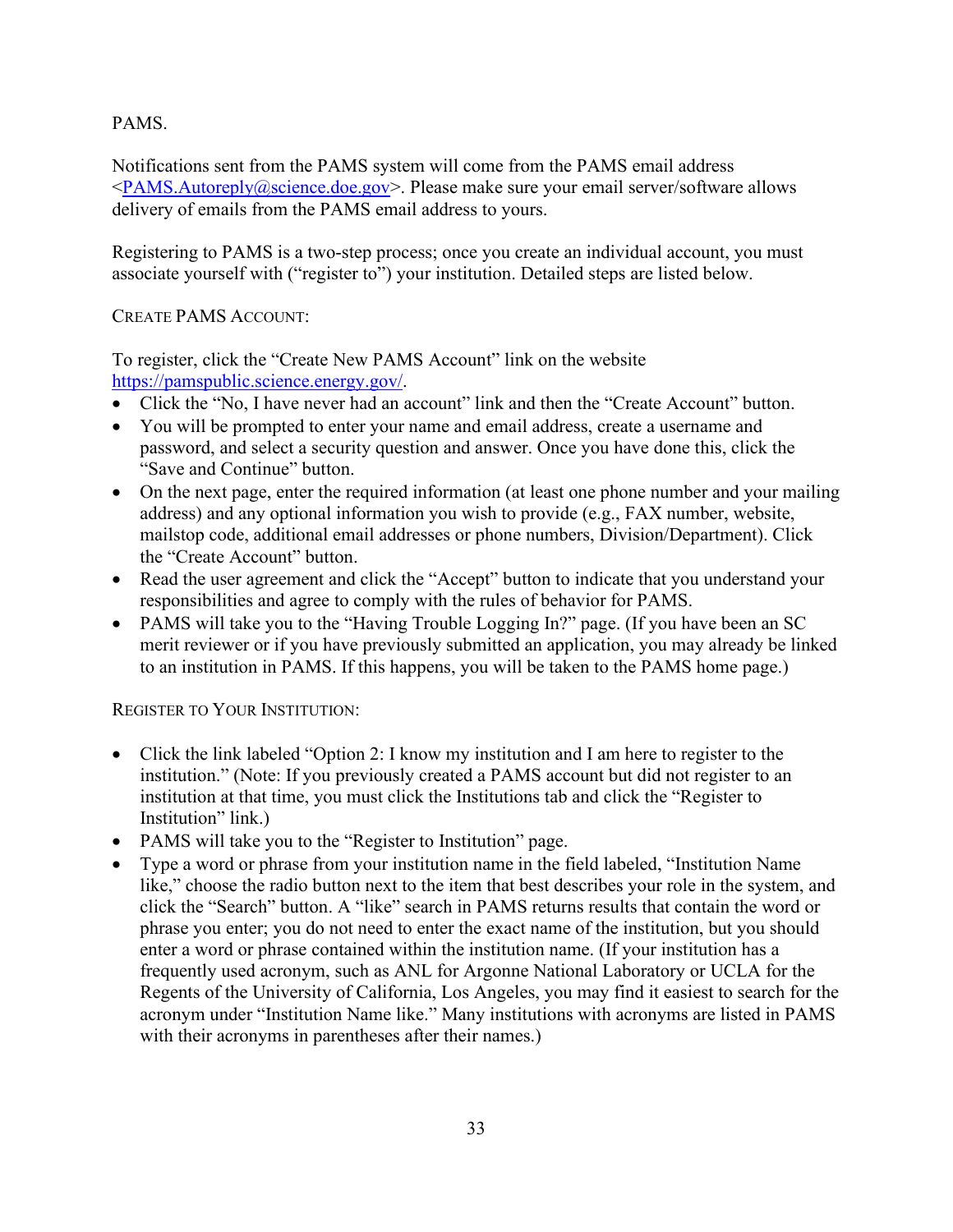- Find your institution in the list that is returned by the search and click the "Actions" link in the Options column next to the institution name to obtain a dropdown list. Select "Add me to this institution" from the dropdown. PAMS will take you to the "Institutions – List" page.
- If you do not see your institution in the initial search results, you can search again by clicking the "Cancel" button, clicking the Option 2 link, and repeating the search.
- If, after searching, you think your institution is not currently in the database, click the "Cannot Find My Institution" button and enter the requested institution information into PAMS. Click the "Create Institution" button. PAMS will add the institution to the system, associate your profile with the new institution, and return you to the "Institutions – List" page when you are finished.

For help with PAMS, click the "External User Guide" link on the PAMS website, **<https://pamspublic.science.energy.gov/>**. You may also contact the PAMS Help Desk, which can be reached Monday through Friday, 9AM – 5:30 PM Eastern Time. Telephone: (855) 818- 1846 (toll free) or (301) 903-9610, email: **[sc.pams-helpdesk@science.doe.gov](mailto:sc.pams-helpdesk@science.doe.gov)**. All submission and inquiries about this Announcement should reference the number printed on the cover page.

#### **11. How to View Proposals in PAMS**

Upon submission, the PI will receive an email from the PAMS system [<PAMS.Autoreply@science.doe.gov>](file://scnas5p.sc.science.doe.gov/blevili/My%20Documents/_Daily%20Business/_SC-2/_Early%20Career%20Research%20Program/FY2014/Solicitations/PAMS.Autoreply@science.doe.gov) acknowledging receipt of the proposal.

Upon submission, the proposal will appear under My Proposals for the PI and the Submitter with a Proposal Status of "Submitted to DOE."

## <span id="page-39-0"></span>**B. POLICY PROVISIONS**

#### <span id="page-39-1"></span>**1. Availability of Funds**

Funds are not presently available for this award. The Government's obligation under this award is contingent upon the availability of appropriated funds from which payment for award purposes can be made. No legal liability on the part of the Government for any payment may arise until funds are made available to the Contracting Officer for this award and until the awardee receives notice of such availability, to be confirmed in writing by the Contracting Officer.

#### <span id="page-39-2"></span>**2. Commitment of Public Funds**

The Contracting Officer is the only individual who can make awards or commit the Government to the expenditure of public funds. A commitment by other than the Contracting Officer, either explicit or implied, is invalid.

#### <span id="page-39-3"></span>**3. Environmental, Safety and Health (ES&H) Performance of Work at DOE Facilities**

With respect to the performance of any portion of the work under this award which is performed at a DOE-owned or controlled site, the recipient agrees to comply with all state and Federal ES&H regulations, and with all other ES&H requirements of the operator of such site.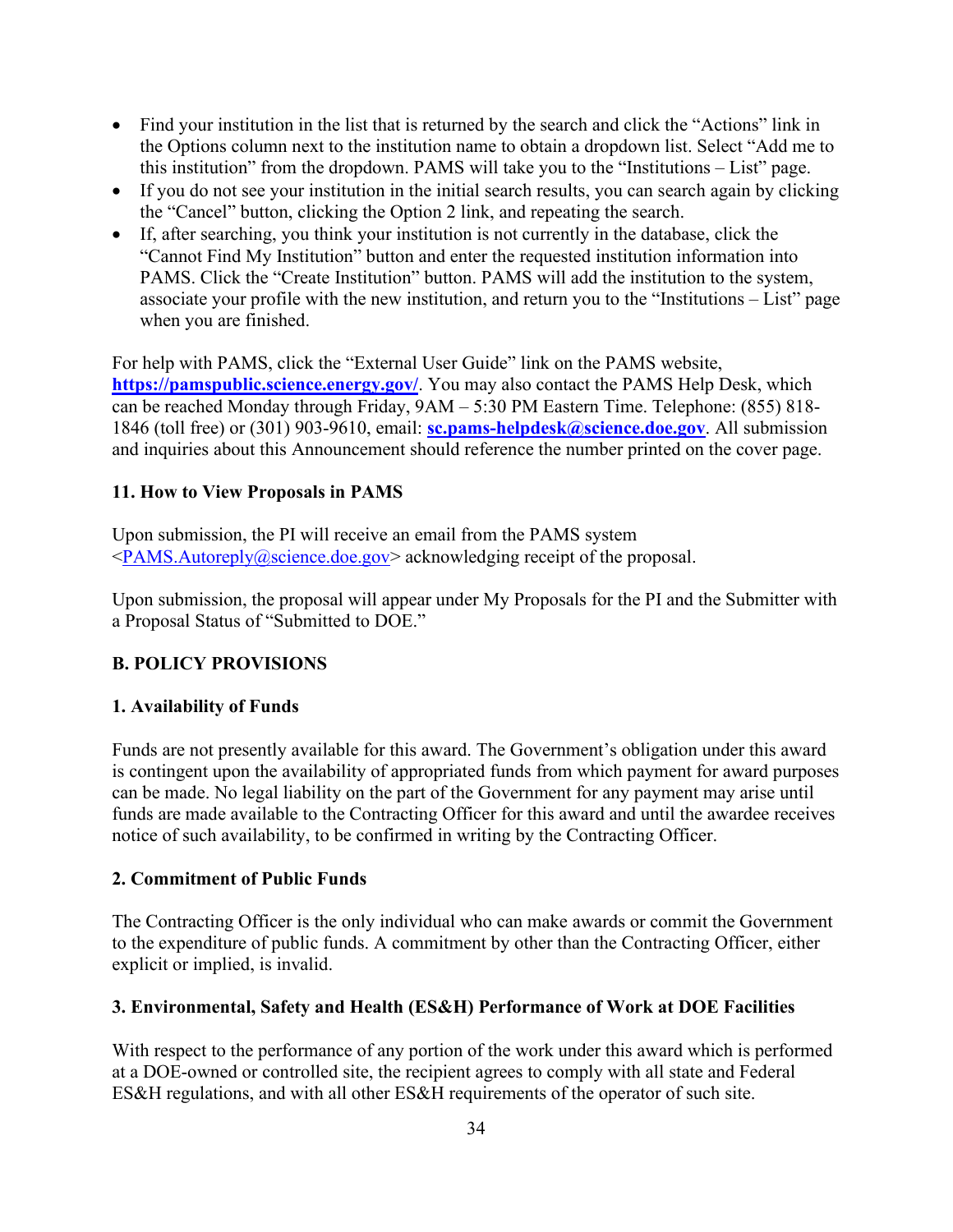Prior to the performance on any work at a DOE-Owned or controlled site, the recipient shall contact the site facility manager for information on DOE and site specific ES&H requirements.

The recipient shall apply this provision to all subawardees at any tier.

#### <span id="page-40-0"></span>**4. Evaluation and Administration by Non-Federal Personnel**

In conducting the merit review evaluation, the Government may seek the advice of qualified non-Federal personnel as reviewers. The Government may also use non-Federal personnel to conduct routine, nondiscretionary administrative activities. The applicant, by submitting its proposal, consents to the use of non-Federal reviewers/administrators. Non-Federal reviewers must sign a conflict of interest and a certificate of confidentiality prior to reviewing a proposal. Non-Federal personnel conducting administrative activities must sign a non-disclosure agreement.

## <span id="page-40-1"></span>**5. Federal, State, and Local Requirements**

With respect to the performance of any portion of the work under this award, the recipient agrees to comply with all applicable local, state, and Federal ES&H regulations. The recipient shall apply this provision to all sub awardees at any tier.

#### <span id="page-40-2"></span>**6. Funding Restrictions**

Funding for all awards and future budget periods are contingent upon the availability of funds appropriated by Congress and the availability of future-year budget authority.

## <span id="page-40-3"></span>**7. Government Right to Reject or Negotiate**

DOE reserves the right, without qualification, to reject any or all proposals received in response to this DOE National Laboratory Announcement and to select any proposal, in whole or in part, as a basis for negotiation and/or award.

#### <span id="page-40-4"></span>**8. Modification**

Notices of any modifications to this DOE National Laboratory Announcement will be posted on the Grants and Contracts website [\(http://science.osti.gov/grants/\)](http://science.osti.gov/grants/).

#### <span id="page-40-5"></span>**9. Prohibition on Discrimination and Harassment**

All people conducting, supporting, or participating in scientific research under this award must be able to do so on the basis of their abilities and without any unnecessary barriers. Recipients of awards resulting from this FOA are prohibited from engaging in discrimination on any basis prohibited by law, including harassment (sexual or non-sexual) as contained in 10 CFR 1040, 1041, and 1042.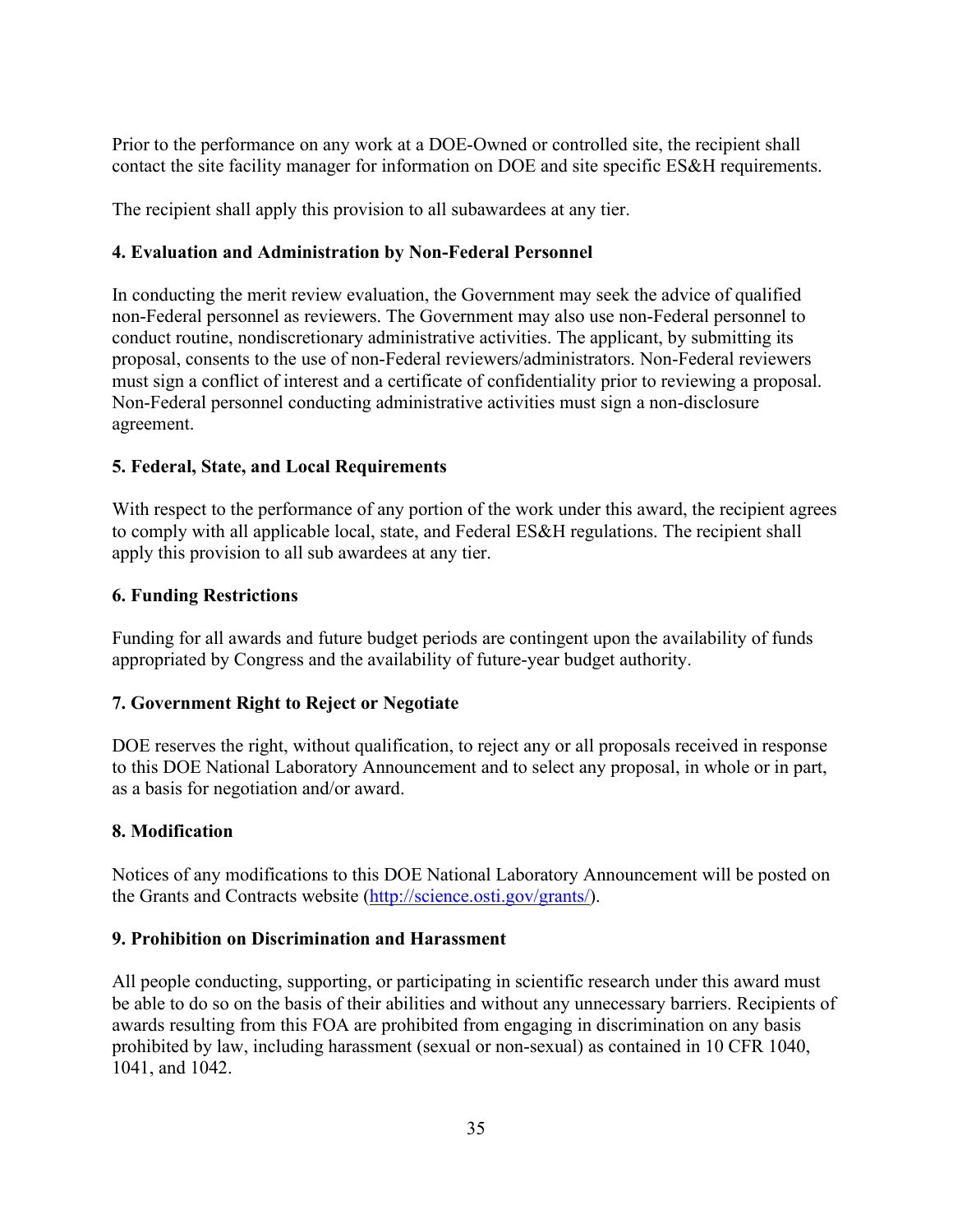Recipients may contact the DOE's Office of Civil Rights for technical assistance in meeting their institutional requirements under these regulations, including assistance in addressing complaints of discrimination or harassment [\(https://www.energy.gov/diversity/title-ix\)](https://www.energy.gov/diversity/title-ix). The United States Equal Employment Opportunity Commission also makes a number of resources available at <https://www.eeoc.gov/eeoc/publications/index.cfm> to ensure that employees may perform their work without hindrance.

#### <span id="page-41-0"></span>**10. Proprietary Proposal Information**

Patentable ideas, trade secrets, proprietary or confidential commercial or financial information, disclosure of which may harm the applicant, should be included in a proposal only when such information is necessary to convey an understanding of the proposed project. The use and disclosure of such data may be restricted, provided the applicant includes the following legend on the first page of any document included in the proposal that contains such proprietary information and specifies the pages of the document which are to be restricted:

"The data contained in pages \_\_\_\_\_ of this document have been submitted in confidence and contain trade secrets or proprietary information, and such data shall be used or disclosed only for evaluation purposes, provided that if this applicant receives an award as a result of or in connection with the submission of this proposal, DOE shall have the right to use or disclose the data herein to the extent provided in the award. This restriction does not limit the government's right to use or disclose data obtained without restriction from any source, including the applicant."

To protect such data, each line or paragraph on the pages containing such data must be specifically identified and marked with a legend similar to the following:

"The following contains proprietary information that (name of applicant) requests not be released to persons outside the Government, except for purposes of review and evaluation."

#### <span id="page-41-1"></span>**11. Publications**

Researchers are expected to publish or otherwise make publicly available the results of the work conducted under any authorization resulting from this Announcement. Publications and other methods of public communication describing any work based on or developed under an authorization resulting from this Announcement must contain an acknowledgment of SC support. The format for such acknowledgments is provided at [https://science.osti.gov/funding](https://science.osti.gov/funding-opportunities/acknowledgements/)[opportunities/acknowledgements/.](https://science.osti.gov/funding-opportunities/acknowledgements/) The author's copy of any peer-reviewed manuscript accepted for funding must be announced to DOE's Office of Scientific and Technical Information (OSTI) and made publicly available in accordance with the instructions contained in the Reporting Requirements Checklist incorporated in all Assistance Agreements.

#### <span id="page-41-2"></span>**12. Research Misconduct**

Scientific discoveries can only take place when scientific research is conducted in a fair, transparent, and honestly reported manner. Any form of dishonesty—whether plagiarism,